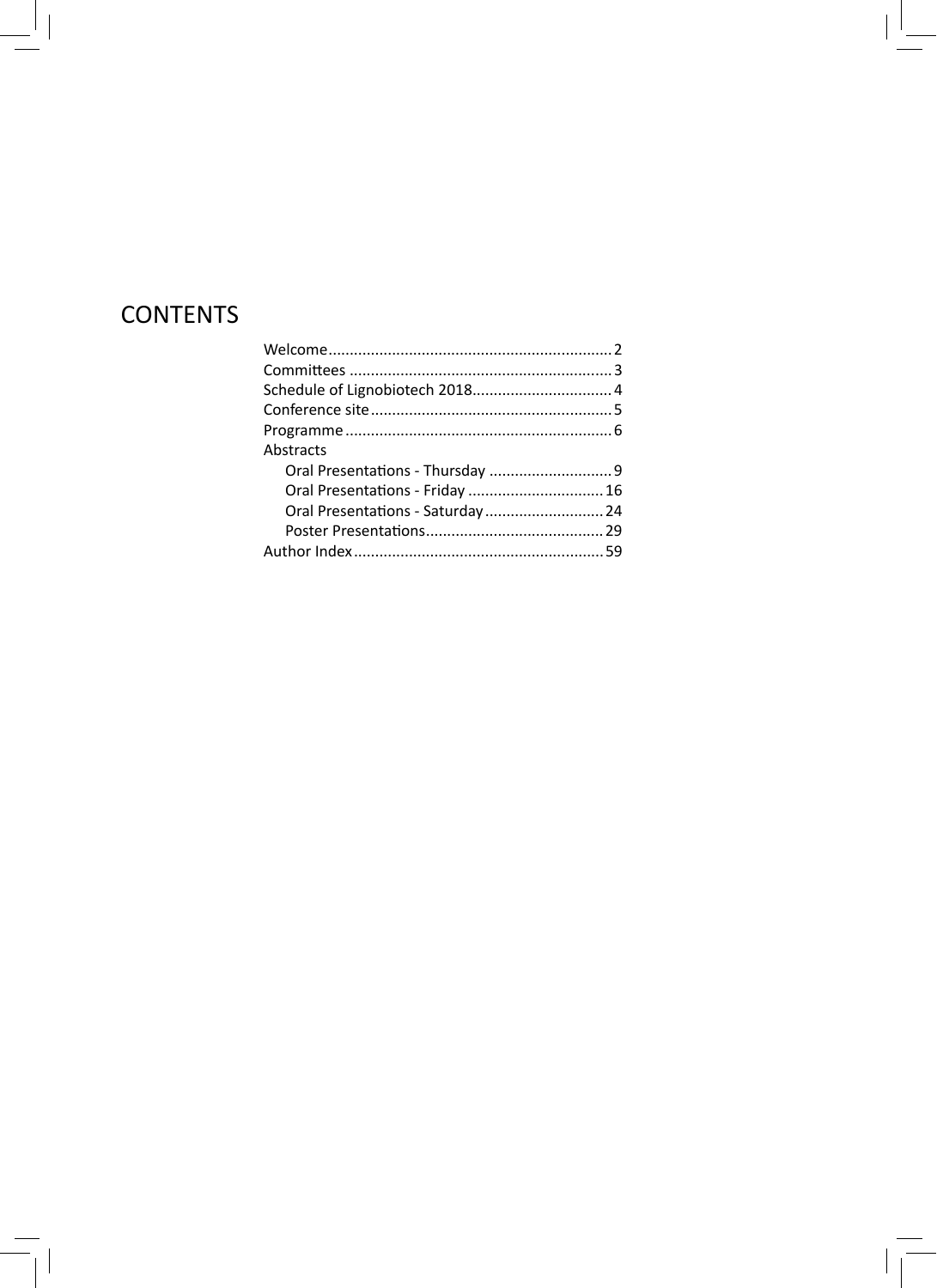# WELCOME TO LIGNOBIOTECH 2018 SYMPOSIUM AND HELSINKI

On behalf of the LignoBiotech Scientific Committee and local organizing team, it is our great pleasure and honor to welcome you to the Lignobiotech 2018, the 5<sup>th</sup> Symposium of Biotechnology Applied to Lignocelluloses. The symposium focuses on fundamental aspects as well as applications of plant biomass. Due to the active contribution of the participants we have been able to design an interesting and comprehensive programme with seven sessions covering lignocellulolytic enzymes, microbial transformations, analytics and structural aspects of lignocellulose and its constituents, biosynthesis of lignocellulose and material activation, chemicals and fuels from biomass and bioconversion. Besides 8 keynote talks, 30 oral presentations and 60 posters will be presented. On Friday, August 31 we have a special Session, in which three Finnish industries will present examples of lignocellulose utilization. Renewable biomass, the topic of the Symposium, is timelier than ever. We need sustainable solutions for the use of renewable biomass to tackle the grand challenges of climate change and resource sufficiency. The roots of this symposium go back to Reims, France and 2010, when the first LignoBiotech was organized. The meeting was followed by Fukuoka (Japan 2012), Concepcion (Chile 2014) and two years ago by Madrid (Spain). Since the first symposium in 2010 we have witnessed substantial development. Thanks to active research and development, the bioeconomy is becoming an integral part of our everyday lives in the areas of energy, chemicals, materials and food.

The programmes in LignoBiotech have always been ambitious and the spirit inspiring. The Symposium brings together cutting-edge research and dedicated researchers. We want to continue this tradition in Helsinki. LignoBiotech V provides an excellent forum for ca. 120 attendees from all over the globe to explore the most recent advances in the field. The Symposium will offer plenty of networking opportunities and discussions with the leadings scientists and researchers both from the industry and the academy.

The Symposium takes place in Katajanokka, just a few steps from the historical city center of Helsinki. In 1700's the Katajanokka island used to be a suberb of Helsinki. Now it is the harbour of many large cruise ferries and the Finnish icebreakers. This city district is well-known for its fine examples of Jugend Art Nouveau style architecture and landmarks including the Uspenski Cathedral. The early 1800 built neoclassic Senate Square forming the governmental center of Finland, the University of Helsinki main building and city center campus, the Kauppatori open Market Square, the Alvar Aalto designed Finnish headquarters of Stora Enso, and attractions like outdoor pool with sauna are all located nearby. The Suomenlinna Fortress and smaller islands at Helsinki coastline are easily accessible by ferries and boats leaving from the south harbour area.

We wish you a fruitful scientific meeting and a pleasant stay, hopefully you can also take some time to enjoy the beauty of Helsinki.

Kristiina Kruus, Taina Lundell, Kaisa Marjamaa, Mari Mäkinen **Symposium Organising Committee**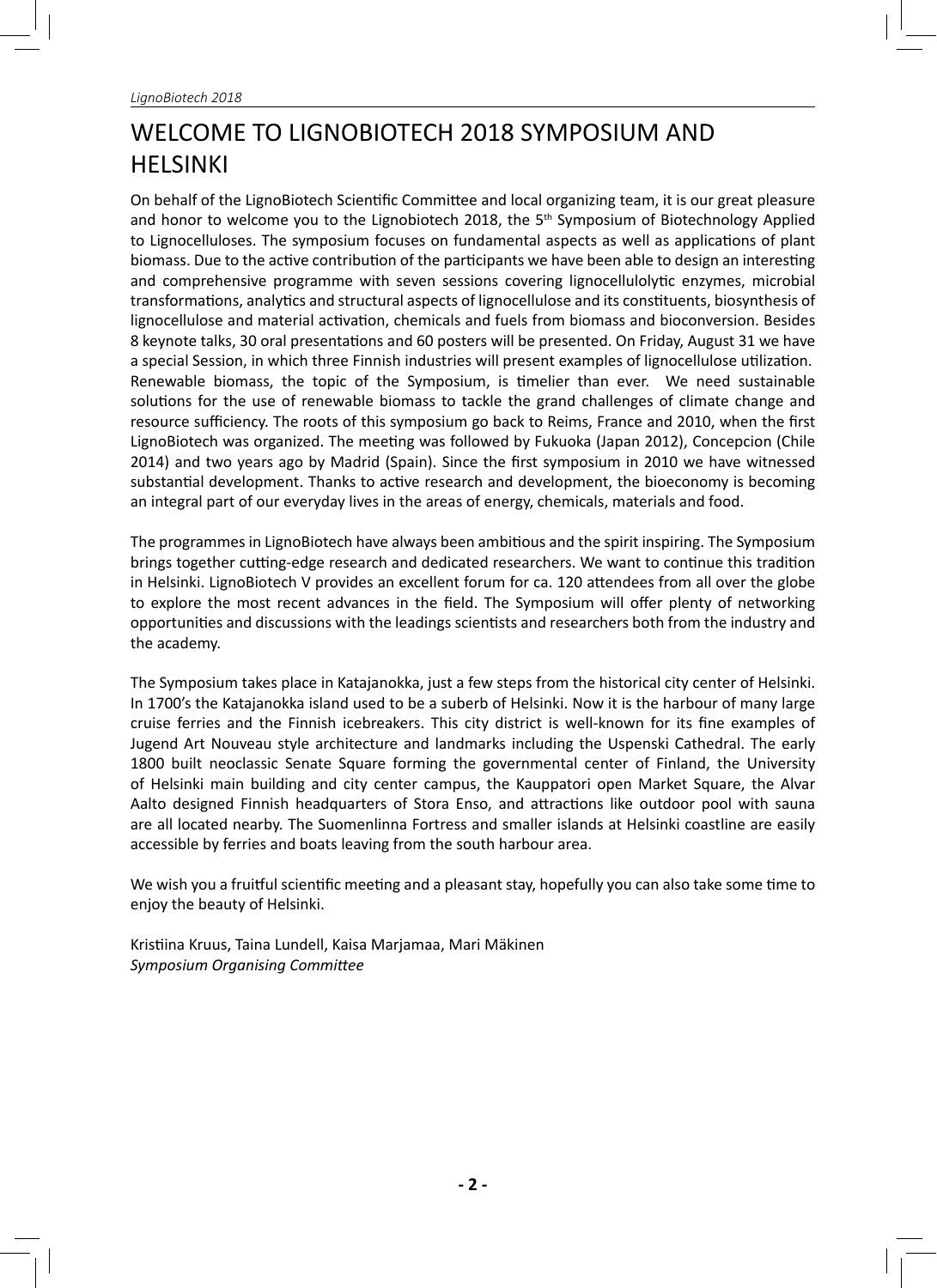## **COMMITTEES**

#### *LignoBiotech ScienƟ fi c CommiƩ ee*

Valdeir Arantes, *University of Sao Paolo, Brazil* Pramod Bajpai, *Thapar University, India* Harry Brumer, *University of BriƟ sh Columbia, Canada* Susana Camarero, *CIB, CSIC, Spain* Vincent L. Chiang, *North Carolina State University, USA* Daniel Cullen, *US Forest Service Research & Development, USA* André Ferraz, *University of Sao Paolo, Brazil* Barry Goodell, *University of Massachusetts*, USA MarƟ n Hofrichter, *TU Dresden, Germany* Ryuichiro Kondo, *Kyushu University, Japan* Kristiina Kruus, VTT Technical Research Centre of Finland Ltd, Finland Bernard Kurek, *INRA, Reims, France* Taina Lundell, *University of Helsinki, Finland* Angel T. Martínez, *CIB, CSIC, Spain* Emma Master, *University of Toronto, Canada* Adriane Ferreira Milagres, *University of Sao Paolo, Brazil* Shusheng Pang, *University of Canterbury, New Zealand*  John Ralph, *University of Wisconsin, USA* Badal C. Saha, *United States Department of Agriculture, USA* Regis Teixeira, *Universidad de Concepción, Chile* Yuji Tsutsumi, *Kyushu University, Japan* Sofia Valenzuela Aguila, Universidad de Concepción, Chile Takashi Watanabe, *RISH, Kyoto University, Japan* Francois Wolfaardt, *Sappi Technology Center, South Africa* Jian Zhao, *Shandong University, China*

#### **Symposium Organising Committee**

Taina Lundell, Mari Mäkinen, *Faculty of Agriculture and Forestry, University of Helsinki, Finland* Kristiina Kruus, Kaisa Marjamaa, VTT Technical Research Centre of Finland Ltd, Espoo, Finland

#### **Conference organisation:** Confedent International, Helsinki, Finland

*Abstract book: PSWFolders Oy/Ltd, Helsinki, Finland*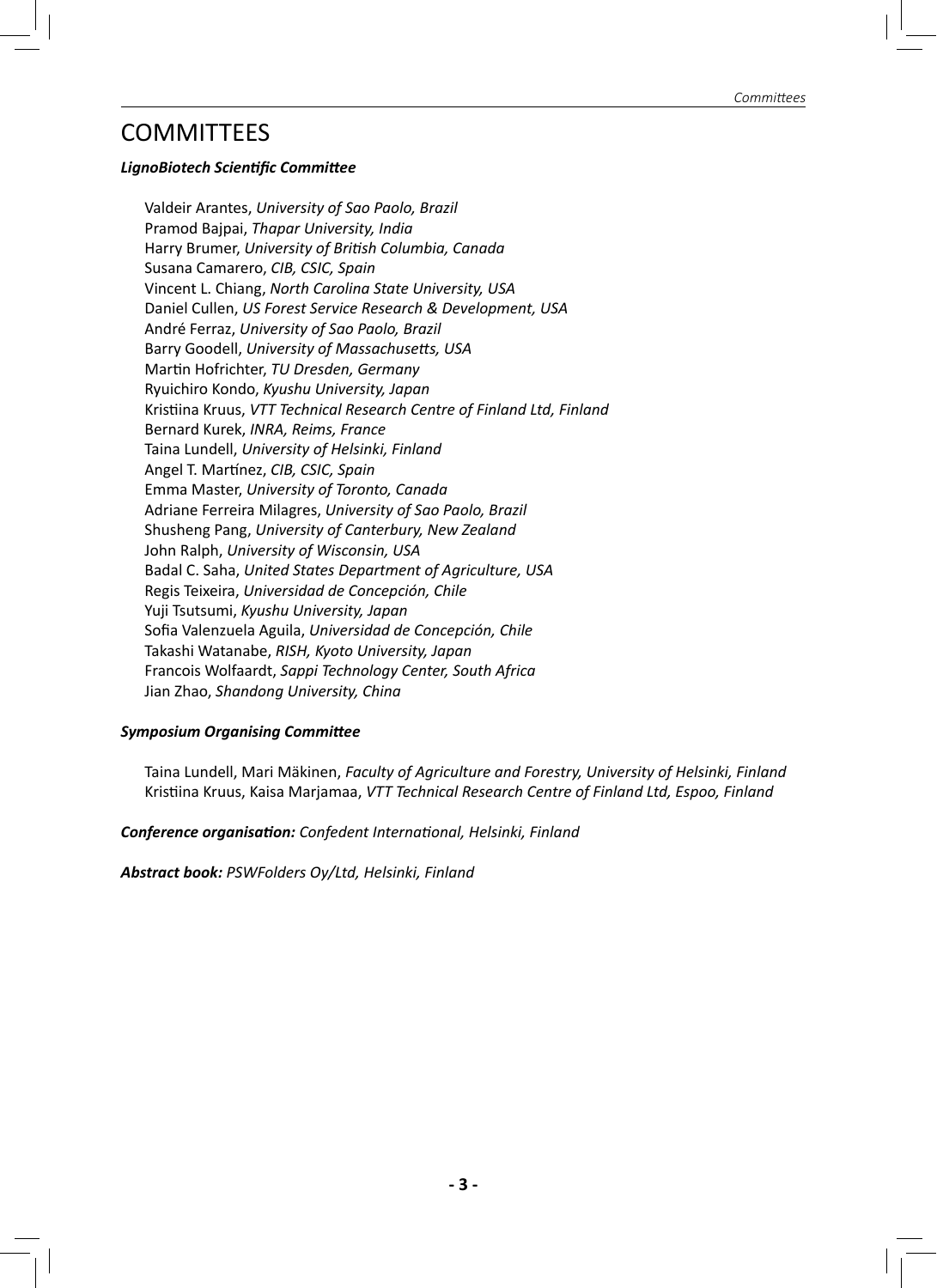# SCHEDULE OF LIGNOBIOTECH 2018

| Time          | Wednesday<br>August 29th | Thursday<br>August 30th | Friday<br>August 31st        | Saturday<br>September 1st                           |
|---------------|--------------------------|-------------------------|------------------------------|-----------------------------------------------------|
| $8:00 - 8:30$ |                          | Registration            |                              |                                                     |
| 8:30-9:00     |                          |                         | Session 3                    |                                                     |
| 9:00-11:00    |                          | Opening<br>Session 1    |                              | Session 6                                           |
| 11:00-11:30   |                          | Coffee break            | Coffee break                 | Coffee break                                        |
| 11:30-13:00   |                          | Session 1               | Session 4                    | Session 7                                           |
| 13:00-14:00   |                          | <b>LUNCH</b>            | <b>LUNCH</b>                 | <b>Final remarks</b><br>& closing<br>13:00 Farewell |
| 14:00         |                          | Session 2               | Session 5                    |                                                     |
| 15:30         | Registration             |                         |                              |                                                     |
| 16:00         | 15:30-17:30              | Coffee break &          |                              |                                                     |
| 16:30         |                          | Poster 1                | Coffee break &               |                                                     |
| 17:30         |                          |                         | Poster 2                     |                                                     |
| 18:00-19:00   | Reception<br>18:00-19:30 |                         |                              |                                                     |
| 19:00-        |                          |                         | <b>Dinner</b><br>19:00-23:00 |                                                     |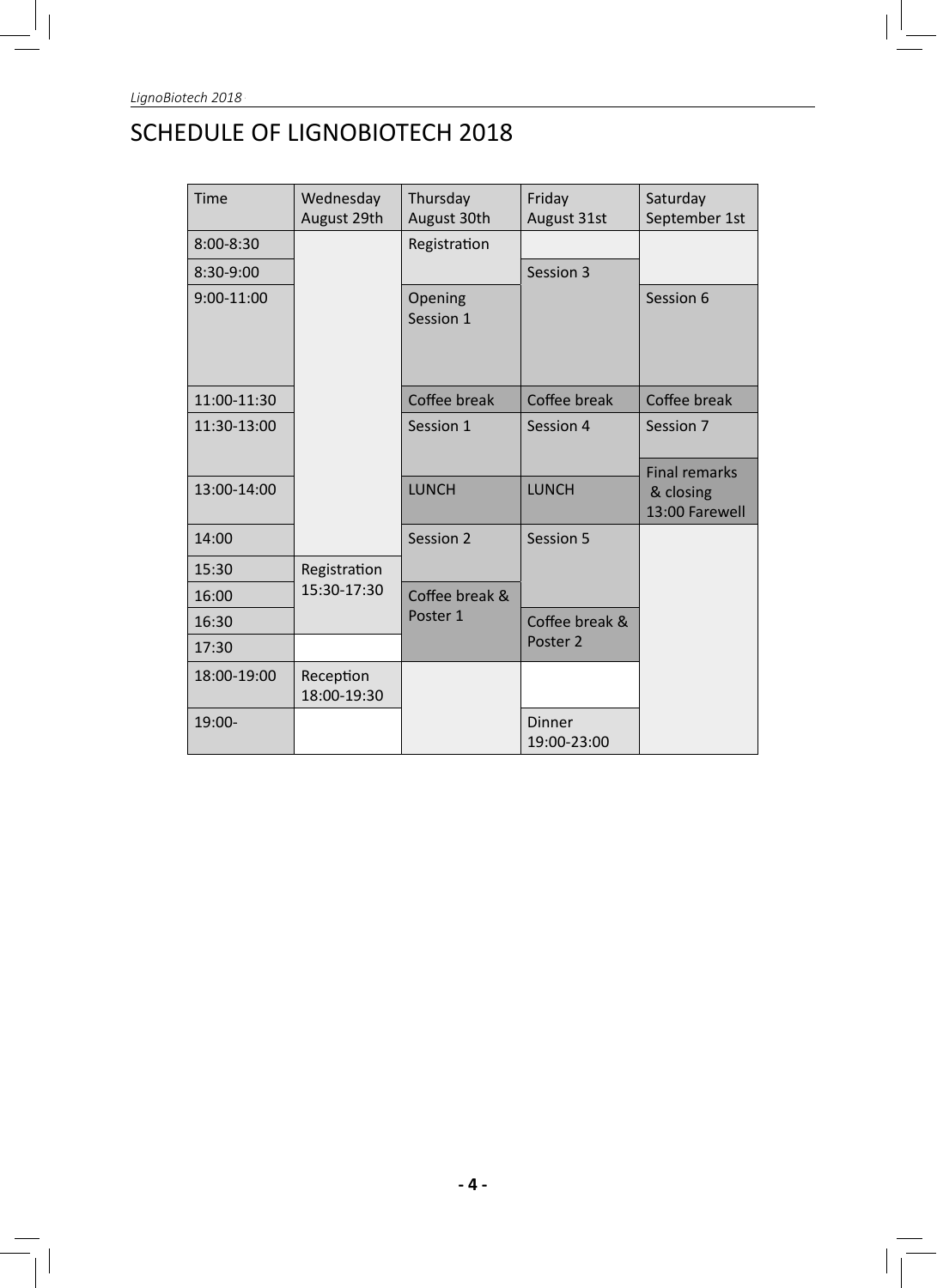## CONFERENCE SITE

The symposium sessions will take place during August 30th – September 1st at the **Scandic Marina Congress Centre (O)**, street address: Katajanokanlaituri 6, 00160 Helsinki, located by the seaside in the Katajanokka district near to the **Kauppatori** (Salutorget) **(**o**)** open Market Square of Helsinki City (see map below). Registration on Wednesday August 29<sup>th</sup> is arranged in the **University of Helsinki Main Building (<sup>●</sup>)**, street address: Fabianinkatu 33. Helsinki City reception on Wednesday August 29th will take place in the **Helsinki City Hall (**q**)**, address: Pohjoisesplanadi 11-13, located next to the Kauppatori Market Square. In this seaside old harbor and fish market district of Helsinki, you may find several cafes, bars and restaurants, shops, open air bath and sauna, other attractions, and enjoy the fresh breeze from the Gulf of Finland of the Baltic Sea.





**Scandic Marina Congress Centre street view. Map and figure from Google**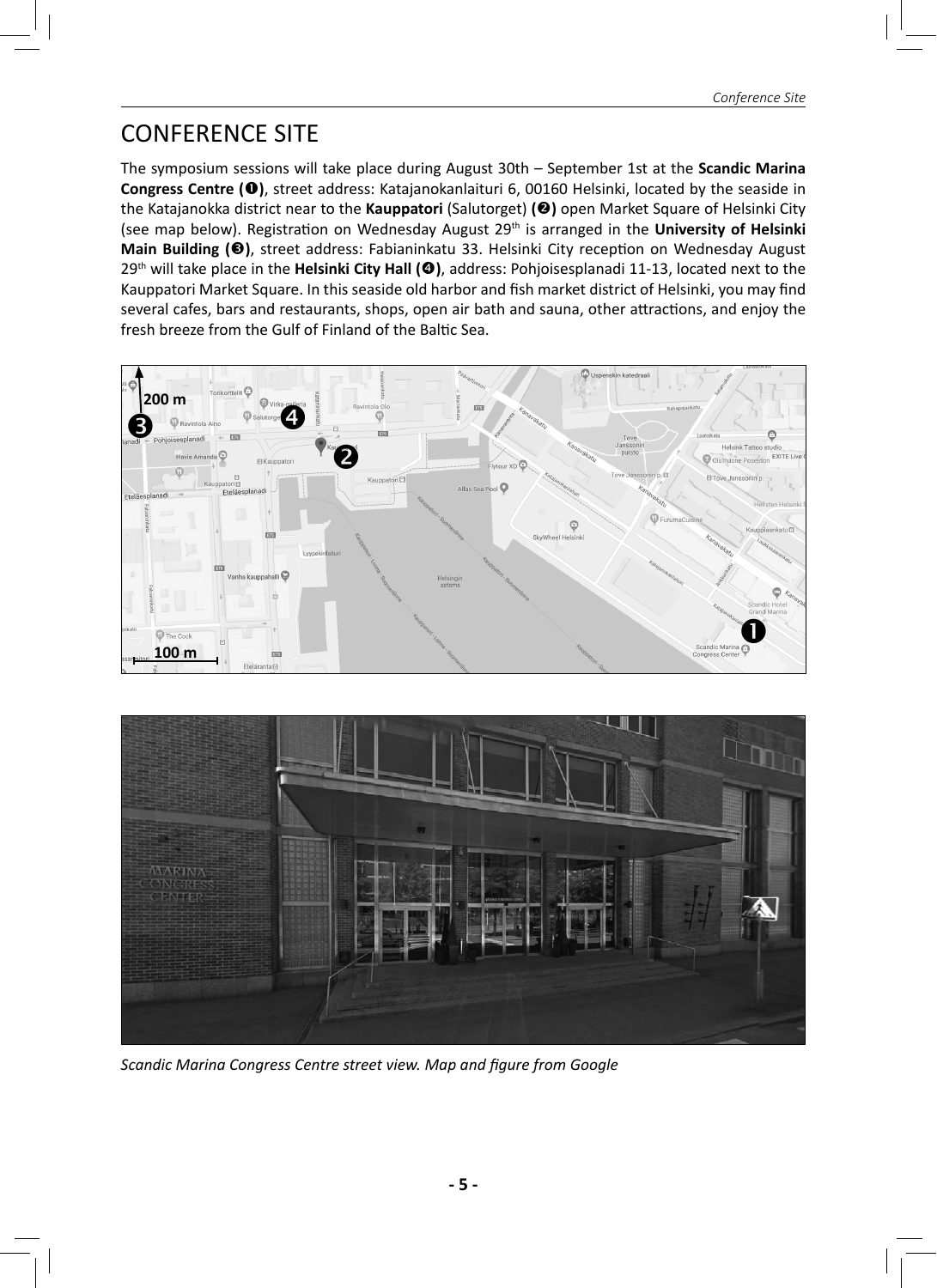# PROGRAMME

| Day 1           | Wednesday 29/08                                                              |                                                           |      |                                             |                                                                   |
|-----------------|------------------------------------------------------------------------------|-----------------------------------------------------------|------|---------------------------------------------|-------------------------------------------------------------------|
| $15:30 - 17:30$ | Registration<br>University of Helsinki main building, Fabianinkatu 33        |                                                           |      |                                             |                                                                   |
| $18:00 - 19:30$ | <b>Helsinki City reception</b><br>Helsinki City Hall, Pohjoisesplanadi 11-13 |                                                           |      |                                             |                                                                   |
| Day 2           | Thursday 30/08                                                               | Scandic Marina Congress Center, Fennia II conference room |      |                                             |                                                                   |
| 8.00            | Registration                                                                 |                                                           |      |                                             | Scandic Marina Congress Center, Katajanokanlaituri 6              |
| 9.00            | Opening                                                                      | Kristiina Kruus, Taina Lundell                            |      |                                             |                                                                   |
|                 | Session 1. Lignocellulolytic enzymes                                         |                                                           |      | <b>Time</b>                                 | Chair:<br>Ligia Martins, Kaisa Marjamaa                           |
| 9.10            | <b>Plenary talk PT1</b>                                                      | Kiyohiko<br>Igarashi                                      |      | $30+5$ min                                  | Molecular mechanisms of cellulases                                |
| 9.45            | Oral talk O1.1                                                               | Svein Horn                                                |      | $15 + 5$                                    | Activation of LPMOs in a commercial<br>cellulase cocktail         |
| 10.05           | Oral talk O1.2                                                               | Caroline<br>Mosbech                                       |      | $15 + 5$                                    | Natural catalytic function of CuGE<br>glucuronoyl esterase        |
| 10.25           | Oral talk O1.3                                                               | Johan<br>Larsbrink                                        |      | $15 + 5$                                    | Structure-function studies of<br>bacterial CE15 enzymes           |
| 10.45           | Oral talk O1.4                                                               | Simo<br>Sarkanen                                          |      | $15 + 5$                                    | Salicylate hydroxylase activity for<br>pine wood pretreatment     |
| 11.05           | Coffee break                                                                 |                                                           |      | 25 min                                      |                                                                   |
|                 | Session 1. Lignocellulolytic enzymes                                         |                                                           | Time | Chair:<br>Kiyohiko Igarashi, Kaisa Marjamaa |                                                                   |
| 11.30           | <b>Plenary talk PT2</b>                                                      | Angel T.<br>Martínez                                      |      | $30+5$ min                                  | Lignin-related enzymes                                            |
| 12.05           | Oral talk O1.5                                                               | Ligia Martins                                             |      | $15 + 5$                                    | Evolving bacterial laccases and DyP-<br>peroxidases for oxidation |
| 12.25           | Oral talk O1.6                                                               | Susana<br>Camarero                                        |      | $15 + 5$                                    | Stable laccase engineered for<br>valorization of kraft lignin     |
| 12.45           | Oral talk 01.7                                                               | Kristiina<br>Hildén                                       |      | 15 min                                      | Selective cleavage of 6-0-4 aryl ether<br>bond by 6-etherase      |
| 13.00           | Lunch                                                                        |                                                           |      | 1 <sub>h</sub>                              |                                                                   |
|                 | Session 2. Microbial tansformation and omics                                 |                                                           |      |                                             | Chair:<br>Angel T. Martínez, Mari Mäkinen                         |
| 14.00           | <b>Plenary talk PT3</b>                                                      | lgor<br>Grigoriev                                         |      | 30+5 min                                    | Multi-omics of lignocellulose<br>decomposition by fungi           |
| 14.35           | Oral talk O2.1                                                               | Ron de Vries                                              |      | $15 + 5$                                    | An integrated network of<br>transcriptional regulators            |
| 14.55           | Oral talk O2.2                                                               | Takehito<br>Nakazawa                                      |      | $15 + 5$                                    | Efficient gene disruption using the<br>CRISPR/Cas9 system         |
| 15.15           | Oral talk O2.3                                                               | Ichiro Kamei                                              |      | 15 min                                      | Molecular breeding of white rot<br>fungus Phlebia sp. MG-60       |
| 15.45           | Poster session 1<br>Coffee & refreshments                                    |                                                           |      | 2 h 15 min                                  |                                                                   |
| 18.00           | free evening                                                                 |                                                           |      |                                             |                                                                   |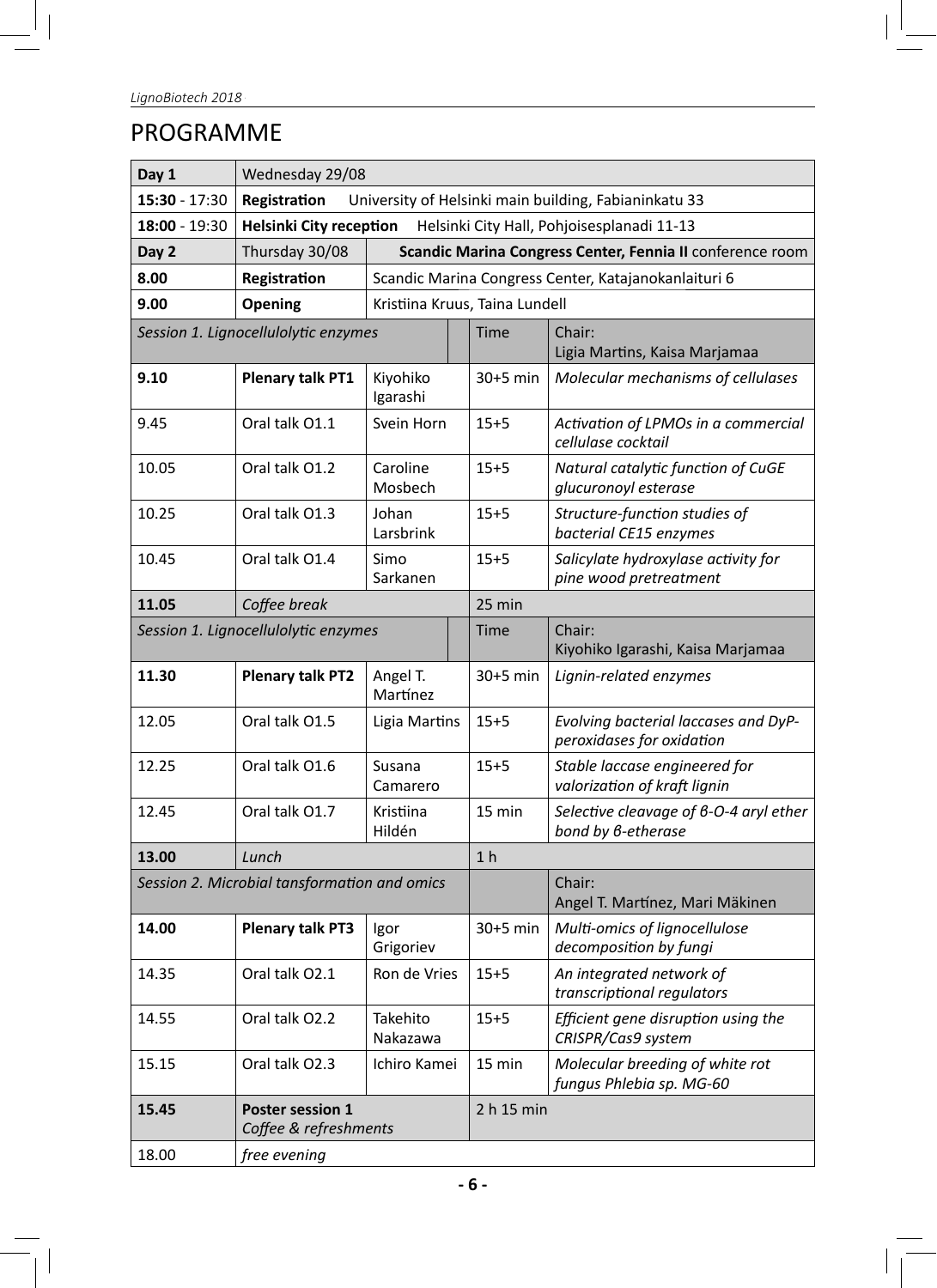| Day 3       | <b>Friday 31/08</b>                                          |                                     |                | Scandic Marina Congress Center, Fennia II conference room                    |
|-------------|--------------------------------------------------------------|-------------------------------------|----------------|------------------------------------------------------------------------------|
|             | Session 3. Lignocellulose analytics and structure            |                                     |                | Chair: Emma Master, John Ralph                                               |
| 8.30        | <b>Plenary talk PT4</b>                                      | John Ralph                          | $30+5$ min     | Designing lignins for the biorefinery                                        |
| 9.05        | Oral talk O3.1                                               | <b>Gabriel Paes</b>                 | $15+5+5$       | Towards universal features<br>to understand lignocellulose<br>recalcitrance? |
| 9.30        | Oral talk O7.2                                               | Aurelié<br><b>Bichot</b>            | $15 + 5$       | Microwave pretreatment of corn and<br>miscanthus stalks                      |
| 9.50        | Oral talk O3.3                                               | Aya<br>Zoghlami                     | $15 + 5$       | Spatio-temporal imaging and<br>quantification of lignocellulosic             |
| 10.10       | Oral talk O3.4                                               | David<br>Cannella                   | $15 + 5$       | Biophysical studies of cellulose<br>oxidations - role of surface water       |
| 10.30       | Oral talk O3.5                                               | Laurent<br><b>Bleuze</b>            | $15 + 5$       | Remote sensing methods to monitor<br>fiber crops processing                  |
| 10.50       | Coffee break                                                 |                                     | 40 min         |                                                                              |
|             | Session 4. Industrial examples of lignocellulose utilization |                                     |                | Chair:<br>Kristiina Kruus, Kaisa Marjamaa                                    |
| 11.30       | <b>Plenary talk PT5</b>                                      | Anna<br>Suurnäkki                   | 30+5 min       | New bioproduct mill concept                                                  |
| 12.05       | <b>Plenary talk PT6</b>                                      | Tom<br>Granström                    | $30 + 5$       | Chemicals and fuels from lignin<br>stream of lignocellulose biorefinery      |
| 12.40       | <b>Plenary talk PT7</b>                                      | Matti<br>Heikkilä                   | $30 + 5$       | Enzymatic lignin modification and<br>depolymerization                        |
| 13.15       | Lunch                                                        |                                     | 1 <sub>h</sub> |                                                                              |
| activation  | Session 5. Lignocellulose biosynthesis and material          |                                     |                | Chair:<br>Susana Camarero, Taina Lundell                                     |
| 14.15       | Oral talk O5.1                                               | Kurt<br>Fagerstedt                  | $15+5$ min     | Ray parenchymal cells actively<br>contribute to lignification                |
| 14.35       | Oral talk O5.2                                               | Takashi<br>Watanabe                 | $15 + 5$       | Valorization of ligninocelluloses using<br>microwave technology              |
| 14.55       | Oral talk O5.3                                               | Barry<br>Goodell                    | $15 + 5$       | Fungal-inspired catalytic<br>lignocellulose deconstruction                   |
| 15.15       | Oral talk O5.4                                               | Kaisa<br>Marjamaa                   | 15+5           | Effect of enzyme family and structure<br>on modification of wood fibres      |
| 15.35       | Oral talk O5.5                                               | Mika<br>Sipponen                    | $15 + 5$       | Cationic colloidal lignin particles in<br>spatial immobilization of enzymes  |
| 15.55       | Oral talk O5.6                                               | Elise Gerbin                        | $15 + 5$       | Lignin cross-linking on cellulose<br>nanocrystal based films                 |
| 16.15       | Oral talk O5.7                                               | Valdeir<br>Arantes                  | 15 min         | Co-production of cellulose<br>nanocrystals and industrial sugars             |
| 16.30       | <b>Poster session 2</b>                                      |                                     | 1 h 30 min     |                                                                              |
|             | Coffee & refreshments                                        |                                     |                |                                                                              |
| 19:00-23:00 | Conference<br>dinner                                         | Katajanokan kasino, Laivastonkatu 1 |                |                                                                              |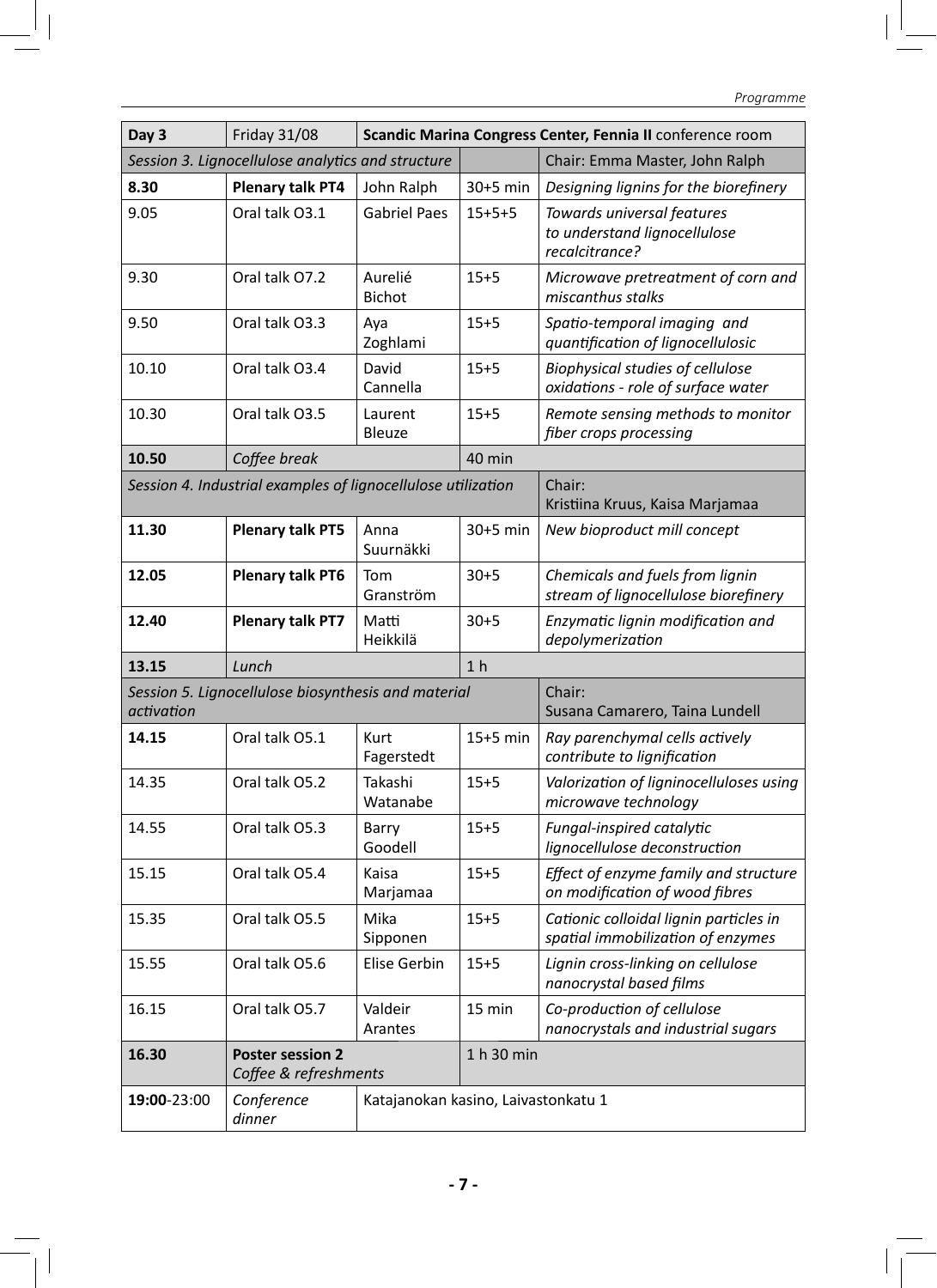LignoBiotech 2018

| Day 4 | Saturday<br>01/09/2018                                      | Scandic Marina Congress Center, Fennia II conference room |                                      |                                                                           |
|-------|-------------------------------------------------------------|-----------------------------------------------------------|--------------------------------------|---------------------------------------------------------------------------|
|       | Session 6. Chemicals and fuels from biomass                 |                                                           | Chair: Lisbeth Olsson, David Canella |                                                                           |
| 9.00  | <b>Plenary talk PT8</b>                                     | Lisbeth<br>Olsson                                         | $30+5$ min                           | to be announced                                                           |
| 9.35  | Oral talk O6.1                                              | Krithika Ravi                                             | $15 + 5$                             | Towards bacterial valorization of low<br>molecular weight lignin          |
| 9.55  | Oral talk O6.2                                              | Aymerick<br>Eydes                                         | $15 + 5$                             | Production of the platform chemical<br>muconic acid in plant biomass      |
| 10.15 | Oral talk O6.3                                              | Hans Mattila                                              | $15 + 5$                             | Bioethanol from untreated waste<br>lignocellulose materials               |
| 10.35 | Oral talk O6.4                                              | María Hijosa<br>Valsero                                   | $15 + 5$                             | Simplified method for biobutanol<br>production from corn stover           |
| 10.55 | Coffee break                                                | 30 min                                                    |                                      |                                                                           |
|       |                                                             | Session 7. Bioconversion and treatment of lignocelluloses |                                      | Chair: to be announced                                                    |
| 11.25 | Oral talk O7.1                                              | Mark<br>Blenner                                           | $15+5$ min                           | Pathways for conversion of lignin-<br>derived aromatics to lipids         |
| 11.45 | Oral talk O3.2                                              | Hiroshi<br>Nishimura                                      | $15 + 5$                             | Fractionation and structural analysis<br>of enzyme-treated                |
| 12.05 | Oral talk O7.4                                              | Eduardo Diaz                                              | $15 + 5$                             | Engineering bacterial biocatalysts for<br>bioconversion of lignin-derived |
| 12.25 | Oral talk O7.5                                              | Taina Lundell                                             | 15 min                               | Wood-decay fungi for sustainable<br>bioeconomy on lignocelluloses         |
| 12.40 | <b>General Discussion &amp;</b><br><b>Symposium Closing</b> |                                                           | 20 min                               | Kristiina Kruus, Taina Lundell,<br>Emma Master                            |
|       | Announcement of the next symposium for 2020                 |                                                           |                                      |                                                                           |
| 13.00 | Farewell                                                    |                                                           |                                      |                                                                           |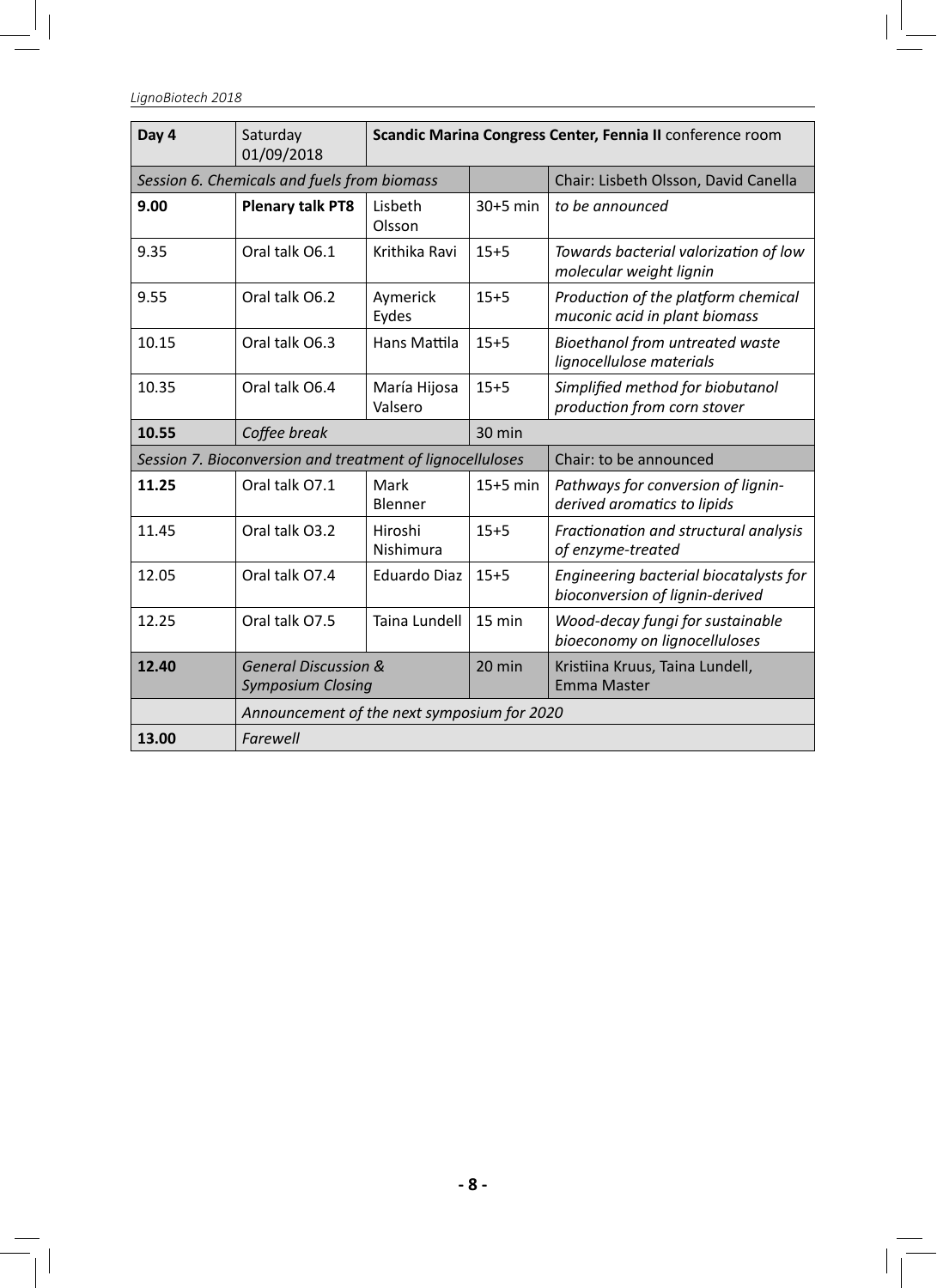## ABSTRACTS

## PT1

## Molecular mechanisms of cellulases

#### Kiyohiko Igarashi<sup>1,2</sup>

*1 Graduate School of Agricultural and Life Sciences, the University of Tokyo, 2 VTT Technical Research Centre of Finland*

Cellulose is a major component of plant cell wall and the most abundant biomass on earth. Efficient degradation of cellulose makes it possible to produce fuels and chemicals from plant resources for the achievement of Bioeconomy, although biochemical conversion of cellulose by cellulase is quite slow and the reaction becomes a bottleneck of the process. We recently reported the real-time visualization of crystalline cellulose degradation by individual cellulase molecules using a high-speed atomic force microscopy, having sub-second time resolution and nanometer space resolution. I will summarize possible molecular mechanisms of the processive enzymes and the natural degradation of crystalline cellulose in addition to the recent neutron crystallography to clarify the detailed hydrolytic mechanisms of inverting cellulases.

## O1.1

## Activation of LPMOs in a commercial cellulase cocktail by controlled addition of hydrogen peroxide

Gerdt Müller<sup>1</sup>, Piotr Chylenski<sup>1</sup>, Bastien Bissaro<sup>1</sup>, Line Degn Hansen<sup>1</sup>, Aniko Varnai<sup>1</sup>, Vincent Eijsink<sup>1</sup>, **Svein Jarle Horn**<sup>1</sup>

#### *1 Norwegian University of Life Sciences (NMBU)*

The oxidative enzymes called Lytic Polysaccharide Monooxygenases (LPMOs) have improved the efficiency of current commercial cellulase cocktails for saccharification of lignocellulosic biomass. Building on the recent discovery that  $H_2O_2$ , rather than  $O_2$ , is the co-substrate of LPMOs, we show how cellulose degradation by an LPMO-containing commercial cellulase cocktail can be controlled and enhanced by adding H<sub>2</sub>O<sub>2</sub>. Controlled pumping of H<sub>2</sub>O<sub>2</sub> into a reactor results in high LPMO rates in the absence of molecular oxygen with only sub-stoichiometric consumption of reductant. We report saccharification rates and yields for a model substrate (Avicel) and industrial lignocellulosic substrates that, at low H<sub>2</sub>O<sub>2</sub> feed rates, are higher than those seen under standard aerobic conditions. In an industrial setting, addition of the liquid  $H_2O_2$  to a reactor is easier and cheaper than supplying molecular oxygen. Additionally, the use of  $H_2O_2$  to activate LPMOs makes it possible to design novel combined saccharification and fermentation processes.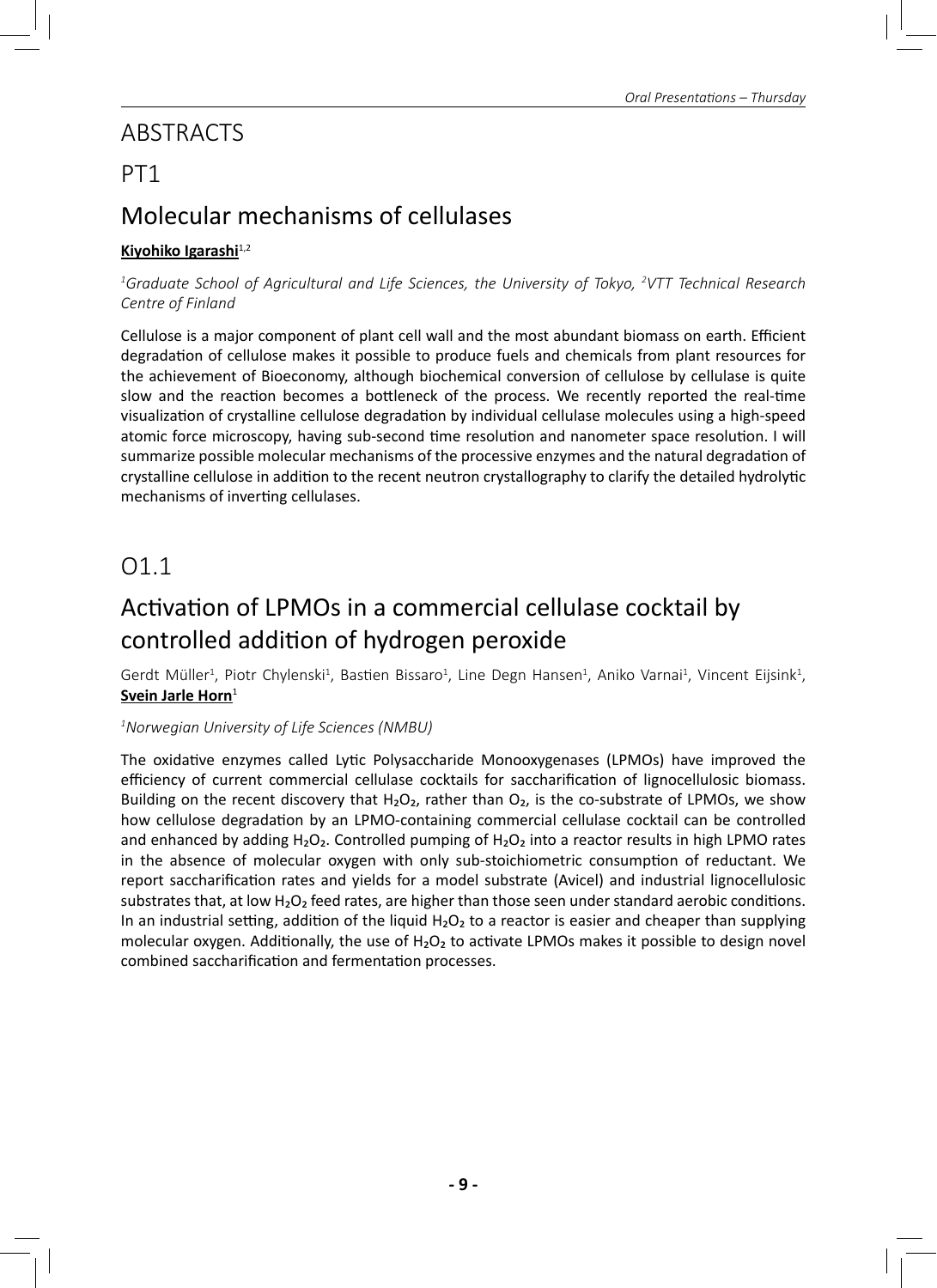# Natural catalytic function of CuGE glucuronoyl esterase in hydrolysis of genuine lignin-carbohydrate complexes from birch

**Caroline Mosbech**<sup>1,</sup> Jesper Holck<sup>1</sup>, Anne S. Meyer<sup>1</sup>, Jane Wittrup Agger<sup>1</sup>

*1 Center For Bioprocess Engineering, Department Of Chemical And Biochemical Engineering, Technical University Of Denmark.*

Cross links in plant cell walls, such as lignin-carbohydrate complexes (LCCs) create challenges for selective separation and isolation of lignin in enzymatic conversion of plant biomass. Glucuronoyl esterases (CE15 family) are presumed to enable targeted cleavage of ester linkages in LCCs, particularly those linking lignin and glucuronoyl residues in hardwood xylan. We here present for the first time a detailed product profile of aldouronic acids released from birchwood lignin by a glucuronoyl esterase from the white-rot fungus Cerrena unicolor (CuGE). CuGE acts synergistically with GH10 endo-xylanase resulting in significantly increased product release compared to the action of endo-xylanase alone. The data verify the enzyme's unique ability to catalyze removal of all glucuronoxylan associated with lignin, a function we suggest as important for the fungal organism's ability to effectively utilize all available carbohydrates in lignocellulosic substrates.

## O1.3

## Structure-function studies of bacterial CE15 enzymes

Scott Mazurkewich<sup>1</sup>, Jenny Arnling Bååth<sup>1</sup>, Rasmus Meland Knudsen<sup>2</sup>, Jens-Christian Navarro Poulsen<sup>2</sup>, Lisbeth Olsson<sup>1</sup>, Leila Lo Leggio<sup>2</sup>, <mark>Johan Larsbrink</mark><sup>1</sup>

*1 Wallenberg Wood Science Center, Division of Industrial Biotechnology, Department of Biology and Biological Engineering, Chalmers University Of Technology, 2 Department of Chemistry, HC Ørsteds InsƟ tutet, Copenhagen University*

Glucuronoyl esterases (GEs) are enzymes proposed to cleave covalent ester bonds found between glucuronoxylan and lignin. As such, these enzymes potentially play a crucial role in reducing the recalcitrance of complex plant biomass, by facilitating substrate access for other carbohydrateactive enzymes. GEs are found in Carbohydrate Esterase family 15 (CE15), which is underexplored both regarding biochemical characterization of its members and regarding structural determinations. Studies of bacterial CE15 enzymes are especially lacking, with only two partially characterized enzymes to date. Here, we report detailed biochemical characterization of eleven bacterial enzymes encoded by four species, as well as three new protein structures. In addition, transcriptional analyses reveal how different CE15 enzymes are regulated by different biological queues in a given bacterium, and how supplementation of commercial enzyme cocktails with GEs can dramatically boost the release of monosaccharides during biomass hydrolysis.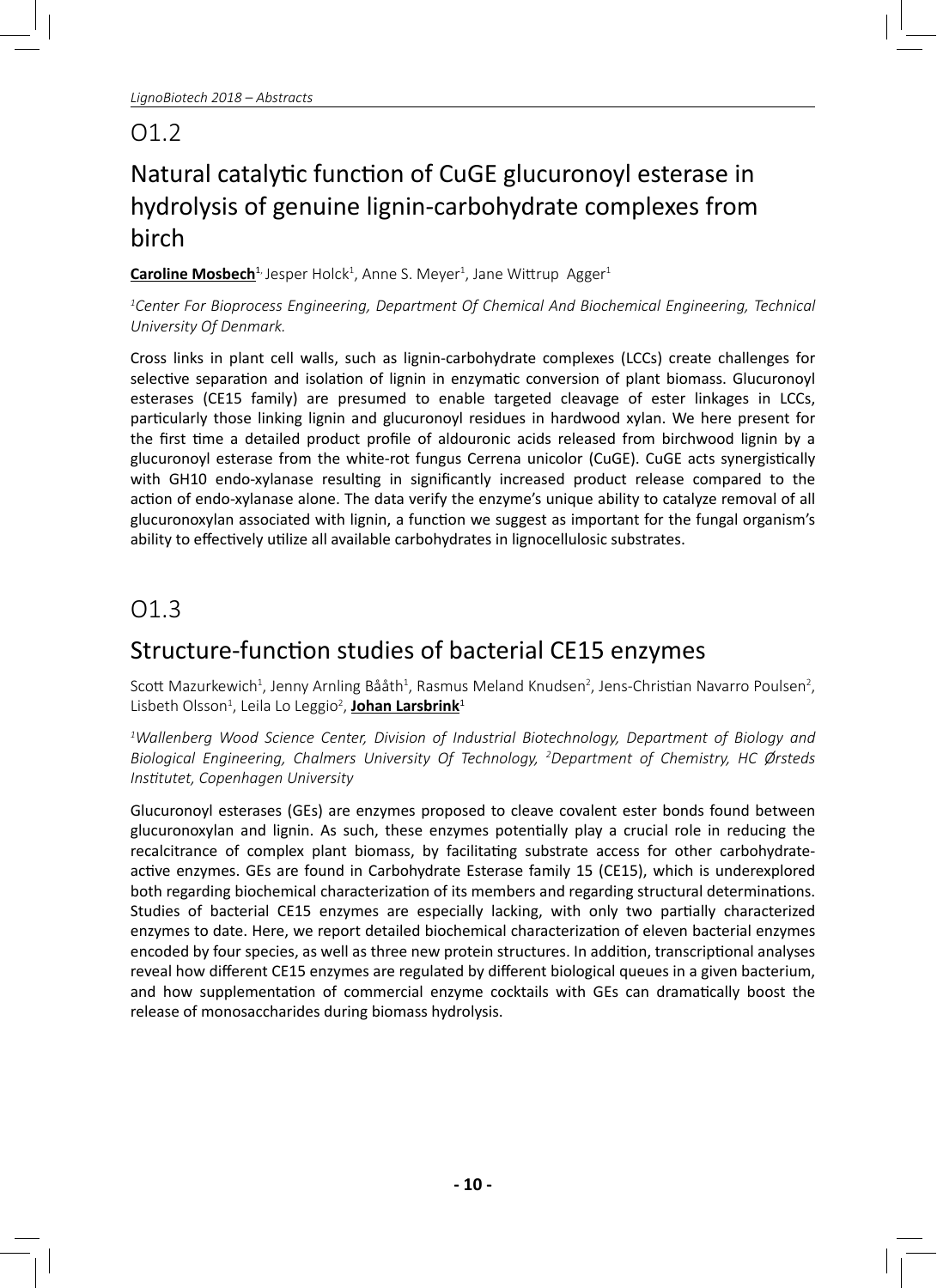# Salicylate Hydroxylase Activity for Effective Pine Wood Pretreatment

#### Yi-ru Chen<sup>1</sup>, <mark>Simo Sarkanen</mark><sup>1,</sup> Yun-Yan Wang<sup>2</sup>

#### *1 University of Minnesota, 2 University of Tennessee*

Versatile peroxidase has been reported to enhance cellulase-catalyzed saccharification of ball-milled corn stover by 14% (Biotechnol. Biofuels 2017; 10:218). It would be desirable to elucidate whether substrate delignification was responsible for the effect, or whether there was competition between cellulase and versatile peroxidase in adsorbing onto lignin domains. On the other hand, pretreatment of ball-milled pine wood with Pseudomonas salicylate hydroxylase can engender a 31% increase in the cellulase-catalyzed saccharification yield obtained at pH 6.3 (U.S. Patent 2017, No. 9,796,993). In open solution, salicylate hydroxylase has a 2-fold effect on dissolved native lignin. The radius of gyration of the macromolecular substrate rapidly decreases as a result of cleavage. Concomitantly, the molecular weight increases through a process caused by (non-productive) enzyme-mediated association. Only in the absence of the salicylate-hydroxylase cofactor, NADH, can an initial reduction in lignin molecular weight be seen, along with a consistent fall in the radius of gyration.

## PT2

## The oxidative biodegradation of lignin as seen from the "enzyme side"

Verónica Sáez-Jiménez<sup>1,2\*</sup>, Jorge Rencoret<sup>3\*</sup>, Ana Gutiérrez<sup>3</sup>, Francisco J. Ruiz-Dueñas<sup>2</sup>, <mark>Angel T.</mark> **Martínez**<sup>2</sup>

*1 Chalmers University, Gothenburg, Sweden; 2 CIB, CSIC, Madrid, Spain; 3 IRNAS, CSIC, Seville, Spain \*these two authors equally contributed to the work*

Methodological limitations difficult estimation of lignin oxidation rates by ligninolytic peroxidases. Here, lignin oxidation was seen from the "enzyme side" by estimating the reduction rates of H2O2activated peroxidase compounds I and II, using rapid spectrophotometry. Removal of Trp164 in versatile peroxidase resulted in 4-100 fold slower rate-limiting compound-II reduction by watersoluble sulfonated lignins. Moreover, when methylated lignosulfonates were used, negligible transfer was found, confirming that residual reduction by native lignin was due to its phenolic moiety. In agreement with the transient-state kinetic data, low or null structural modification of lignin was found (by NMR) during steady-state treatment with the W164S variant compared with native VP. Similar results were obtained with lignin peroxidase. Therefore, we demonstrate for the first time that the surface tryptophan conserved in most LiPs and VPs is strictly required for oxidation of the nonphenolic moiety, which represents the major and more recalcitrant part of the lignin polymer.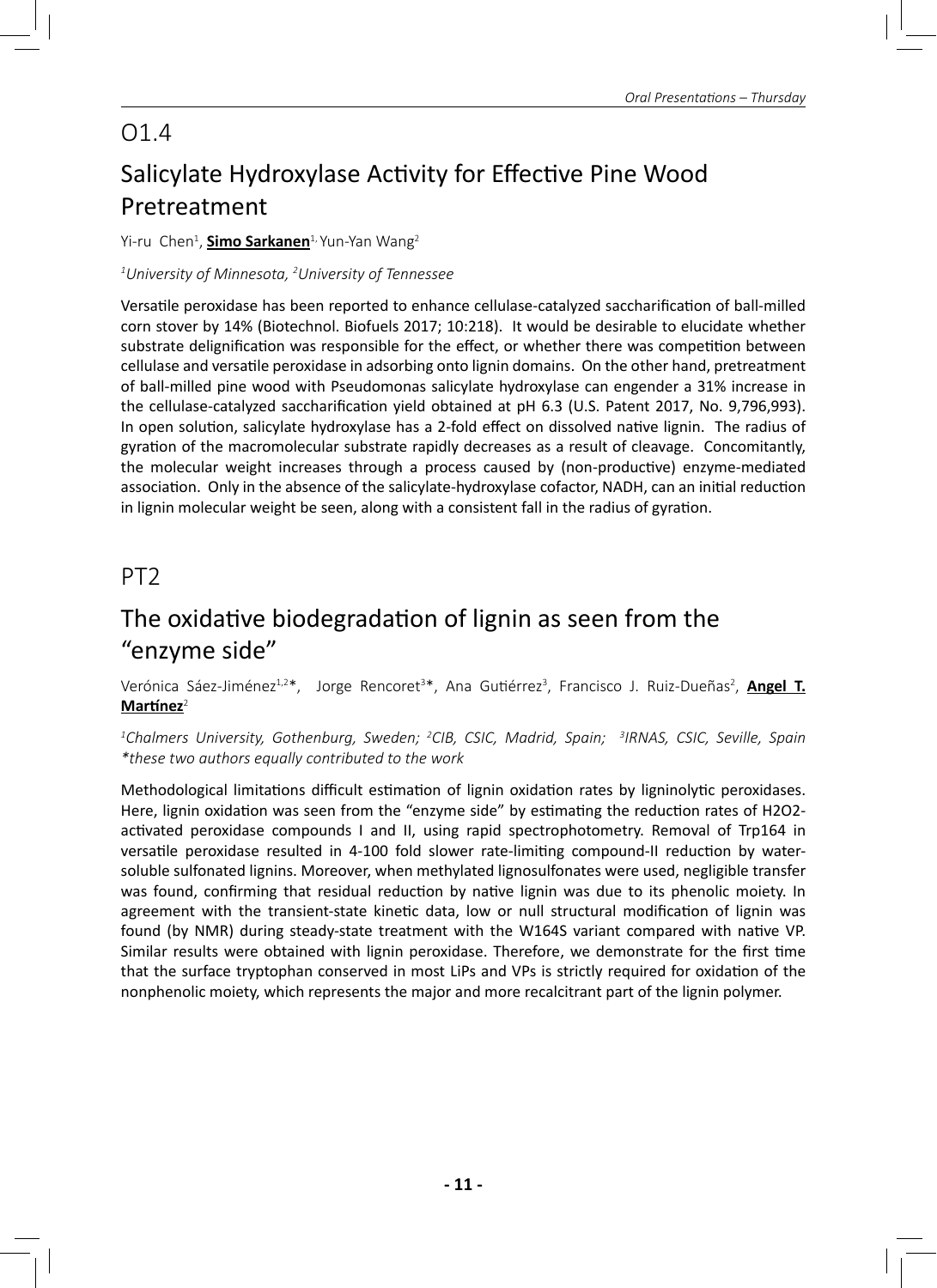# Evolving bacterial laccases and DyP-peroxidases for oxidation of lignin-related phenolics

**Lígia O Martins<sup>1,</sup>** Vânia Brissos<sup>1</sup>, Diogo Silva<sup>1</sup>, Luís Vicente<sup>1</sup>, Zuleica Duarte<sup>1</sup>, AC Sousa<sup>2</sup>, MP Robalo<sup>2</sup>

#### *1 ITQB Nova, 2 ISEL, IST-UL*

Bacterial enzymatic systems for lignocellulose degradation are less explored as compared with those of fungal origin but may provide a rich source of new ligninolytic and auxiliary enzymes given the breath of bacterial enzymes and pathways that functionalize or degrade aromatics. Furthermore, they hold a good potential considering the easiness of gene cloning, protein production and the high number of molecular tools available for enzyme engineering. We have used directed evolution through random mutagenesis by error-prone PCR or DNA-shuffling, of bacterial laccase and DyPsgenes followed by high-throughput screening to improve the efficiency of enzymes for lignin-related phenolic compounds. This approach has led to the identification of bacterial laccase-like (McoA) and DyP peroxidase (PpDyP) variants featuring up to 100-fold enhanced catalytic efficiency for phenolic lignin-related substrates. These studies opened perspectives for further evolution of these enzymes for improved properties that are major limiting factors for their industrial application.

## O1.6

## A stable laccase engineered in the lab as biocatalyst for the valorization of kraft lignin

Isabel Pardo<sup>1,2</sup>, Felipe de Salas<sup>1</sup>, Pablo Aza<sup>1</sup>, David Rodrigues-Escribano<sup>1</sup>, <mark>Susana Camarero</mark><sup>1</sup>

#### *1 Centro de InvesƟ gaciones Biológicas, CSIC, Madrid, Spain, 2 NaƟ onal Renewable Energy Laboratory, Golden, CO*

A new fungal laccase variant notably stable to high temperature, extreme pH and the presence of organic co-solvents, was engineered by structure-guided recombination of two high redox potential laccases. Specifically, the second cupredoxin domain of PM1 basidiomycete laccase evolved in yeast1 was exchanged with that of evolved Pycnoporus cinnabarinus laccase2, thus introducing a pool of neutral mutations without jeopardizing protein folding or enzyme function. The new variant expressed in Saccharomyces cerevisiae showed improved catalytic efficiency oxidizing phenolic compounds, optimal activity at  $65-70$  <sup>o</sup>C and substantially superior half-life at high temperatures. This highly stable laccase was assayed as biocatalyst for the modification of Kraft lignin. As compared with the parent type, the new variant enabled superior modification of lignin at high temperature and short incubation times, as revealed by SEC analyses (with no addition of redox mediators). The engineered laccase is a promising biocatalyst for valorizing industrially relevant lignin streams.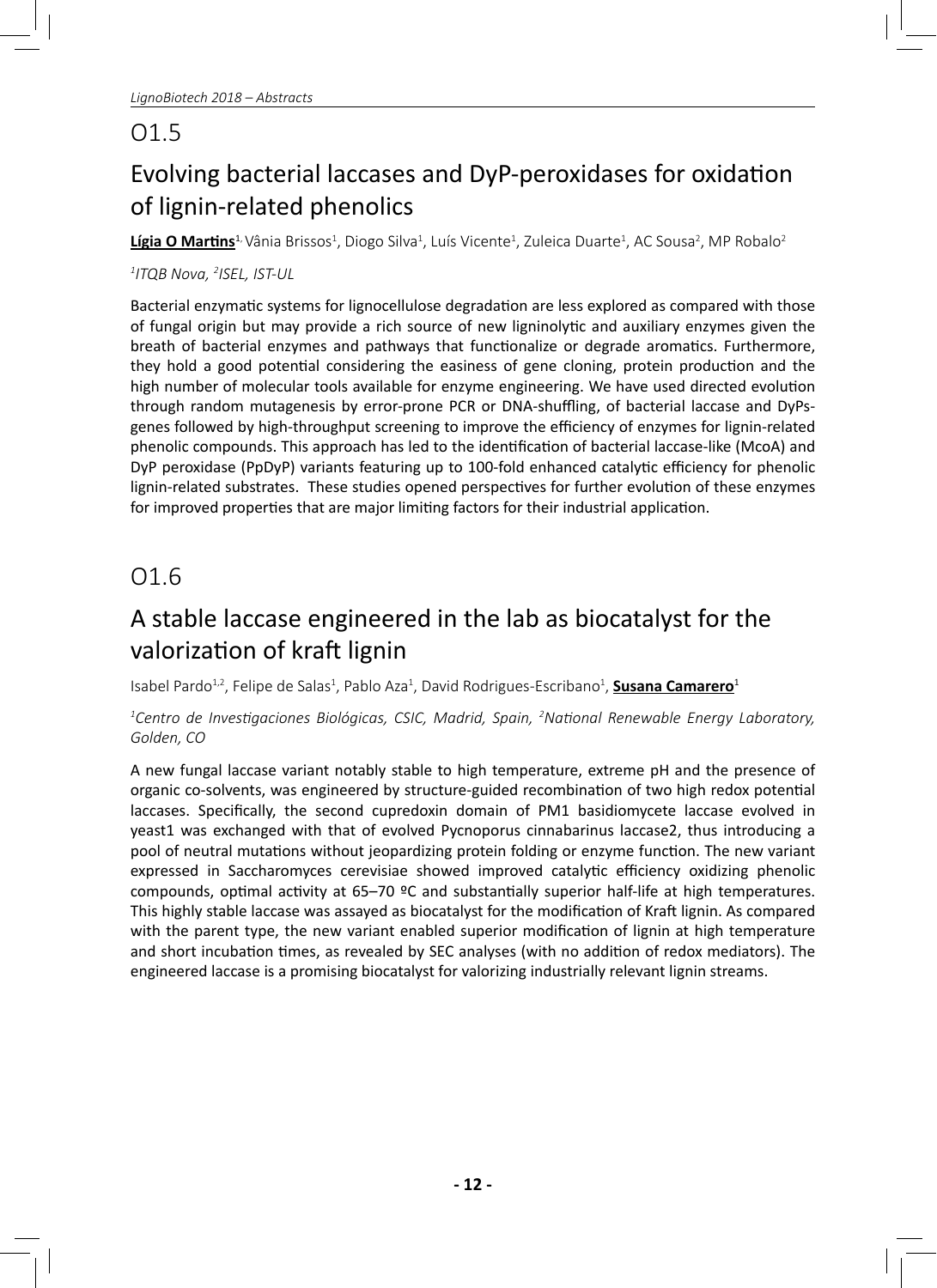# Selective cleavage of B-O-4 aryl ether bond by B-etherase of the white-rot fungus Dichomitus squalens

Mila Marinovíc<sup>1</sup>, Paula Nousiainen<sup>2</sup>, Adiphol Dilokpimol<sup>3</sup>, Jussi Kontro<sup>2</sup>, Robin Moore<sup>2</sup>, Jussi Sipilä<sup>2</sup>, Ronald de Vries<sup>3</sup>, Miia Mäkelä<sup>1</sup>, <mark>Kristiina Hildén</mark><sup>1</sup>

<sup>1</sup>Fungal Genetics and Biotechnology group, Department of Microbiology, University of Helsinki,<br><sup>2</sup>Denartment of Chemistry Faculty of Sciences University of Helsinki <sup>3</sup>Fungal Physiology Westerdiik *Department of Chemistry, Faculty of Sciences, University of Helsinki, 3 Fungal Physiology, Westerdijk*  Fungal Biodiversity Institute-KNAW & Fungal Molecular Physiology, Utrecht University

Enzymatic catalysis with selective cleavage of lignin bonds provides a sustainable option for lignin valorization. We present the first functionally characterized fungal intracellular β-etherase, Ds-GST1, from the wood-degrading white-rot basidiomycete Dichomitus squalens. Ds-GST1 belongs to the glutathione-S-transferase superfamily and selectively cleaves the β-O-4 aryl ether bond of a dimeric lignin model compound in a glutathione-dependent reaction. Ds-GST1 also demonstrates activity on polymeric synthetic lignin fractions, shown by a decrease in molecular weight distribution of the laccase-oxidized guaiacyl-DHP. In addition to a possible role of Ds-GST1 in intracellular catabolism of lignin-derived aromatic compounds, the cleavage of the most abundant linkages in lignin under mild reaction conditions makes this biocatalyst an attractive green alternative in biotechnological applications.

### PT3

## Multi-omics of lignocellulose decomposition by fungi

#### **Igor Grigoriev**<sup>1</sup>

<sup>1</sup>US Department of Energy Joint Genome Institute, <sup>2</sup>Department of Plant and Microbial Biology, *University of California Berkeley*

The first sequenced genomes of wood decay fungi Phanerochaette crysosporium and Postia placenta revealed both enzymes and Fenton chemistry involved in decomposition of lignocellulose. A broader sampling of Agaricomycetes containing majority of wood decay fungi helped reconstruct their evolutionary history and catalogs of lignocellulolitic enzymes (CAZymes), rejected the whiterot/brown-rot dichotomy, and built a critical mass of data for machine learning with over 250 Agaricomycete genomes in JGI MycoCosm (jgi.doe.gov/fungi). Further genome explorations of the Fungal Tree of Life found not only the largest expansion of CAZymes in anaerobic gut fungi from Neocalimastigomycota but also cellulosomes encoded in their genomes. In addition to reference genomes, transcriptomics, proteomics, and metabolomics data enrich the framework for further multi-omics exploration of mechanism of action, substrate specificity, and interactions with other microbes.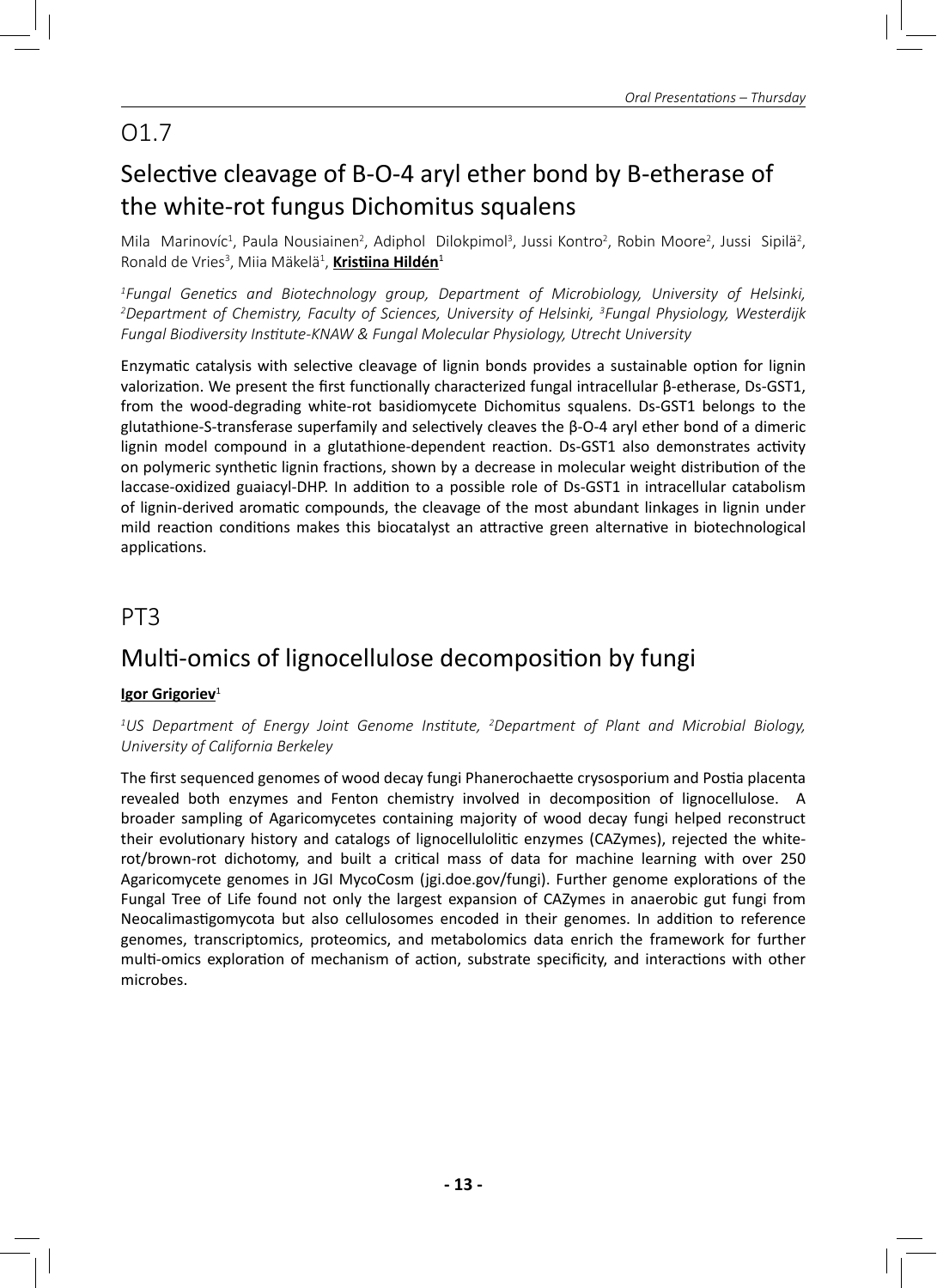## O2.1

# An integrated network of transcriptional regulators mediates lignocellulose conversion in filamentous fungi

#### **Ronald de Vries**<sup>1</sup>

#### *1 Westerdijk Fungal Biodiversity InsƟ tute*

Lignocellulose is not only an important substrate for the biobased economy, but also the predominant carbon source for many fungi. Recent studies revealed significant differences in fungal approaches for lignocellulose conversion. While some of these are obvious from the genome content of individual fungi, many differences appear to originate at the regulatory level. For instance, despite high similarity in genome content, Aspergillus species produce highly diverse enzyme sets when exposed to the same lignocellulolytic substrate.

A better understanding of the regulatory mechanisms that control the production of lignocellulolytic enzymes is essential for rational improvements of commercial enzyme cocktails. Such understanding will also provide insights into the temporal and substrate specific production of individual enzymes. In this presentation recent insight into these regulatory systems will be revealed and examples of parallel evolution, hierarchical order and interaction of regulators will be provided, focusing on ascomycete fungi.

## O2.2

# Efficient gene disruption using the CRISPR/Cas9 system in white-rot fungi Pleurotus ostreatus and Ceriporiopsis subvermispora

Chikako Inoue<sup>1</sup>, **Takehito Nakazawa<sup>1,</sup> Dong Xuan Nguyen<sup>1</sup>, Ryota Morimoto<sup>1</sup>, Keishi Osakabe<sup>2</sup>, Yoichi**  $H$ onda $1$ 

#### *1 Kyoto University, 2 Tokushima University*

Genetics study is important to identify factors that affect the ligninolytic activity in white-rot fungi. However, it is almost impossible to conduct gene targeting experiments in white-rot fungi except Pleurotus ostreatus and Schizophyllum commune. Genome editing is considered one of promising methods that can introduce gene mutations in various fungi. Recently, a CRISPR/Cas9 system was established in the model mushroom Coprinopsis cinerea (Sugano et al., 2017). We here successfully established genome editing in P. ostreatus and the selective white-rot fungus Ceriporiposis subvermispora according to the procedure described by Sugano et al. (2017). Then, we generated gene disruptants of two fungi defective in the ligninolytic activity. In C. subvermispora, a transient transformation was performed to establish genome editing, and it was suggested that about 30% transformants lost the  $Cas9/gRNA$ -expression plasmid during repeated transfers, indicating that multi-gene mutations can be generated by repeating the same procedure.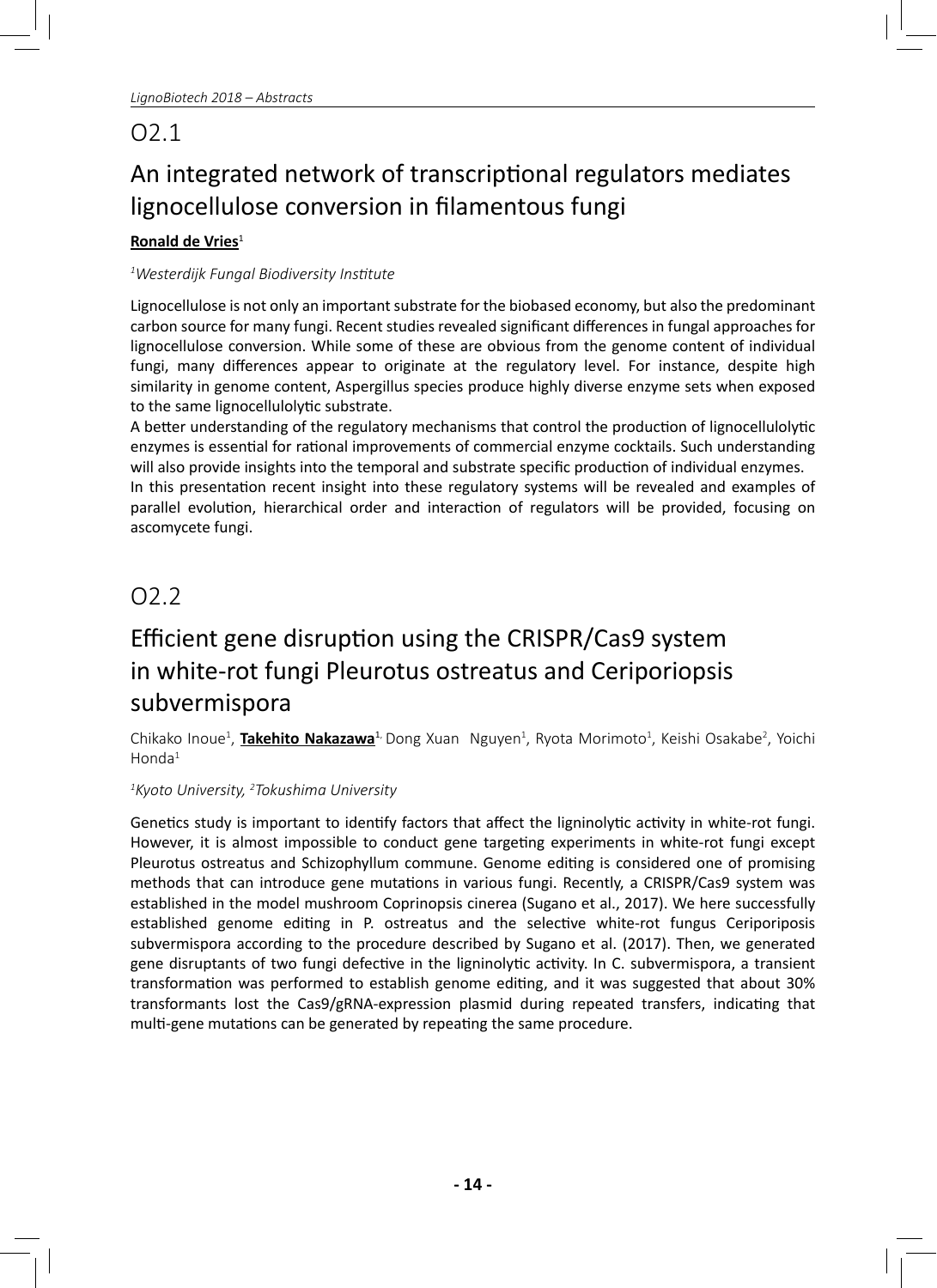# O2.3

# Molecular breeding of white rot fungus Phlebia sp. MG-60 to convert lignocellulose materials

**<u>Ichiro Kamei</u><sup>1,</sup> Taichi Motoda<sup>1</sup>, Taku Tsuyama<sup>1</sup>** 

#### *1 University of Miyazaki*

Ethanologenic white-rot fungus Phlebia sp. MG-60-P2 produces ethanol directly from several lignocelluloses. In this study, we evaluated the effect of knockout and RNAi-mediated silencing of the pyruvate decarboxylase gene of Phlebia sp. MG-60-P2 (MGpdc1). Then the co-transformations of lactate dehydrogenase gene (IdhA) expression vector (pLDH) or RNAi construct of b<sup>2</sup>-glucosidase gene (pMGBGL-RNAi) with RNAi construct of MGpdc1 (pMGPDC-RNAi) are also tested in carbohydrates conversion. The MGpdc1 knockout and RNAi lines showed a variety of suppression levels of ethanol production and MGpdc1 expression, and this variation led to different metabolic fluxes, resulting in rapid accumulation of xylitol from xylose and of glucose from cellulose. Co-transformation of pLDH and pMGPDC-RNAi shows the slight accumulation of lactic acid from glucose. Co-transformation of pMGBGL-RNAi and pMGPDC-RNAi shows the accumulation of cellobiose from cellulose. The physiological role of ethanol fermentation in wood rotting will be also discussed.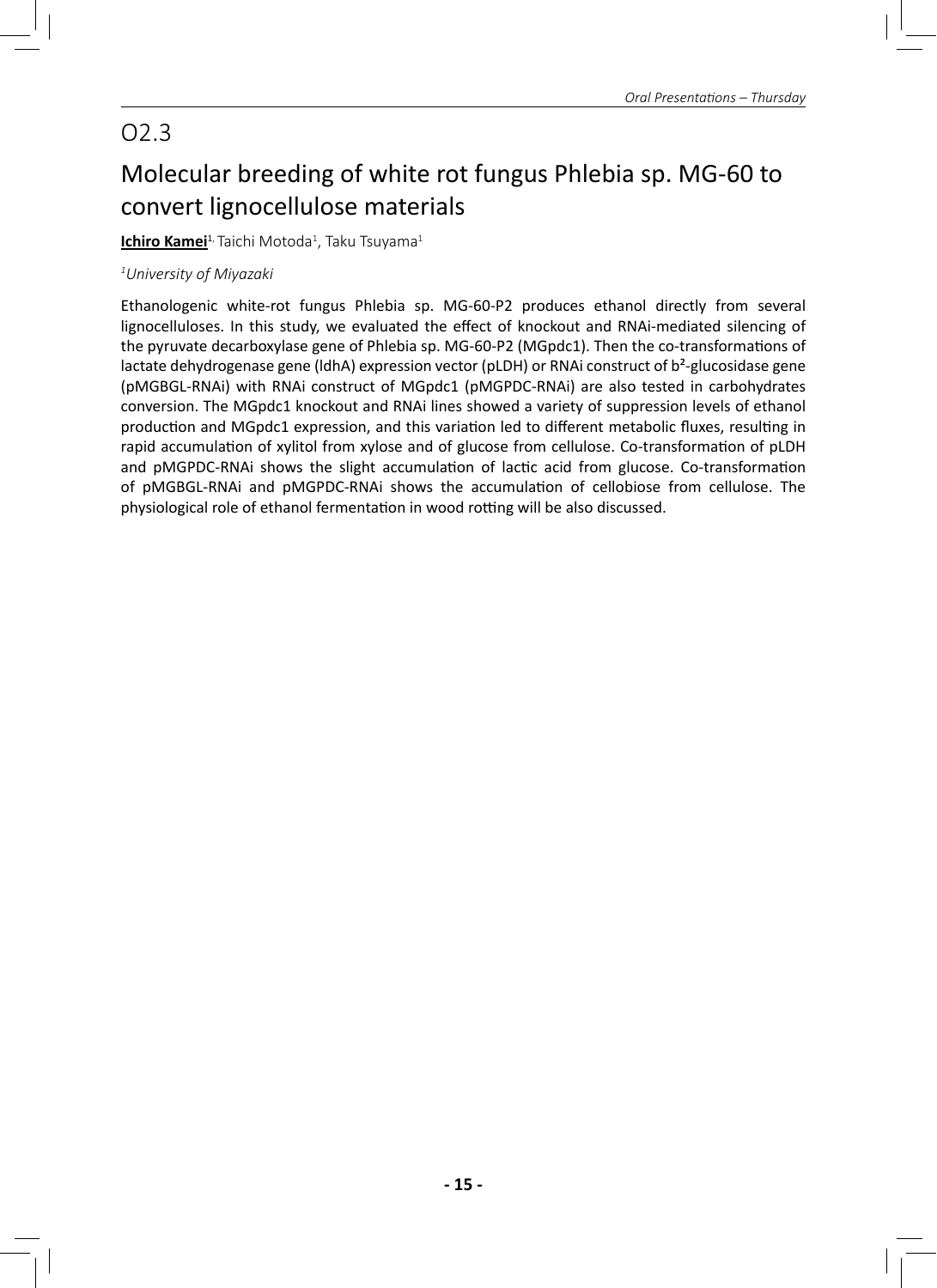### PT4

# Designing Lignins for the Biorefinery

**John Ralph**<sup>1,</sup> José Carlos del Rio<sup>2</sup>, Jorge Rencoret<sup>2</sup>, Shawn Mansfield<sup>3</sup>, Yaseen Mottiar<sup>3</sup>, John Grabber<sup>4</sup>, Hoon Kim<sup>1</sup>, Steven Karlen<sup>1</sup>, Rebecca Smith<sup>1</sup>, Yanding Li<sup>1</sup>, Troy Runge<sup>1</sup>, Fachuang Lu<sup>5</sup>, Yuki Tobimatsu<sup>6</sup>, Shinya Kajita<sup>8</sup>, Wout Boerjan<sup>7</sup>

 $^{\text{1}}$ U. Wisconsin-madison, <sup>2</sup>IRNAS, CSIC, <sup>3</sup>U. British Columbia, <sup>4</sup>US Dairy Forage Research Center, USDA-*ARS, 5 Guangzhou U., 6 Kyoto U., 7 U. Gent, VIB, 8 TUAT, U. Tokyo*

As lignin is a polymer formed from its monomer radicals by purely chemical radical coupling reactions, the breadth of options for 'designing' the composition and structure of lignins is unparalleled. Caffeyl alcohol-derived lignin polymers represent one class of 'ideal lignins'. New phenolic monomers can be introduced into the polymer. Inspired by Nature's incorporation of the non-lignin-pathway flavonoid, tricin, into monocot lignins, and hydroxystilbenes in palm endocarp lignins, researchers can now contemplate plants in which the lignins incorporate valuable components that can be subsequently retrieved from the 'waste' streams. Moreover, lignins have now been successfully 'redesigned' to contain readily chemically cleavable ester bonds in the polymer backbone, facilitating improved industrial processing – for example, chemical pulping, or pretreatment options for the saccharification of wall polysaccharides to sugars for liquid biofuels production. We suspect that we are now entering a reinvigoration period for lignin research aimed at its manipulation for improved utilization.

## O3.1

## Towards universal features to understand lignocellulose recalcitrance?

Mickaël Herbaut<sup>1</sup>, Thomas Auxenfans<sup>1</sup>, Christine Terryn<sup>2</sup>, Brigitte Chabbert<sup>1</sup>, <mark>Gabriel Paës</mark><sup>1</sup>

#### *1 FARE-INRA/URCA, 2 PICT-URCA*

Recalcitrance of lignocellulose is caused by its structural and chemical complexity. Predicting its transformation, in particular enzymatic hydrolysis into monosaccharides, is very challenging and also critical for building versatile thus viable biorefineries.

Until now, many different features controlling recalcitrance have been highlighted but many studies are controversy and measurement of most of these features requires time-consuming lab analysis. We have investigated new spectral features and have tested them on various biomass species and pretreatments. Correlations with saccharification was found to be very strong. We discuss the potential of these easily-measured features and the possibility of finding universal features (or not) of lignoellulose recalcitrance.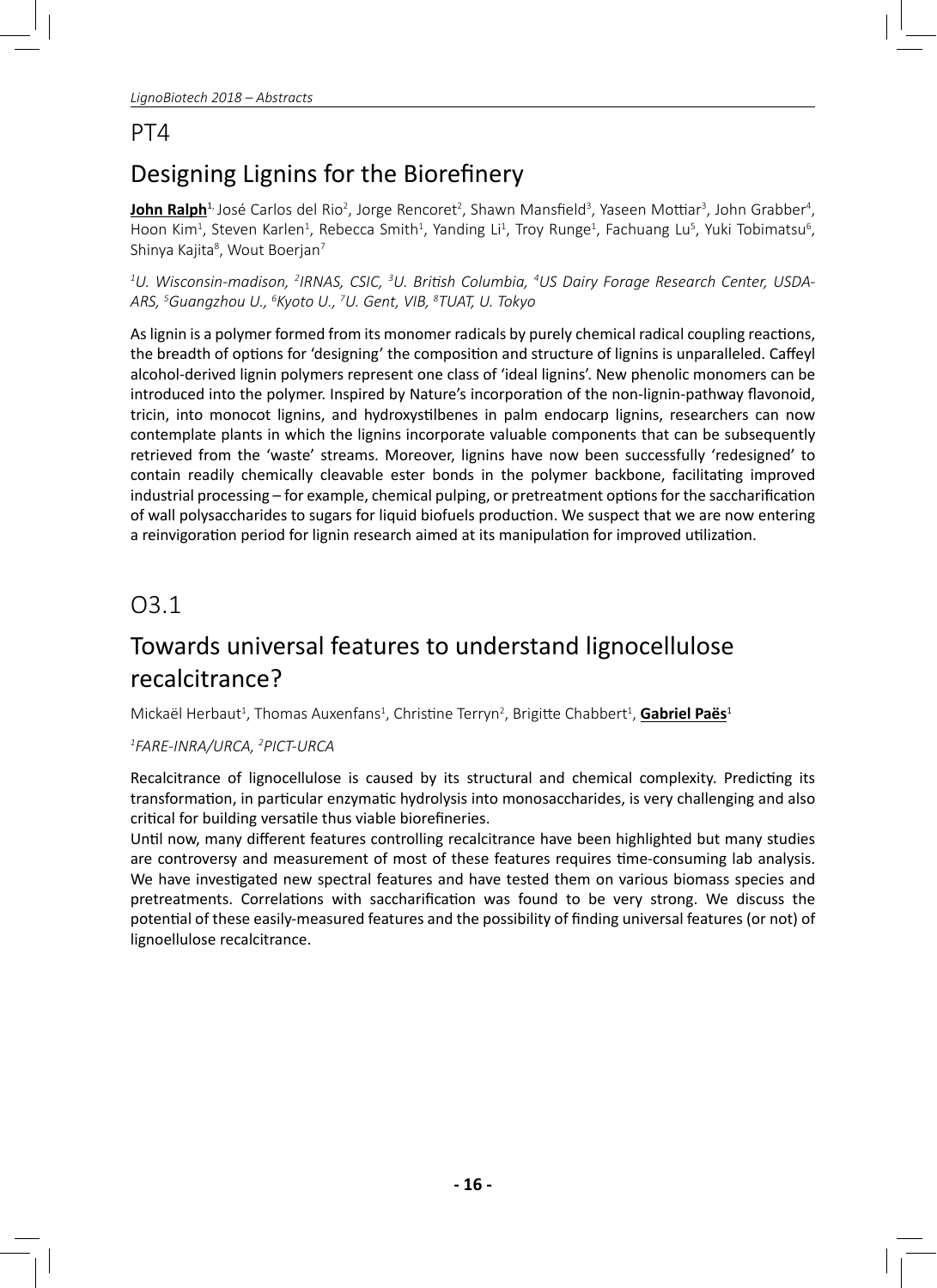# O3.2

# Fractionation and structural analysis of enzyme-treated lignincarbohydrate complexes

**Hiroshi Nishimura**<sup>1,</sup> Shizuka Sakon<sup>1</sup>, Misato Yamada<sup>1</sup>, Kazuma Nagata<sup>2</sup>, Takashi Nagata<sup>2</sup>, Masato Katahira<sup>2</sup>, Yukari Ohta<sup>3</sup>, Takashi Watanabe<sup>1</sup>

*1 Research InsƟ tute for Sustainable Humanosphere, Kyoto University, 2 InsƟ tute of Advanced Energy, Kyoto University, 3 Japan Agency for Marine-Earth Science and Technology*

Lignin is linked to hemicellulose by covalent bindings and form Lignin-Carbohydrate Complexes (LCCs) in wood cell walls. However, the frequency of binding is lower than that in the polymer main chain. Therefore, preparation of concentrated and purified LCC is essential for the entire structural analysis. In this study, we aimed to concentrate LC bindings by purifying LCC from natural wood by combining two steps of enzymatic treatments. We prepared LCC fraction by the reaction of polysaccharidedegrading enzymes and ligninolytic enzymes followed by the purification. We characterized LC bonds by 2D-NMR and elucidate some specific linkages in combination with long-range correlated HMBC and TOCSY-HSQC NMR.

O3.3

# Spatio-temporal imaging and quantification of lignocellulosic biomass deconstruction during enzymatic hydrolysis

**<u>Aya Zoghlami</u><sup>1,</sup> Gabriel Paës<sup>1</sup>, Christine Terryn<sup>2</sup>, Yassin Refahi<sup>1</sup>** 

<sup>1</sup> Fractionation of AgroResources and Environment (FARE) laboratory, INRA, University of Reims *Champagne Ardenne, 2 PICT, University of Reims Champagne Ardenne*

Lignocellulosic biomass (LB) is a renewable resource from plants used as an alternative to fossil resources [1]. However, LB is recalcitrant to enzymatic deconstruction due to its chemical composition and its structural complexity [2].

Different chemical and physical features have been proposed to explain LB recalcitrance and to predict its deconstruction [4] However none of them seems to be universal but rather specific to biomass species and pretreatment. One key progress is to achieve a better understanding of the evolution of the 3D architecture of LB during the enzymatic hydrolysis through 4D imaging.

Our project aims at setting up a novel approach to quantify the dynamics of enzymatic deconstruction of LB using 4D fluorescence confocal microscopy to identify the key structural features correlated with enzymatic hydrolysis.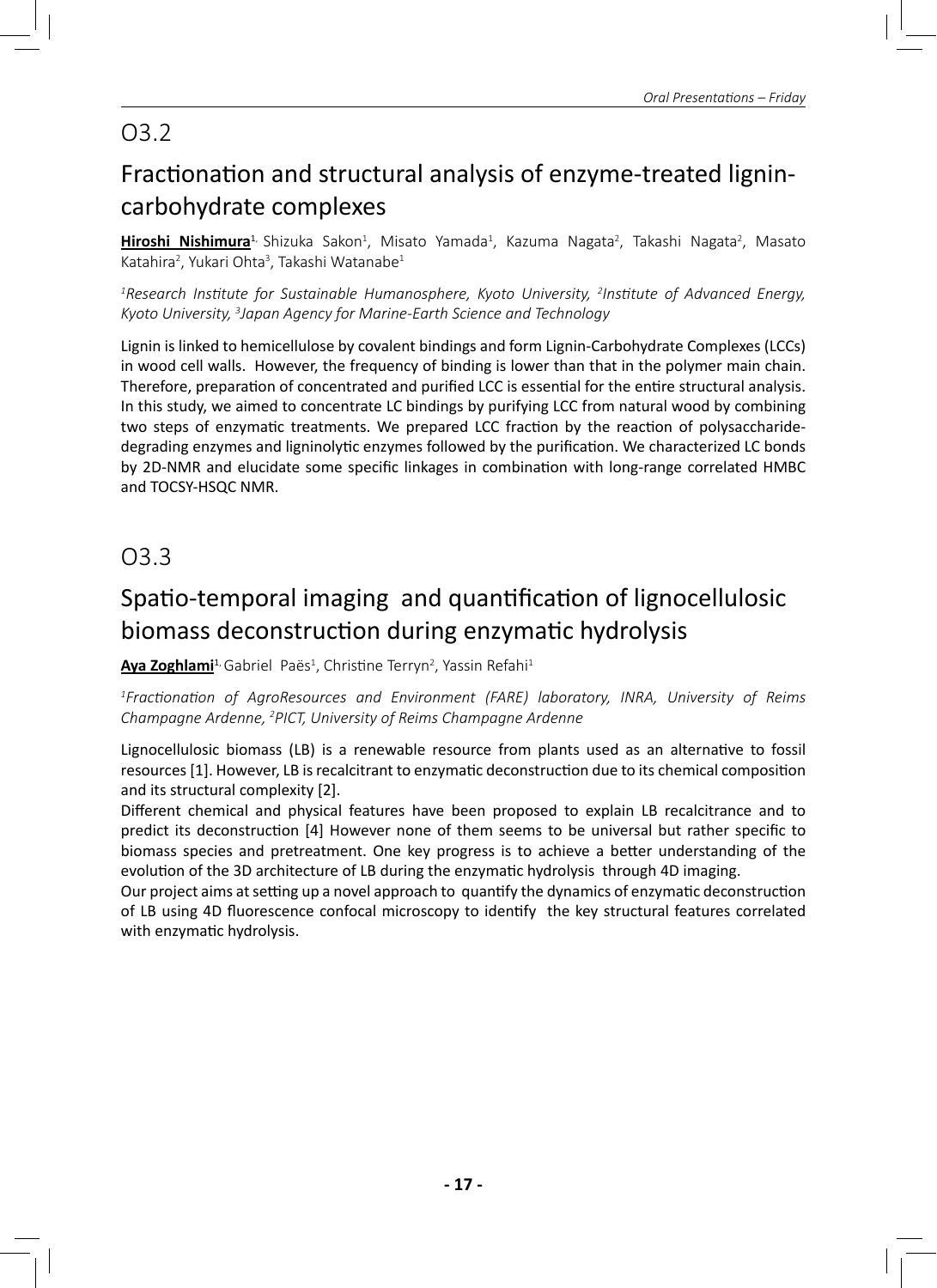## O3.4

# Biophysical studies of cellulose oxidations and the role of surface water binding during enzymatic hydrolysis

#### **David Cannella**<sup>1</sup>

#### *1 Universite Libre De Bruxelles*

For industrial biomass transformation the enzymatic hydrolysis of cellulose occurs at high dry matter (HDM), a mandatory condition that often causes a decrease of conversion into the final products. The main drawback of HDM is the reduction of water activity and availability for the solvation of progressively increasing concentration of hydrolyzed glucose molecules that causes an inhibition of hydrolytic enzymes (CBHs, EG, Beta-glucosidases). Cellulose surface oxidation changes the interactions with the surrounding water molecules with the respect to the not oxidized regions of the cellulose. The carboxyl groups introduced with the oxidation bring a net negative charge which might increases the solubility of small part of cellulose by mostly establishing new polar bonds (hydrogen bonds). Thus the enzymatic oxidation performed by the lytic polysaccharide monooxygenases (LPMO) could favor the binding of water to the cellulose surface, essential for the subsequent enzymatic hydrolysis.

## O3.5

## Remote sensing methods to monitor fiber crops processing

**<u>Laurent Bleuze<sup>1,</sup> Sylvie Recous<sup>1</sup>, Gwenaelle Lashermes<sup>1</sup>, Brigitte Chabbert<sup>1</sup>**</u>

#### *1 FARE Laboratory, INRA, University of Reims Champagne-Ardenne*

Novel lignocellulosic biomass valorisations have emerged as plant fibres (hemp, flax) intended to replace synthetic fibers in composites materials. Fiber quality management remains critical and one major challenge concerns dew-retting which is a stem selective biodegradation achieved on the soil facilitating fibre extraction preserving fibres mechanical properties and quality. This study aims at deeper understanding of the hemp stems dynamics during dew-retting because most knowledge remains empirical.

Remote sensing methods such as infrared spectroscopy and colorimetry were used as nondestructive, fast and low cost methods as alternatives to destructive and time-consuming wet chemical analysis. These approaches allowed identifying new fast monitoring indicators of the stem retting dynamic enabling the improvement of fiber quality during processing. Both stem surface color (CIELab) evolutions and surface chemical composition changes measured by attenuated total reflection Fourier transform infrared (ATR-FTIR) revealed the progressive microbial colonization and degradation in agreement with wet chemistry and microscopic analysis.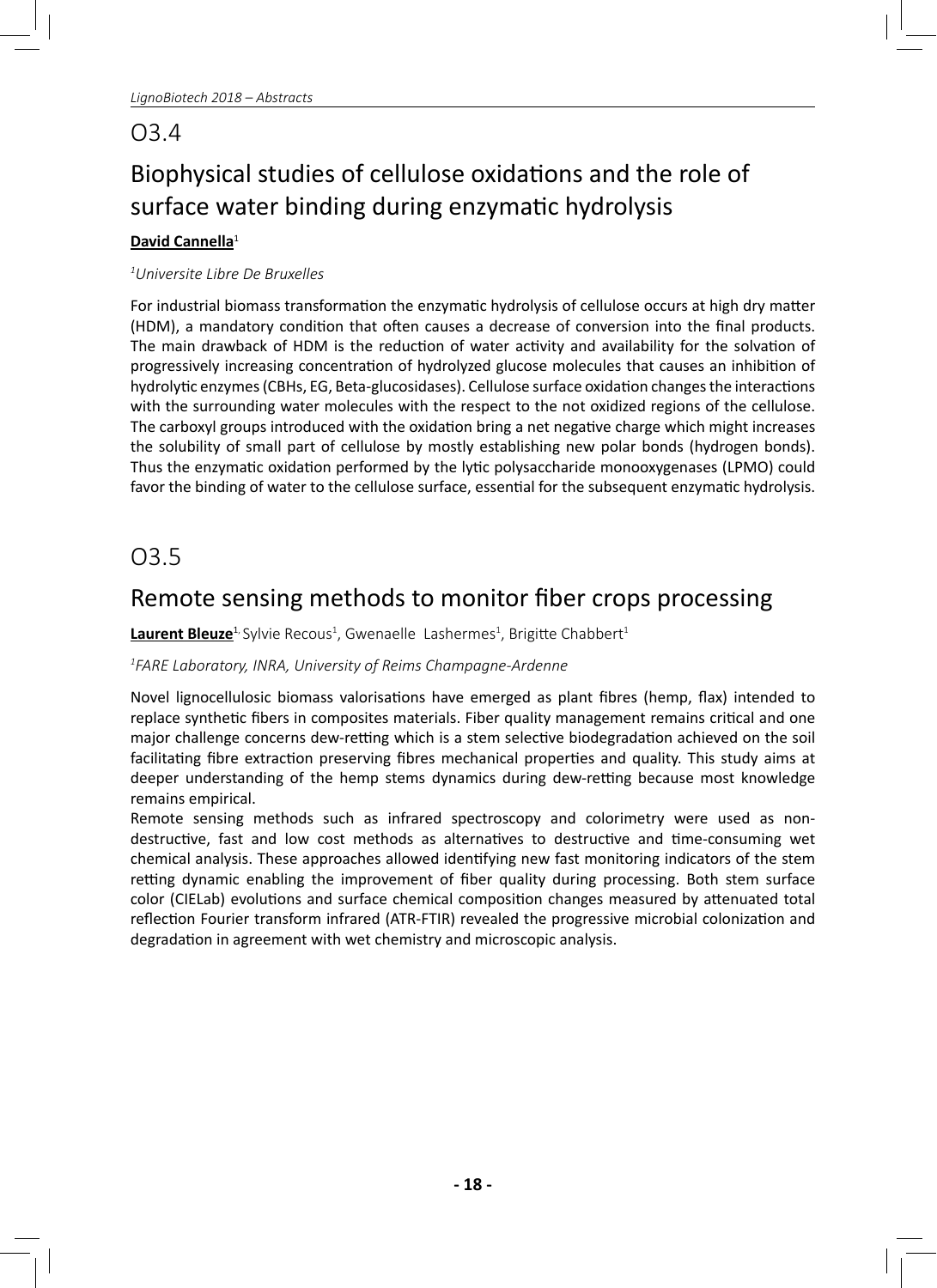# PT5 New bioproduct mill concept

## **Anna Suurnäkki**<sup>1</sup>

#### *1 Metsä Fibre Oy*

Modern kraft pulp mill is a highly efficient wood biorefinery. Wood fibres are processed to kraft pulp while part of the wood components is traditionally converted to bioenergy and biochemicals turpentine and tall oil. Many components in the streams of a kraft mill could, however, be potential as starting materials for other added-value wood-based products. The first implementation of the new bioproduct concept, with a modern kraft pulp mill as the core, is Metsä Group's Bioproduct mill in Äänekoski inaugurated in 2017. The leading idea of this mill is to convert 100% of wood and side streams to biomaterials, biochemicals and bioenergy by sustainable and resource efficient processes without fossil fuel. Currently, already several new bioproduct concepts have been realized in demonstration or full scale in the mill. There might be more in the future as the mill has been planned to support gradual implementation of new feasible bioproduct concepts.

## PT6

# Chemicals and fuels from lignin stream of lignocellulose biorefinery

Minna Yamamoto<sup>1</sup>, Timo Leskinen<sup>1</sup>, <mark>Tom Granström</mark><sup>1</sup>

#### *1 St1 Renewable Energy Oy*

St1 Cellunolix® process is producing bioethanol as a main product, but also lignin, turpentine, furfural, concentrated fermentation rank and C02 from softwood sawdust. The process is based on steam explosion, enzymatic hydrolysis, filtration, fermentation and distillation unit operations. In St1 Kajaani lignocellulose biorefinery plant the annual production volume of lignin side product is approximately double of that to bioethanol. Therefore, the revenue from lignin has a significant contribution to the cost effectiveness of the entire process. In solid form lignin can be used for material, biofuel or animal feed applications. Lignin can be depolymerized and liquified enzymatically, catalytically and thermochemically allowing different commodity chemicals, gaseous and biochar products. Liquified lignin stream can also be upgraded and co-fed into oil refinery streams or potentially converted into jet fuel. From the industrial point of view, it is utmost important to create profitable business from lignin to promote the transformation from fossil energy resources to carbon free renewable energy production.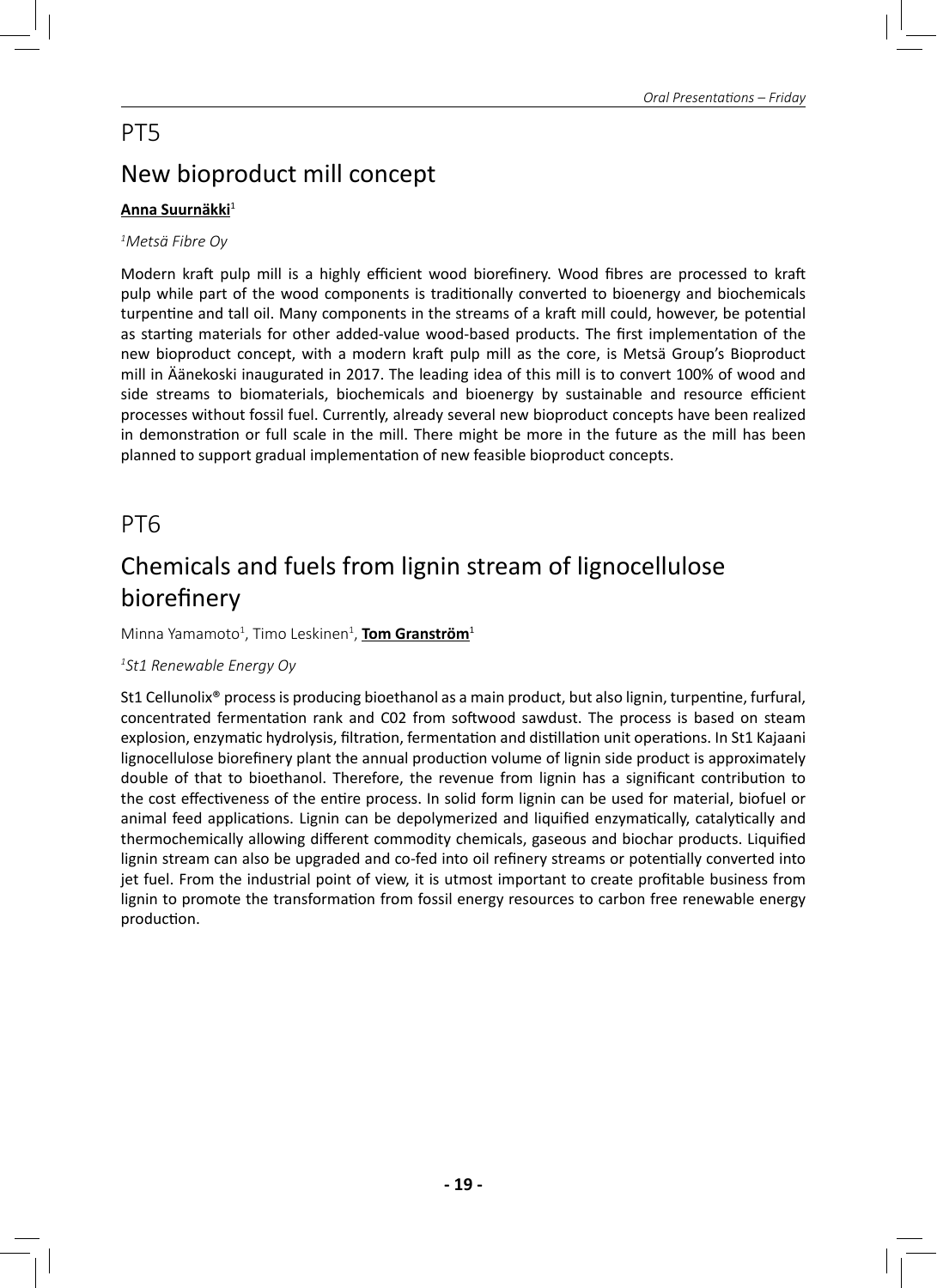### PT7

# Enzymatic Lignin Modification and Depolymerization

### **Matti Heikkilä**<sup>1</sup>

#### *1 MetGen Oy*

Main hurdles of lignin valorization are its diverse chemical composition, recalcitrance, and poor solubility due to high molecular weight and branched structure. Oxidative enzymes have long been proposed as a promising tool in lignin depolymerization. Their application was limited to ambient pH, where lignin is poorly soluble in water. MetGen developed and brought to market several lignin oxidizing enzymes, including an extremely alkaline lignin oxidase MetZyme® PURECO™ that functions at pH 11 and elevated temperatures, addressing lignin at its water-soluble state. Under these conditions, not only the molecular weight but also solubility in water and solvents as well as water dispersion properties of lignin were altered. Importantly, solvent-free soluble lignin fragmentation allowed for robust industrial membrane separation technologies to be applicable for product fractionation. The enzymatic technologies are ready for licensing and integration to an industrial scale biorefinery is in progress through EU and BBI JU Flagship Project SWEETWOODS.

## O5.1

## Ray parenchymal cells actively contribute to lignification of tracheids in developing xylem of Norway spruce

Olga Blokhina<sup>1</sup>, Teresa Laitinen<sup>1</sup>, Lei Zhao<sup>1</sup>, Nicolas Delhomme<sup>2</sup>, Nathaniel Street<sup>2</sup>, Anna Kärkönen<sup>3</sup>, **Kurt Fagerstedt**<sup>1</sup>

#### $^{\text{1}}$ University of Helsinki,  $^{\text{2}}$ Umeå Plant Science Centre,  $^{\text{3}}$ Natural Resources Institute Finland, LUKE

A transcriptomic study was conducted to find out whether parenchymal ray cells participate in the biosynthesis of monolignols in Norway spruce trunks by supplying monolignols. Laser scanning microdissection was used to cut out parenchymal ray cells and upright tracheids from tangential cryosections of xylem. RNA was isolated from ray cells, upright tracheids and whole sections. Transcriptome analysis revealed that in both developing tracheids and in developing ray cells genes encoding cell wall biogenesis-related enzymes were highly expressed. Especially, most of the shikimate and monolignol biosynthesis pathway genes were equally expressed in both cell types. However, 1073 differentially expressed genes were detected, with transcripts of 541 genes more abundant and 532 genes less abundant in ray cells than in tracheids. The results indicate that the biosynthetic route for monolignols is active both in upright tracheids and in parenchymal ray cells, and hence they can participate in the lignification of xylem tracheids.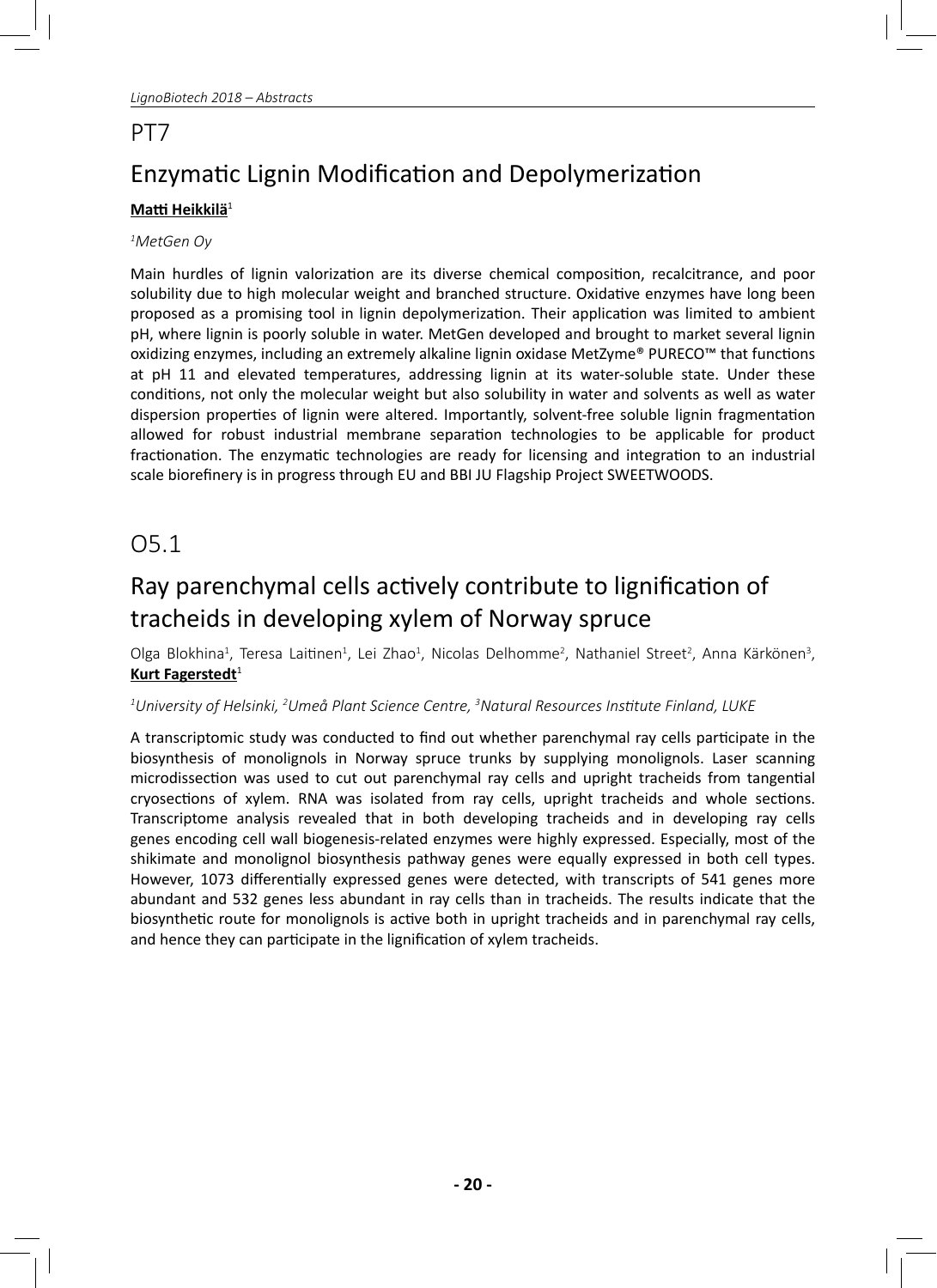## O5.2

# Approaches for valorization of ligninocelluloses using microwave technology and lignin-binding catalysts

**Takashi Watanabe**<sup>1,</sup> Chen Qu<sup>1</sup>, Satoshi Oshiro<sup>1</sup>, Hiroshi Nishimura<sup>1</sup>, Keiichiro Kashimura<sup>2</sup>, Takashi Nagata<sup>3</sup>, Masato Katahira<sup>3</sup>, Katsuhiro Isozaki<sup>4</sup>, Hikaru Takaya<sup>4</sup>, Masaharu Nakamura<sup>4</sup>

*1 Research InsƟ tute for Sustainable Humanosphere, Kyoto University, 2 College of Engineering, Chubu University, 3 InsƟ tute of Advanced Energy, Kyoto University , 4 InsƟ tute for Chemical Research, Kyoto University* 

Lignin is the sole large-volume renewable feedstock composed of an aromatic skeleton. Highly selective degradation of lignin is pivotal for lignocellulosic biorefinery. We studied production of lignin-derived aromatic chemicals for functional polymers using microwave reactions. In reactions of wood particles with CuO and H<sub>2</sub>O<sub>2</sub>, MW heating produced vanillin and vanillic acid in yields nearly three times higher than those produced by conventional heating. Experiments with a cavity resonator revealed that the reactions were accelerated by electric and magnetic fields with a slightly more prominent effect of electric field. We identified lignin-binding peptides and have been developing ligninolytic catalysts having an increased affinity to the lignin. The catalytic properties toward lignocelluloses are reported.

## O5.3

## Catalytic Pretreatment and Cellulase Cocktail Mimics Brown Rot for Potential Biorefinery Applications

Steven Tabor<sup>1</sup>, Lourdes Orjeula<sup>2</sup>, David Contreras<sup>3</sup>, Gry Alfredsen<sup>4</sup>, Jody Jellison<sup>5</sup>, Scott Renneckar<sup>6</sup>, Nicole (Niki) Labbe7 , **Barry Goodell**<sup>1</sup>

<sup>1</sup>Microbiology Department, University of Massachusetts. Morrill Science Center IV-N., <sup>2</sup>Department *of Chemical Engineering, Universidad San Francisco de Quito, Diego de Robles y Avenida Pampite,*  Círculo Cumbayá, <sup>3</sup>Centro de Biotecnologia, Universidad de Concepcion, <sup>4</sup>Department of Wood *Technology, Division of Forest and Forest Resources, Norwegian InsƟ tute of Bioeconomy Research, Box 115, NO-1431 , 5 Center for Agriculture, Food and the Environment, Stockbridge Hall, University of MassachuseƩ s, 6 Wood Science Department, University of BriƟ sh Columbia, 7 The Center for Renewable Carbon, Forestry, Wildlife, and Fisheries, University of Tennessee*

A "chelator-mediated Fenton" (CMF) treatment was used with an enzymatic cocktail to study the mechanisms of brown rot fungi, but also to explore improved treatment processes for bioprocessing of woody biomass. Our data suggest that the CMF mechanism is highly efficient in overcoming the lignin recalcitrance barrier to solubilize wood. Up to 4 pulses of CMF treatment were able to solubilize a majority of both the lignin and cellulose of wood at room temperature, using a hydrogen peroxide concentration of 1%. Using a single pulse of the CMF system as a pretreatment allowed more wood residue to be retained, and enzymatic action on this pretreated wood was enhanced compared to control wood. In separate experiments, significantly greater solubilization of both sugars and lignin occurred when a single-pulse CMF pretreatment was used prior to enzymatic action than by enzymatic action alone on unmodified wood.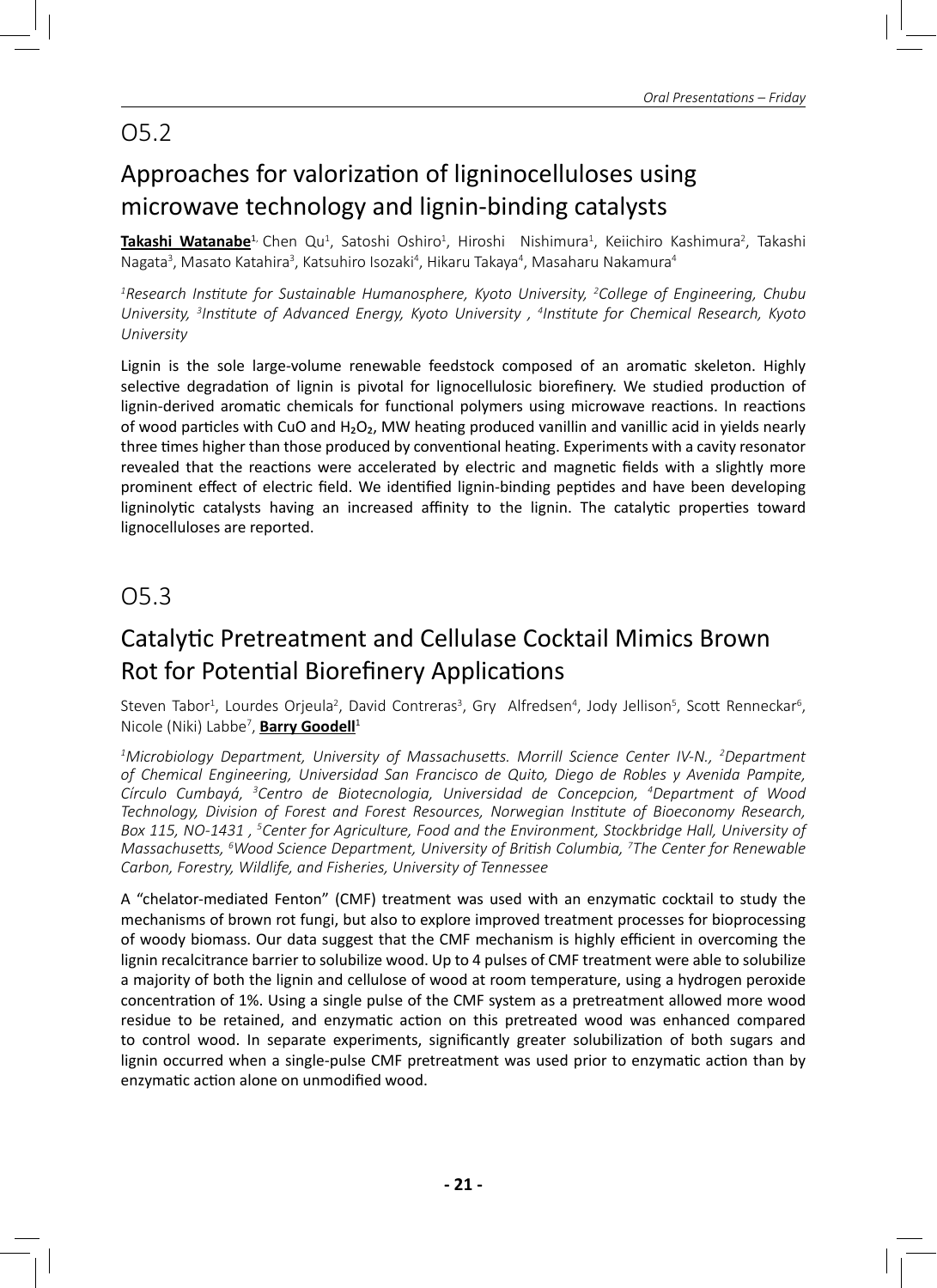## O5.4

# Effect of enzyme family and structure on modification of wood fibres at high consistency

Kaisa Marjamaa<sup>1</sup>, Jenni Rahikainen<sup>1</sup>, Ulla Holopainen-Mantila<sup>1</sup>, Kristiina Kruus<sup>1</sup>, Tapani Vuorinen<sup>2</sup>, Thaddeus Maloney<sup>2</sup>, Stina Grönqvist<sup>1</sup>

#### *1 VTT Technical Research Centre of Finland Ltd, 2 Aalto University, Finland*

Cellulose is an interesting option for future material applications in textiles, composites, and in packaging. Enzymes are specific tools for modification of cellulosic pulps for improved material properties. The action of enzymes at high pulp consistency, desired in industry, has been rarely studied. The role of enzyme family and structure in fibre modification at high consistency was assesed here using monocomponent endoglucanases from three structurally different glycoside hydrolase families (5, 7 and 45) with and without carbohydrate binding module (CBM). Enzyme treatment at high consistency (20  $%$  w/w) was found to enhance enzyme activity more than 6-fold compared to fibre treatment at low dry matter consistency (1 % w/w). The glycoside hydrolase family 45 endoglucanase was found to be most specific in acting on pulp cellulose whereas the family 5 and 7 endoglucanases had activity on pulp hemicelluloses as well. CBM did not improve enzyme action at high pulp consistency.

## O5.5

## Cationic colloidal lignin particles in spatial immobilization of enzymes for aqueous ester synthesis

**Mika Sipponen<sup>1,</sup> Muhammad Farooq<sup>1</sup>, Jari Koivisto<sup>2</sup>, Alessandro Pellis<sup>3</sup>, Jani Seitsonen<sup>4</sup>, Monika**  $Österberg<sup>1</sup>$ 

*1 Aalto University, Department of Bioproducts and Biosystems, 2 Aalto University, Department of Chemistry and Materials Science, 3 University of York, Department of Chemistry, 4 Aalto University, Department of Applied Physics*

Enzymatic esterification is imparted by the predominant hydrolysis reaction in aqueous media. We found that this barrier can be overcome by immobilization of hydrolases in spatially confined compartments formed from cationic colloidal lignin particles. The immobilized enzymes were used to synthesize butyl butyrate in yields exceeding 80% in repeated 24 h aqueous-organic biphasic reactions. The catalysts retained a majority of their synthetic activity even in the presence of 90% volume fraction of water, outcompeting the commercial benchmark enzyme Candida antarctica lipase B immobilized in acrylic resin in this regard.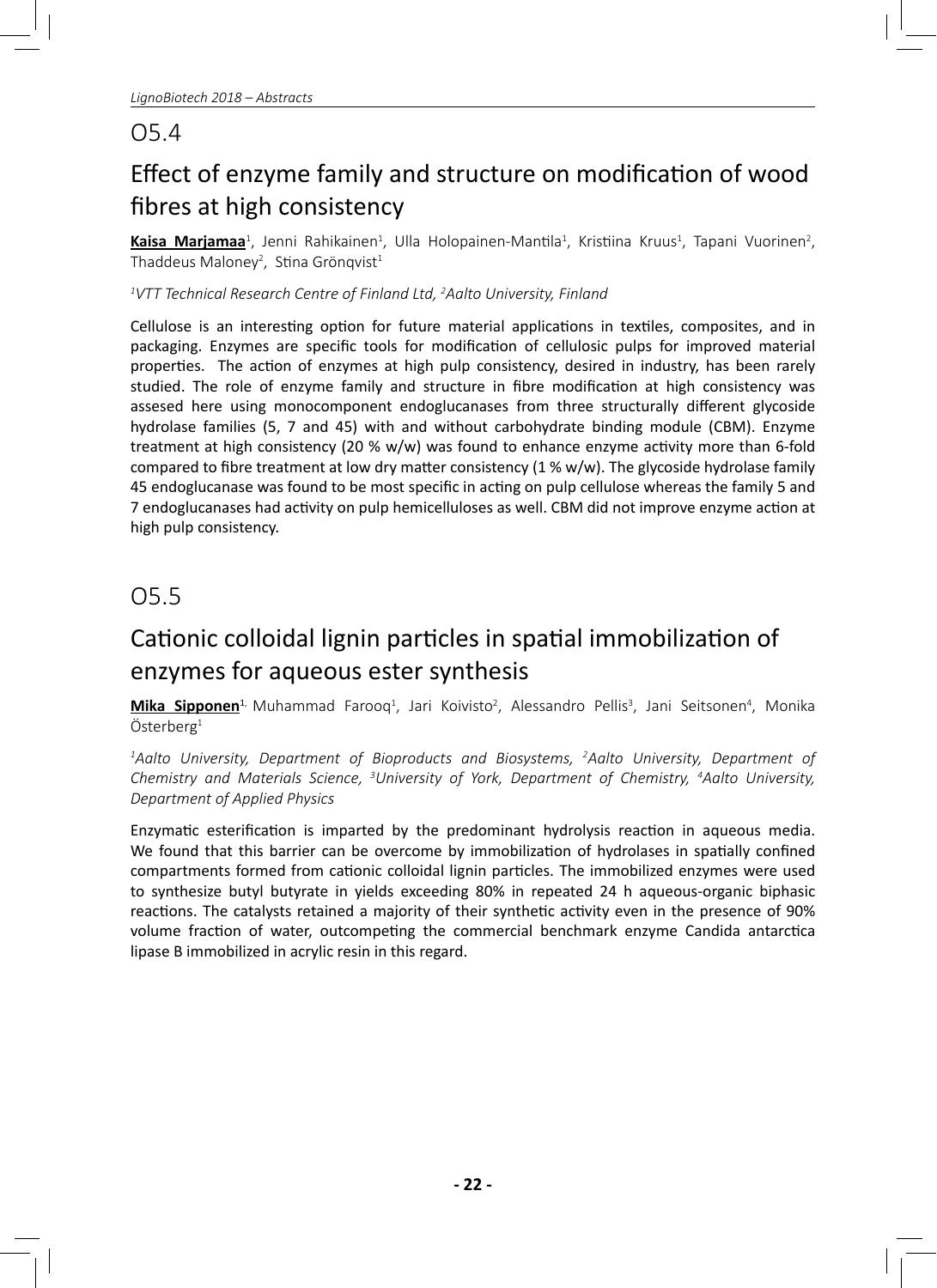## O5.6

# Lignin cross-linking on cellulose nanocrystal based films by hydroxyl radicals

**Elise Gerbin**<sup>1,2</sup>, Emmanuel Bertrand<sup>3</sup>, David Crônier<sup>1</sup>, Betty Cottyn-Boitte<sup>2</sup>, Paul Henri Ducrot<sup>2</sup>, Yves Michel Frapart<sup>4</sup>, Stéphanie Baumberger<sup>2</sup>, Bernard Kurek<sup>1</sup>, Véronique Aguié-Béghin<sup>1</sup>

*1 UMR FARE 614 INRA-URCA, 2 IJPB, UMR 1318 INRA-AgroParisTech, 3 UMR 1163 BBF, Polytech, 4 Paris Descartes Univ, UMR CNRS 8601, LCBPT, Sorbonne Paris Cite*

The uses of lignins and nanocelluloses is of utmost interest to design new functionalities for composites materials, in a wide range of applications. For such purpose, Fenton reaction has been recently used to graft lignin onto nanocellulose surfaces to form films with interesting properties [2]. In order to better control the reactivity of the highly oxidative species generated during Fenton reaction, a new pathway using of Cellobiose DeHydrogenase (CDH) to generate the hydrogen peroxide (H₂0₂) was developed.

In this context, two systems where  $H_2O_2$  is added or generated by CDH, were studied by analyses of oxidised products and radicals formed during the reactions using LC-MS and electron paramagnetic resonance (EPR). In parallel, the impact of hydroxyl radicals was evaluated on the physical and chemical properties of films obtained by these two systems. The challenge is to control functional properties of films as transparency, UV-blocker, water resistance and anti-oxidant properties.

## O5.7

## Co-production of cellulose nanocrystals and industrial sugars at high concentration via two-stage enzymatic hydrolysis process

Lisa G. Alvareli<sup>1</sup>, Isabella K. R. Dias<sup>1</sup>, <mark>Valdeir Arantes</mark><sup>1</sup>

#### *1 University of São Paulo, Lorena-SP, Brazil*

The isolation of cellulose nanocrystals by controlled enzymatic hydrolysis of cellulose with cellulases has many advantages over the traditional acid hydrolysis: no need for expensive acid-resistant equipment, fewer process steps, low water requirement, and the only products in the water stream at the end of the process are sugar molecules. However, the concentration of sugars in this water stream is very low, since the hydrolysis for isolation of CNC is typically carried out at low consistency due to the well-known declining in cellulase's efficiency at high consistency. In this presentation, we will present a two-stage hydrolysis process approach developed to allow carrying enzymatic hydrolysis of cellulose at high concentration, consequently making it possible to recovery of the solubilized sugar at high concentration in addition to isolation of CNC. This presentation will also discuss the viability of this two-stage approach to decrease the required cellulase dosage for isolation of the nanoparticles.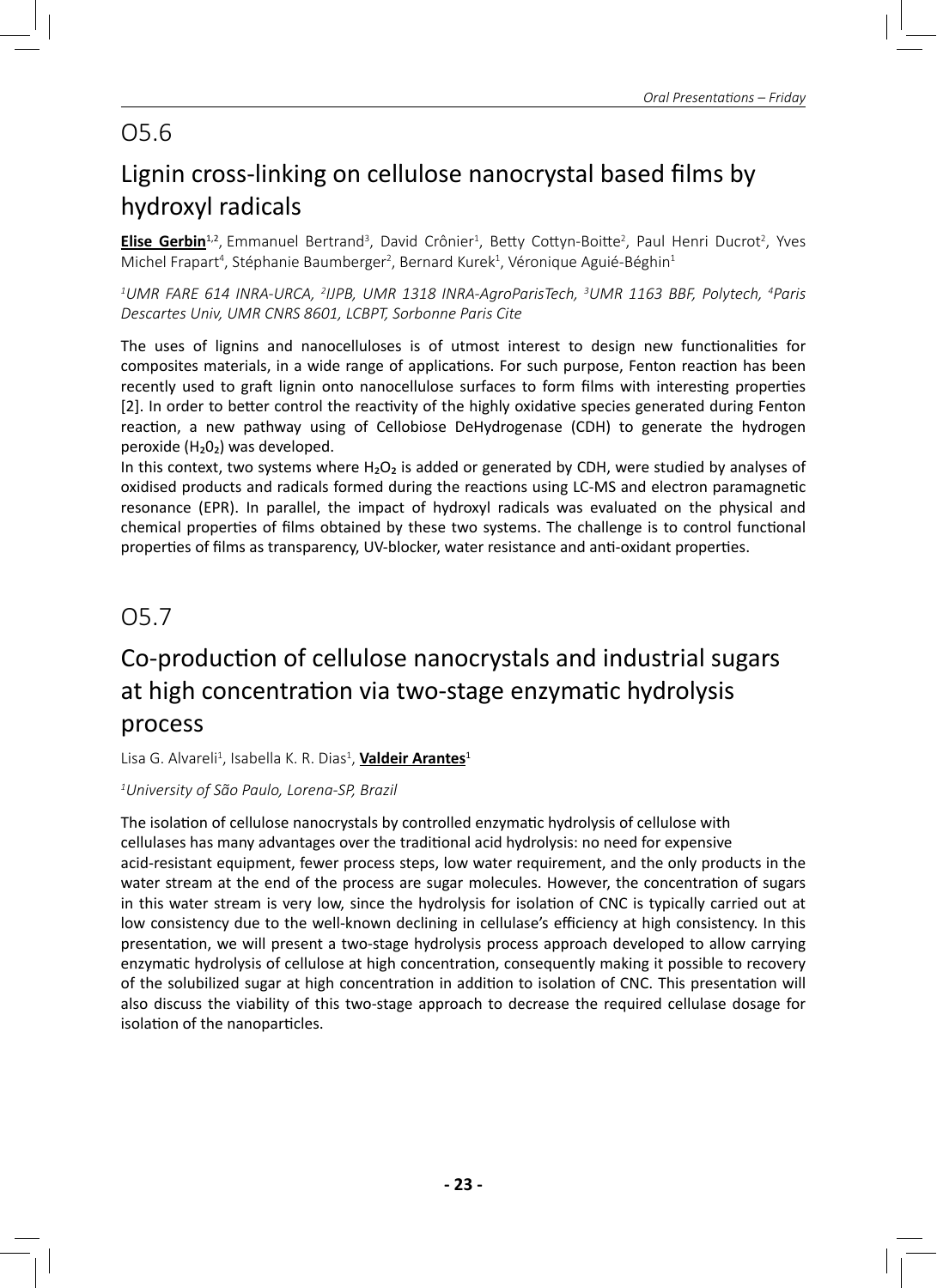PT8

## Title TBC

**Lisbeth Olsson**

## O6.1

# Towards bacterial valorization of low molecular weight lignin and lignin-related compounds

**Krithika Ravi**<sup>1,</sup> Javier García-Hidalgo<sup>2</sup>, Matthias Nöbel<sup>1</sup>, Marie Gorwa-Grauslund<sup>2</sup>, Gunnar Lidén<sup>1</sup>

*1 Department of Chemical Engineering, Lund University, 2 Division of Applied Microbiology, Lund University*

Lignin is a potential source of renewable chemicals, but current exploitation in the industry for this purpose is still low. Bacterial conversion of lignin is one of the possible routes to valorize lignin in a biorefinery setting. In this contribution, results form a screening and characterization study on the bacterial species which can degrade/metabolize lignin-related compounds, will be presented (Part of a larger project at Lund University, aiming towards the production of high value chemicals from lignin. http://www.lignin.lu.se/). An investigation was made on the growth of different bacterial species with thermochemically depolymerized softwood-based Kraft lignin (Indulin AT) as a carbon source. It was found that Rhodococcus opacus DSM 1069 and Pseudomonas fluorescens DSM 50090 can consume/ breakdown the lower (<0.4 kDa) and higher  $(1 - 10$  kDa) molecular weight lignin respectively. Further experimental findings on the subfractions of depolymerized lignin will be discussed.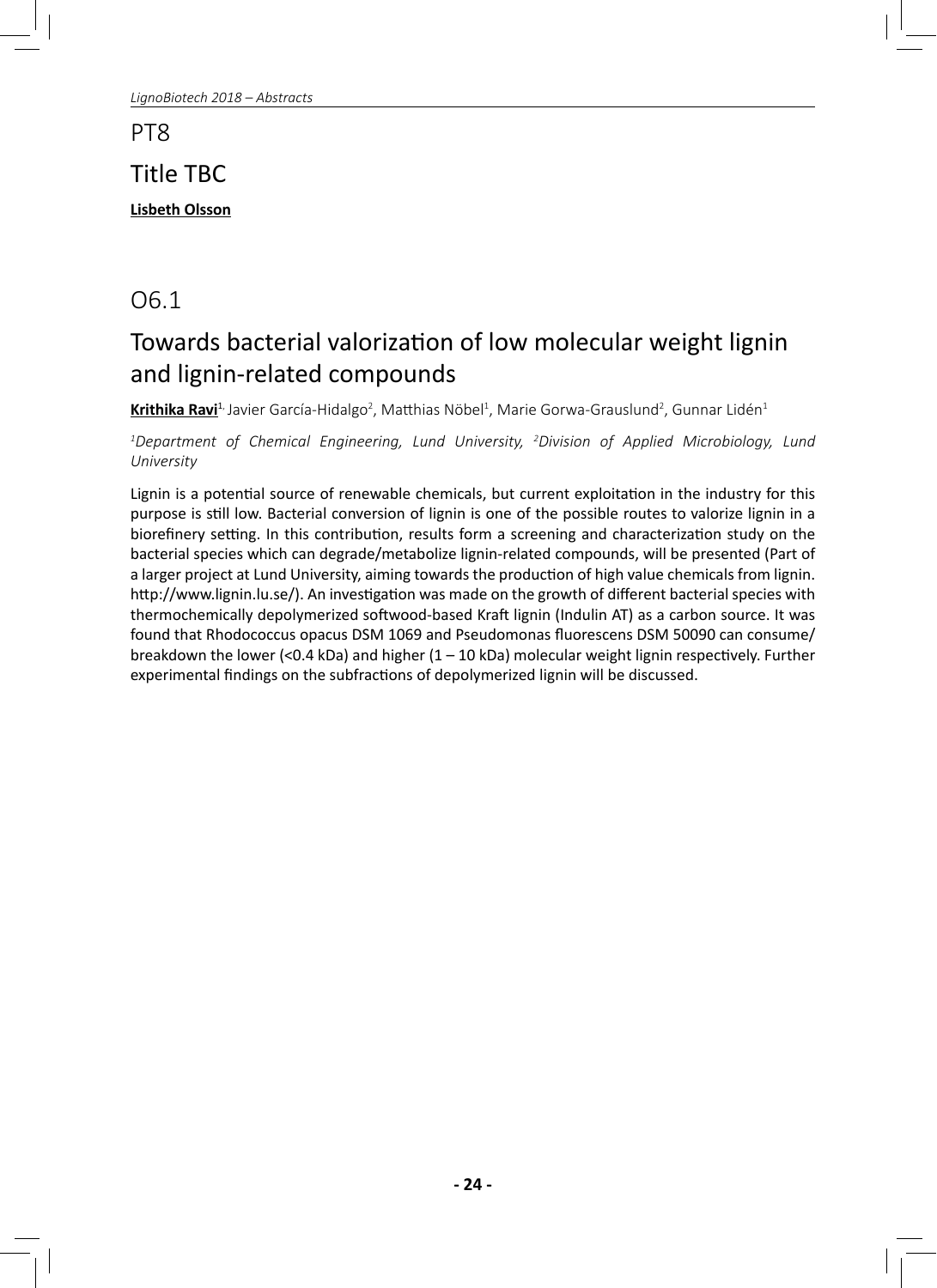# O6.2 Production of the platform chemical muconic acid in plant biomass

**Aymerick Eudes**<sup>1,</sup> Roland Berthomieu<sup>1</sup>, Zhangying Hao<sup>1</sup>, Nanxia Zhao<sup>1</sup>, Veronica Teixeira Benites<sup>1</sup>, Edward Baidoo<sup>1</sup>, Dominique Loqué<sup>1</sup>

#### *1 Joint Bioenergy InsƟ tute*

Muconic acid (MA) is used for the production of chemicals such as adipic acid, terephthalic acid, and caprolactam. Synthesis of these polymer precursors utilizes petroleum-derived chemicals, and the development of alternative strategies for bio-based production of MA has garnered significant interest. Plants represent advantageous hosts for engineered metabolic pathways towards the manufacturing of chemicals. We demonstrate that plants can be used for the bio-manufacturing of MA. In particular, co-expression of bacterial salicylate hydroxylase (NahG), catechol 1,2-dioxygenase (CatA), salicylate synthase (Irp9), and feedback-resistant 3-deoxy-D-arabino-heptulosonate synthase (AroG) resulted in the conversion of the shikimate-derived salicylic acid pool into MA. This value-added co-product was easily recovered after biomass pretreatment. The elucidation and implementation in bioenergy crops of MA biosynthetic routes that divert phenylpropanoid pathway intermediates away from lignin biosynthesis will be presented. These engineering strategies combine in plant biomass the production of value-added chemicals with low-recalcitrance traits towards sustainable development of biorefineries.

## O6.3

## Bioethanol from untreated waste lignocellulose materials - Transcriptomics of Phlebia radiata under fermentative conditions

**<u>Hans Mattila<del>',</del> Mari Mäkinen', Anna Hartikainen', Taina Lundell'</u>** 

#### *1 Department of Microbiology, University of Helsinki*

Renewable lignocellulose waste materials such as straw and sawdust are abundant, underused and sustainable sources for production of different biocompounds to replace the thinning fossil fuels resources. We have previously stated that several untreated lignocelluloses can be bioconverted into bioethanol in a simultaneous saccharification and fermentation (SSF) process by a wood-degrading white-rot fungus Phlebia radiata. To better understand the SSF process, P. radiata was cultivated either under aerobic or fermentative conditions and the transcriptomes and ethanol fermentation related metabolite profiles were compared.

P. radiata is capable of producing ethanol from untreated wood-waste in microaerophilic conditions while only trace quantities of side products such as acetate and glycerol are detected. The P. radiata transcriptome is very different during fermentation in comparison to aerobic conditions especially concerning cellulose, hemicellulose and pectin degradation and catabolism. Comparison to other P. radiata transcriptomes has also revealed several co-regulated gene clusters within the core metabolic pathways.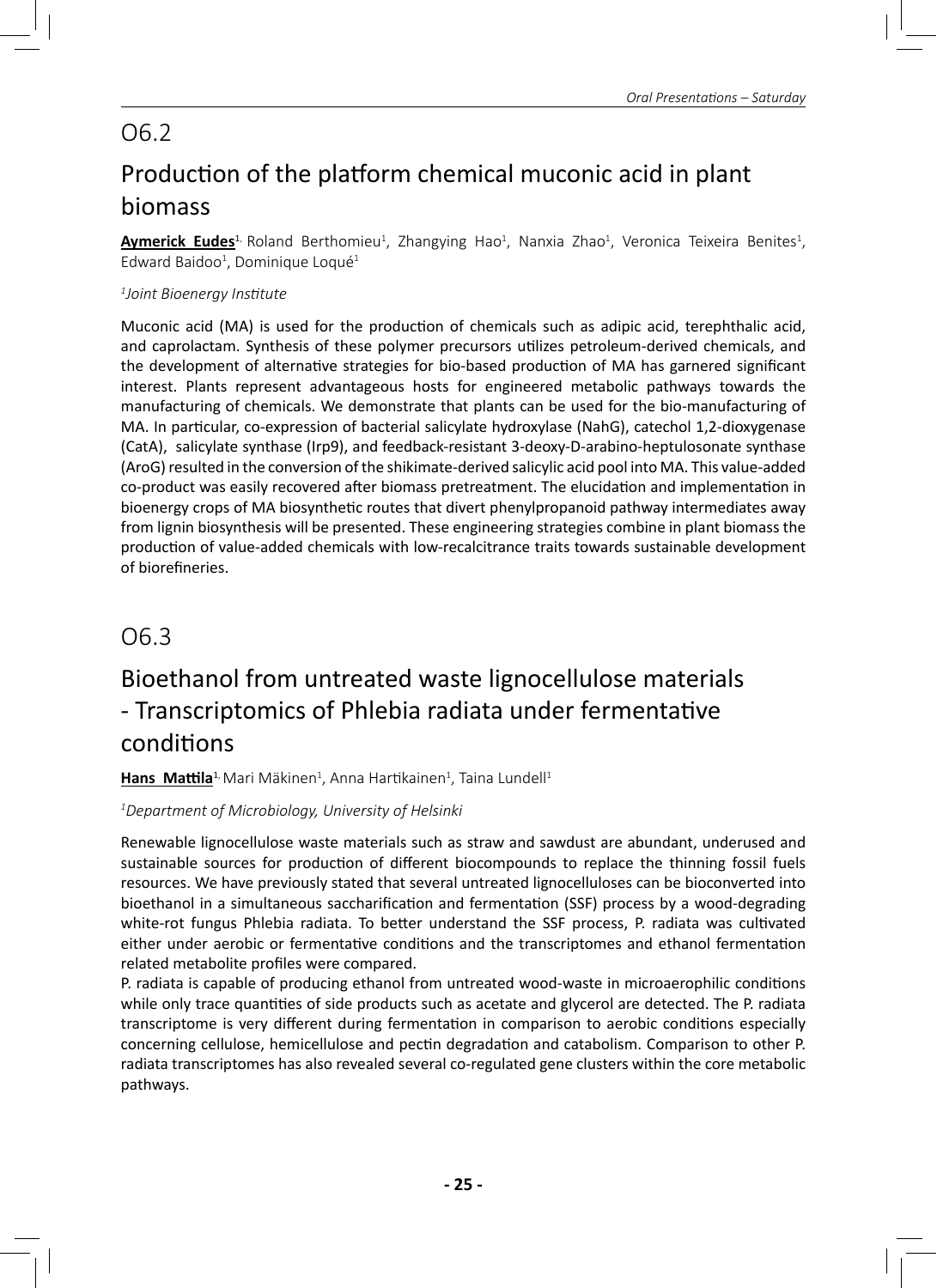## O6.4

# A simplified method for biobutanol production from corn stover

**María Hijosa Valsero<sup>1,</sup> Jerson Garita Cambronero<sup>1</sup>, Ana Isabel Paniagua García<sup>1,2</sup>, Rebeca Díez** Antolíne $z^{1,2}$ 

<sup>1</sup>Instituto Tecnológico Agrario de Castilla y León (ITACyL), <sup>2</sup>Instituto de Recursos Naturales (IRENA), *Universidad de León*

Corn stover has been extensively studied as a feedstock for bioethanol production, and industrial technologies have been developed for this purpose. However, its transformation into biobutanol has only been assessed from a theoretical perspective or at laboratory-scale. Biobutanol is obtained by ABE bacteria which transform simple sugars into solvents. During the pretreatment of corn stover to release monosaccharides, inhibitory compounds that hinder ABE fermentation are generated. Therefore, detoxification steps prior to fermentation are generally needed.

A simplified method is proposed for the production of butanol from corn stover by acid hydrolysis with 0.9% H2SO4 during short times to reduce inhibitors generation, followed by enzymatic hydrolysis. Bacterial strain screening enables the production of about 6 g/L butanol from the hydrolysate without detoxification. Currently, hydrolysis and fermentation parameters are being improved to increase butanol concentrations.

## O7.1

# Discovery and engineering of pathways for conversion of lignin-derived aromatics to lipids by Cutaneotrichosporon oleaginosus

Allison Yaguchi<sup>1</sup>, Michael Spagnuolo<sup>1</sup>, Nicole Franaszek<sup>1</sup>, Alana Robinson<sup>1</sup>, Erin Mihealsick<sup>1</sup>, **Mark Blenner**<sup>1</sup>

#### *1 Clemson University*

Cutaneotrichosporon oleaginosus, previously known as Cryptococcus curvatus, is a non-model oleaginous yeast that is known for its ability to metabolize many alternative sugars, including xylose, and tolerate toxic lignocellulosic hydrolysate inhibitors such as 5-hydroxymethylfurfural and furfural. We discovered C. oleaginosus also tolerates and fully metabolizes lignin-derived aromatics including phenol, 4-hydroxybenzoic acid, p-coumarate, and resorcinol as sole carbon sources, as well as in coutilization with glucose and xylose. We demonstrated lipid accumulation to over 69% of biomass by weight. RNAseq data revealed novel participating genes that were missed by BLAST analysis, facilitated aromatic metabolism pathway elucidation, and improved the existing genome annotation significantly. These pathways are being confirmed using metabolomics data. Finally, we will discuss the development of genetic tools to rapidly engineer this non-model system for the production of novel fatty acids such as ricinoleic acid and omega-3 fatty acids.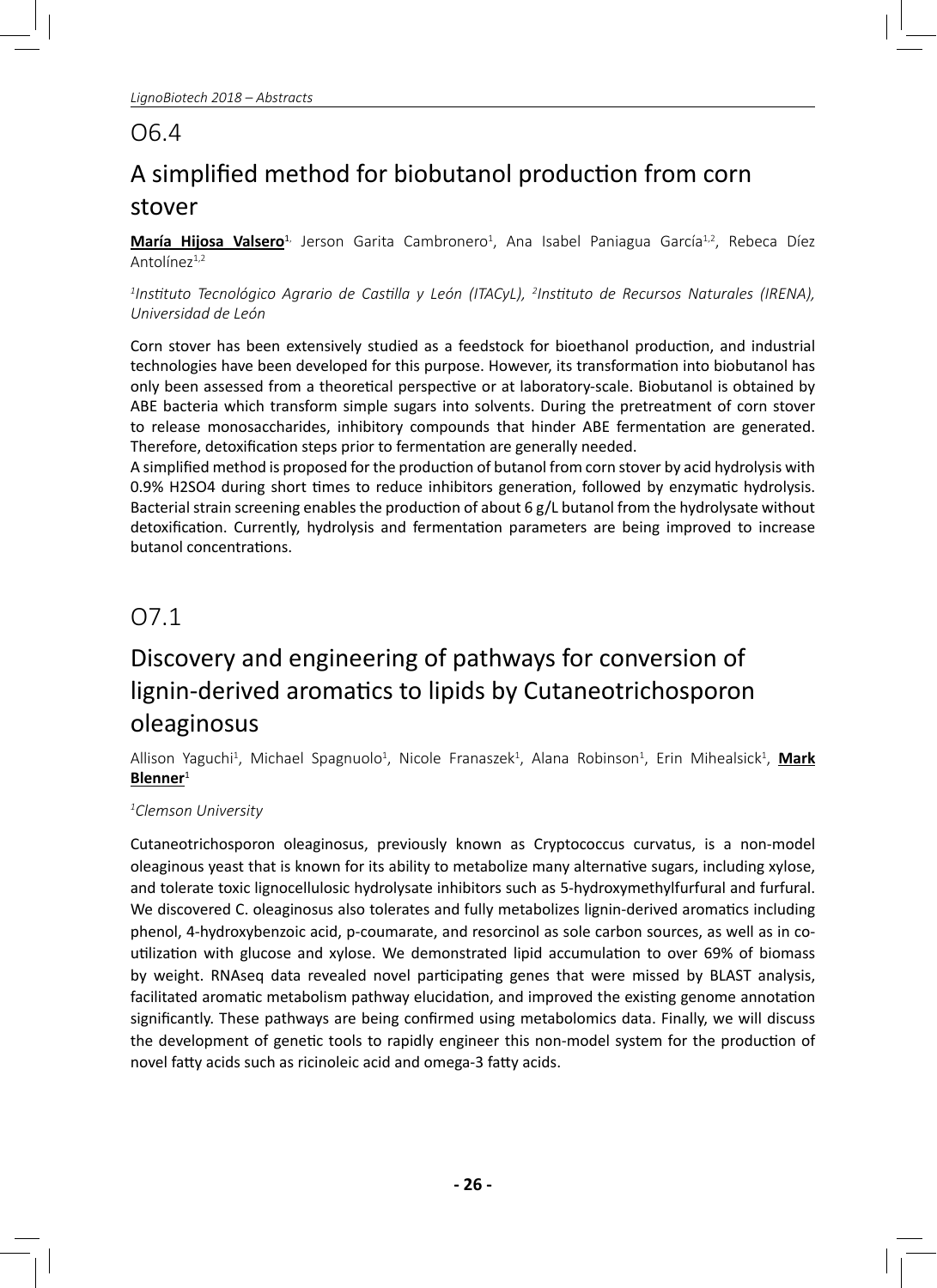# O7.2

# Microwave pretreatment of corn and miscanthus stalks for integral chemical valorization

**<u>Aurélie Bichot<sup>1,</sup> Jean-Philippe Delgenes<sup>1</sup>, Valérie Mechin<sup>2</sup>, Diana Garcia-Bernet<sup>1</sup>**</u>

*1 Laboratoire de Biotechnologie de l'Environnement INRA, 2 InsƟ tut Jean-Pierre Bourgin INRA*

Microwave (MW) technology is an innovative pretreatment to render possible integral biomass valorization in bioenergy and green chemistry applications. In most of the few reported studies, only bioethanol production from carbohydrates is investigated. However, high added value chemicals, specifically Ferulic Acid (FA), a vanillin precursor, can be recovered in a biorefinery context.

This work aims to study the effects of MW pretreatment on corn and miscanthus stalks, two underexploited agri-food by-product and dedicated crop feedstock respectively. In order to optimize FA recovery and to improve biomass biodegradability, we work with various mixtures of lignocellulosic substrates and solvents (water, ethanol, alkaline, acid) under different MW conditions (power density and temperature within different times).

MW effects are evaluated by a complete stalks characterization before and after treatment. Moreover FA and others carbohydrates liberated by enzymatic hydrolysis are quantified by HPLC. Results showed that FA release depends mainly on the solvent employed.

## O7.3

# Modified Hydrotropic Pretreatment of Eucalyptus at Alkali and Acidic Conditions for Enhancing Enzymatic Hydrolysis

#### **Hongyan Mou**

#### *1 South China University of Technology*

Hydrotropic pretreatment is an environmental-friendly technology which can be applied for lignin removal from the lignocellulosic biomass for enhancing enzymatic hydrolysis. However, the pretreatment mechanism is still not completely understood. In this study, conventional hydrotropic pretreatment was modified with addition alkali or acid respectively to facilitated the lignin removal efficiency. The precipitated lignin recovered from the spent solution was analyzed by HSQC-NMR. The linkage of  $\beta$ -O-4 in modified hydrotropic lignin were retained better (>50%). Alkali-modified hydrotropic lignin contains 74.9% of linkage β-O-4. Compared with conventional hydrotropic method, surface lignin was reduced dramatically by modified hydrotropic method. In addition, the changes in the lignocellulose structure after modified pretreatments were more easily to be hydrolyzed, because the enzyme adsorption capacity improved significantly by modified hydrotropic pretreatment. As a result, the maximum glucose yield was obtained from acid-modified hydrotropic pretreatment.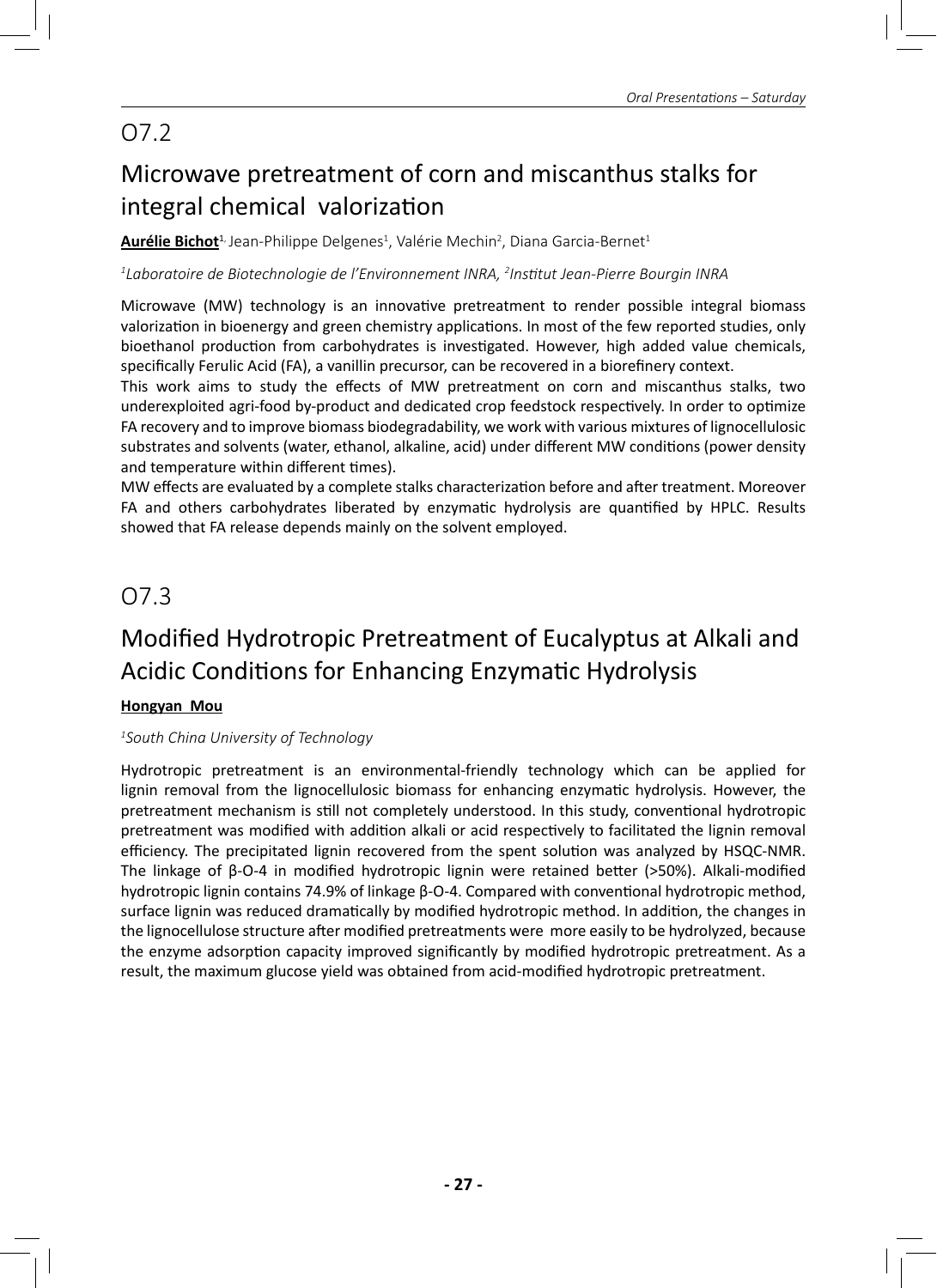## O7.4

# Engineering Bacterial Biocatalysts for Bioconversion of Lignin-Derived Compounds Into Bioplastic Precursors

Pablo Iturbe<sup>1</sup>, Helena Gómez-Álvarez<sup>1</sup>, Juan Nogales<sup>1</sup>, Krisztina Kovacs-Schreiner<sup>2</sup>, Timothy DH Bugg<sup>3</sup>, **Eduardo Díaz**<sup>1</sup>

<sup>1</sup>Biological Research Centre-CSIC, <sup>2</sup>Biome Bioplastics Ltd., <sup>3</sup>Department of Chemistry, University of *Warwick*

Lignin is a major renewable source of aromatics. Although there are efforts to valorize lignin using chemical catalysis, bioconversion by microorganisms offers the possibility to develop cost-effective, environmentally-friendly and regioselective processes, what has attracted a great industrial interest. Pseudomonas putida KT2440 is a very well-known and genetically-amenable biocatalyst mainly recognized by its ability to degrade aromatic compounds. The KT2440 strain behaves as an ideal host for expanding the range of substrates that it can biotransform into added-value products through the recruitment of heterologous genes and system metabolic engineering strategies.

We present here the rational engineering of the ortho-cleavage beta-ketoadipate degradation pathway of P. putida KT2440 to develop a cell factory for the efficient channeling of lignin-derived compounds into PDCAs (pyridine dicarboxylic acids). This strategy could pave the way for the sustainable industrial production of polyesters bioplastics, replacing the current petroleum-derived phthalic acids by bio-phthalic acids derived from biomass.

## O7.5

# Wood-decay Polyporales fungi in lignocellulose bioconversion: genomics, interactions and decomposition mechanisms studied for sustainable bioeconomy

Taina Lundell<sup>1,</sup> Mari Mäkinen<sup>1</sup>, Hans Mattila<sup>1</sup>, Tuulia Mali<sup>1</sup>, Jaana Kuuskeri<sup>1</sup>, Pia Laine<sup>2</sup>, Olli-Pekka Smolander<sup>2</sup>, Lars Paulin<sup>2</sup>, Markku Varjosalo<sup>2</sup>, Petri Auvinen<sup>2</sup>

#### *1 Department of Microbiology, University of Helsinki, 2 InsƟ tute of Biotechnology, University of Helsinki*

Enzyme activities in wood-supplemented cultures demonstrated the proficiency of Polyporales phlebioid clade fungi, which were further investigated for bioethanol production from recyclable waste lignocelluloses. Genome sequencing of Phlebia radiata aided in description of functional transcriptome and proteome of the white-rot fungus on spruce wood, and more recently, transcriptome under fermentative, ethanol producing conditions. Differentially expressed key genes were identified to elucidate the principal metabolic pathways and putative transcription factors operating under fermentative versus aerobic, respirative conditions. Our second concern is to elucidate brown-rot decay of wood conducted by the Polyporales species Fomitopsis pinicola and its interactions with white-rot fungi. In nature, fungal communities are under dynamic changes, and co-habitation of several species is common upon wood decay. Hyphal contacts and interactomes in decomposition of lignocelluloses and plant biomasses are challenging to investigate, but may offer us new tools for bioproduction and bioconversions promoting sustainable bioeconomy.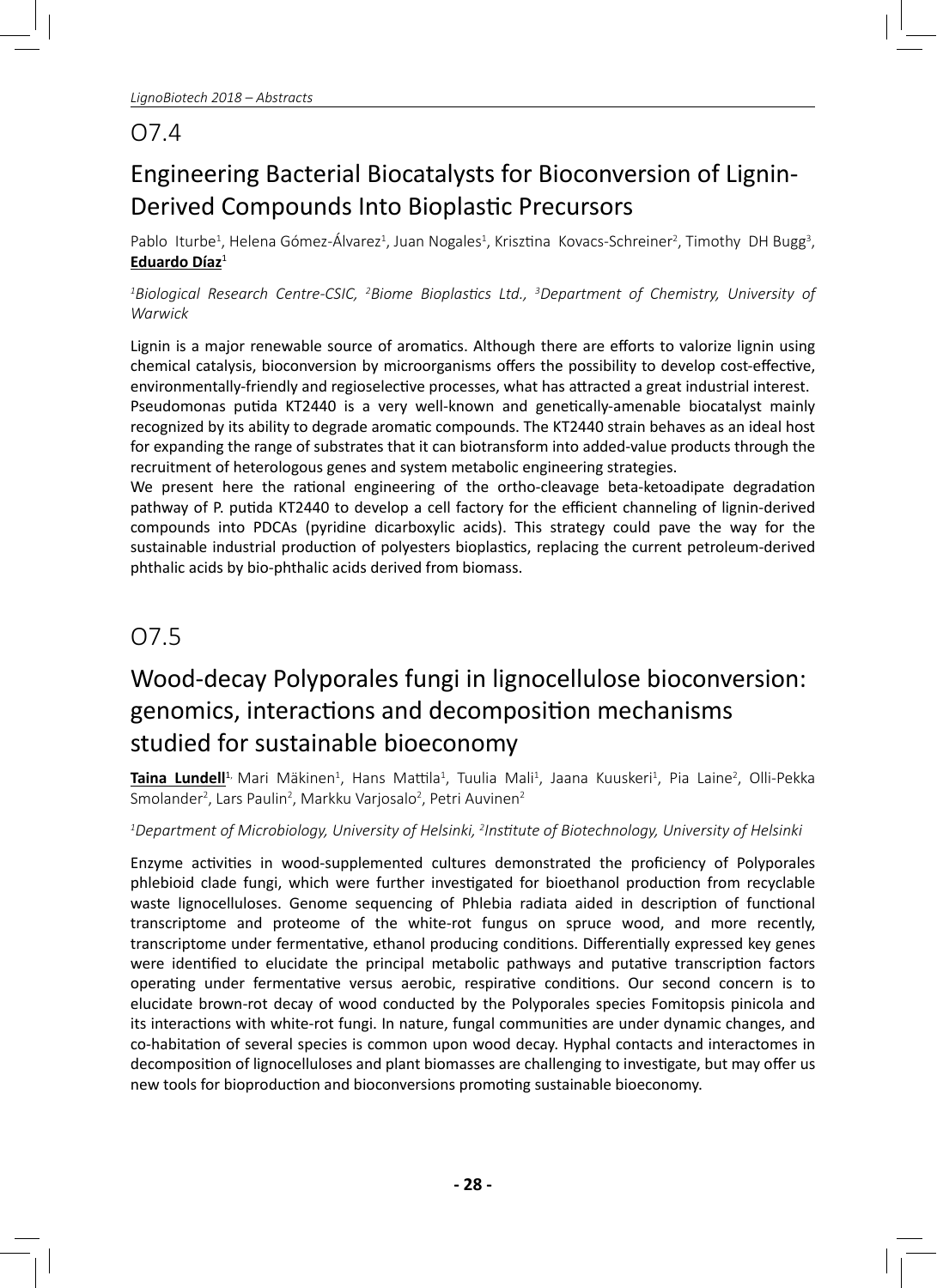# Two Dichomitus squalens CE15 glucuronoyl esterase isoenzymes showing different characteristics

**Adiphol Dilokpimol<sup>1,</sup> Miia R. Mäkelä<sup>1,2</sup>, Dora Szegvari<sup>1</sup>, Kristiina S. Hilden<sup>2</sup>, Ronald P. de Vries<sup>1</sup>** 

 $^{\text{\tiny{\textup{1}}}}$ Westerdijk Fungal Biodiversity Institute, <sup>2</sup>Department of Microbiology, University of Helsinki

Glucuronoyl esterases (GEs) catalyze the hydrolysis of the link between 4-O-methyl-D-glucuronic acid side residues of glucuronoxylan and lignin alcohols from lignin-carbohydrate complexes, and can therefore play a significant role as auxiliary enzymes in plant biomass saccharification for the production of biofuels and biochemicals. GEs belong to a carbohydrate esterase family 15 (CE15) in the CAZy database and only few fungal GEs have been characterized.

Using BLAST analysis more than 150 putative fungal GEs were identified, two of which were from Dichomitus squalens (DsGE1 and DsGE2). D. squalens is a white rot Basidiomycete, which is a promising source of new lignocellulolytic enzymes. Sharing only 30% amino acid sequence identity, DsGE1 and DsGE2 belong to two different sub-groups of CE15. Both genes were expressed in Pichia pastoris and the biochemical and saccharification properties of the recombinant proteins will be presented.

### P02

## Production, partial purification, immobilization and characterization of a pectinase produced by Aspergillus terreus

**<u>Raissa Vaz</u><sup>1</sup>, Edivaldo Filho<sup>1</sup>** 

#### *1 University of Brasília*

Currently, the main challenges of biotechnology industries that use enzymes are to increase processes productivity and develop techniques that optimize the enzymatic catalysis. These requirements are essential to provide large-scale production and cost-effective formulation. In this context, enzymatic immobilization appears to be a possible alternative, as long as it improves the enzymatic stability and allows enzymes reutilization. The present work involved the production, partial purification, immobilization and characterization of the pectinase produced by Aspergillus terreus when grown in sugar cane bagasse. The immobilized enzyme showed higher activity in acidic pH when compared to free enzyme. The thermostability at 50ºC for free enzyme was only 5 minutes, while for the immobilized enzyme it was 30 minutes. The data presented are significant for the possible application of immobilized enzymes in biocatalysis processes that require high reaction temperatures over a prolonged period of time, and in more acidic environments.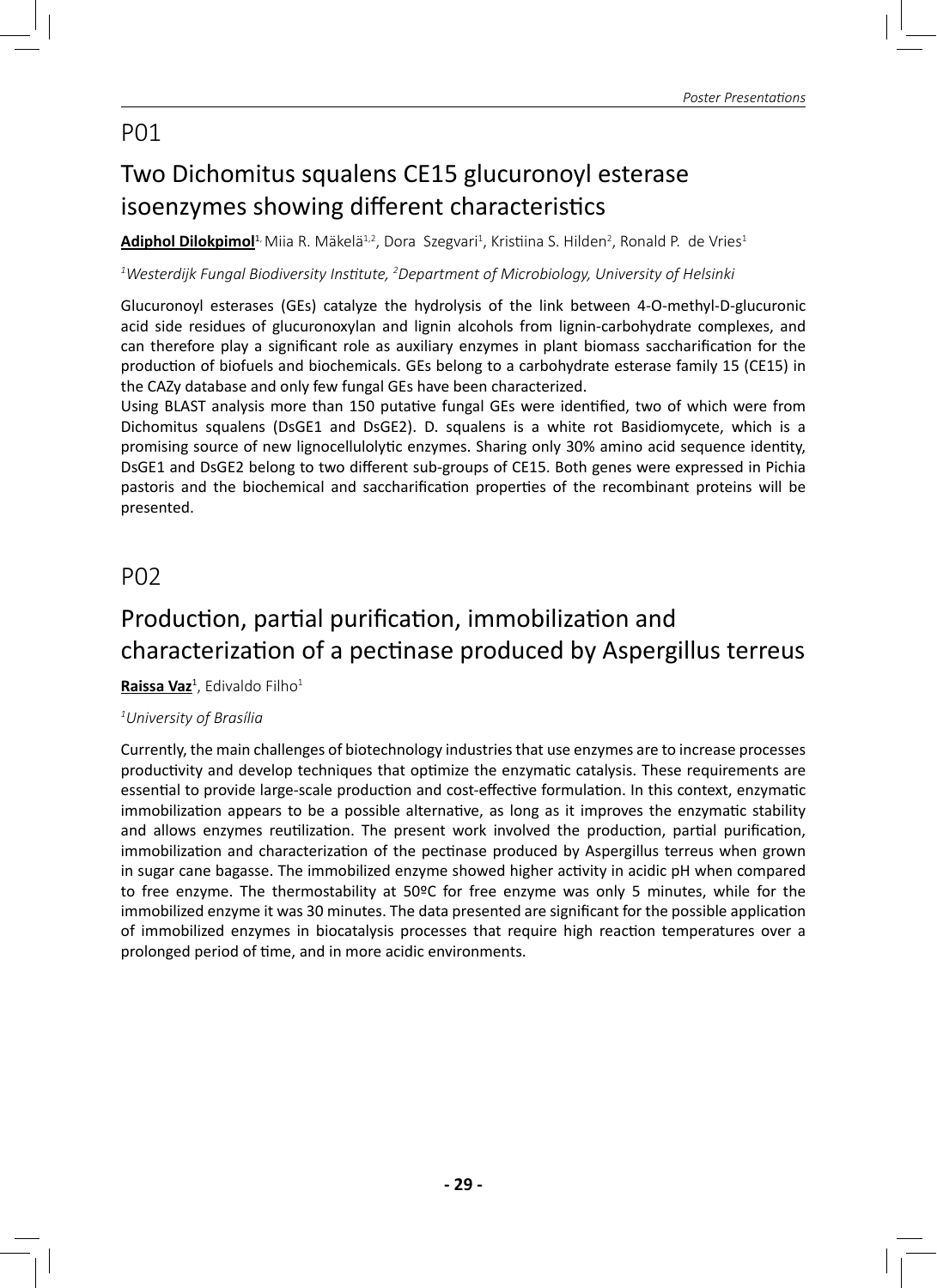# Development of a new laccase activity assay method using LC-MS based on 'lignin-like' compounds

**<u>Valentina Perna<sup>1,</sup> Jane Agger<sup>1</sup>, Jesper Holck<sup>1</sup>, Anne Meyer<sup>1</sup>**</u>

#### *1 DTU Kemiteknik*

Laccase (benzenediol: oxygen oxidoreductases; EC 1.10.3.2; AA1) activity has traditionally been determined spectrophotometrically by measuring the oxidation of chemical compounds such as syringaldazine and 2,2'-azino-bis(3-ethylbenzothiazoline-6-sulphonic acid), also known as ABTS. The poor relation between these compounds and lignin provide little information about the true laccase oxidative mechanism. We have developed a highly sensitive, accurate methodology based on UPLC-MS to assess laccase activity on more "lignin-like" compounds also providing information about products formation and time-dependent reaction development. We tested the ability of different laccases to oxidize three different hydroxycinnamic acids (sinapic acid, ferulic acid and p-coumaric acid) and a dimeric lignin model compound, determination of kinetic parameters and products profiles evaluation. The results show that laccases exhibit highest activity on substrates containing methoxylated phenolic moieties, and that the product profile during the initial part of the reaction consists of a limited number of dimeric species derived from the substrate.

#### P04

## Optimization of enzyme cocktails and process conditions for efficient saccharification of Norway spruce

**<u>Line Hansen</u><sup>1</sup>,** Aniko Varnai<sup>1</sup>, Svein Jarle Horn<sup>1</sup>, Vincent G.H. Eijsink<sup>1</sup>

*1 Norwegian University of Life Sciences (NMBU)* 

Efficient and sustainable use of biomass as renewable feedstock for heat, power and transportation is key to achieving the 2C climate goal proposed by UNFCCC1. These issues are addressed in the environment-friendly energy center Bio4Fuels with production of biofuels and value-added chemicals by catalytic and biochemical conversion of biomass as main targets.

Enzymatic hydrolysis of lignocellulosic biomass is a limiting step for making bioconversion processes economically feasible. Therefore, the Bio4Fuels project is focused on process development to improve saccharification of softwood at high dry-matter, assessing reactor technologies and reaction conditions.

Specific enzyme activities critical for the conversion of lignocellulosic biomass are being investigated, and this includes testing of hemicellulasses, lytic polysaccharide monooxygenases (LPMOs) and yetto-be discovered novel enzymes. The recently elucidated LPMO mode of action demonstrating their reliance on H2O2 will be used to further optimize the saccharification conditions for optimal LPMO activity using various feeding strategies of the co-substrate.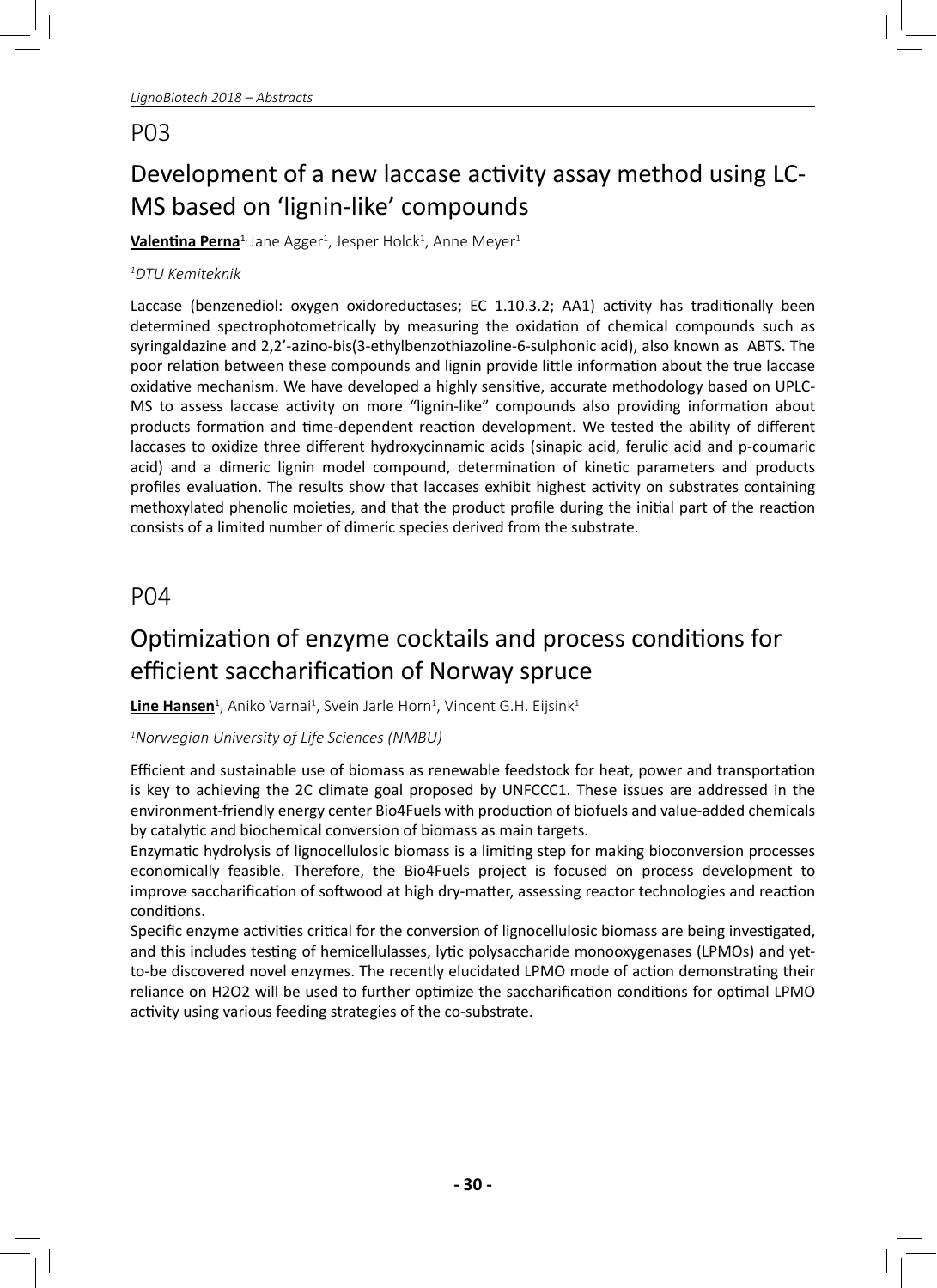# Characterization of rare-cutting xylanases for extraction of hemicellulosic polysaccharides

**<u>Jan Muschiol</u><sup>1</sup>,** Line Munk<sup>1</sup>, Claire Holland<sup>2</sup>, Bodil Jørgensen<sup>2</sup>, Peter Ulvskov<sup>2</sup>, Anne S. Meyer<sup>1</sup>

#### *1 Technical University of Denmark, 2 University of Copenhagen*

Traditionally xylanases have been used for conversion of plant biomass into biofuel or other organic compounds. Therefore, the plant cell wall hemicelluloses are generally digested completely to the monomers. Recently also the use of xylooligosaccharides for food, feed and material science applications gained some interest. For extraction of these oligomers "rare-cutting" xylanases from the GH families 5, 30 and 98 can be applied. We studied a unique set of such xylanases from different bacterial and metagenomic origins, which have not been characterized yet. All enzymes were biochemically characterized and their hydrolytic products from certain industrial waste biomasses were identified using size exclusion chromatography and MALDI-MS. Preliminary data show that most of the studied enzymes indeed produce the desired xylooligosaccharides. Future efforts will validate their application in an industrial context.

### P06

## Biochemical and structural investigation of the CE15 family: Glucuronoyl esterases acting on recalcitrant biomass

**<u>Scott Mazurkewich<sup>1,2</sup>, Jenny Arnling Bååth<sup>1,2</sup>, Rasmus Meland Knudsen<sup>3</sup>, Jens-Christian Navarro**</u> Poulsen<sup>3</sup>, Lisbeth Olsson<sup>1,2</sup>, Leila Lo Leggio<sup>3</sup>, Johan Larsbrink<sup>1,2</sup>

#### *1 Chalmers University, 2 Wallenberg Wood Science Center, 3 Copenhagen University*

Glucuronoyl esterases (GEs) are a relatively new class of enzymes which cleave ester linkages between lignin and glucuronoxylan. GEs have been identified in many biomass-degrading microbes and are now classified into the Carbohydrate Esterase Family 15 (CE15). The CE15 family is diverse (as low as 20% sequence identity), however to-date only a few GEs from a small clade of the CE15 phylogenetic tree have been biochemically characterized and only two protein structures have been solved. To investigate the diversity of CE15 members, we have studied a broad range of proteins from across the phylogenetic tree. Enzymes were biochemically characterized and three-dimensional structures for two of the enzymes were solved. Analysis of the structures suggest possible binding sites for lignin fragments and xylooligosaccharides that have not been previously reported. Investigations into the molecular determinants supporting the potential binding sites is being pursued.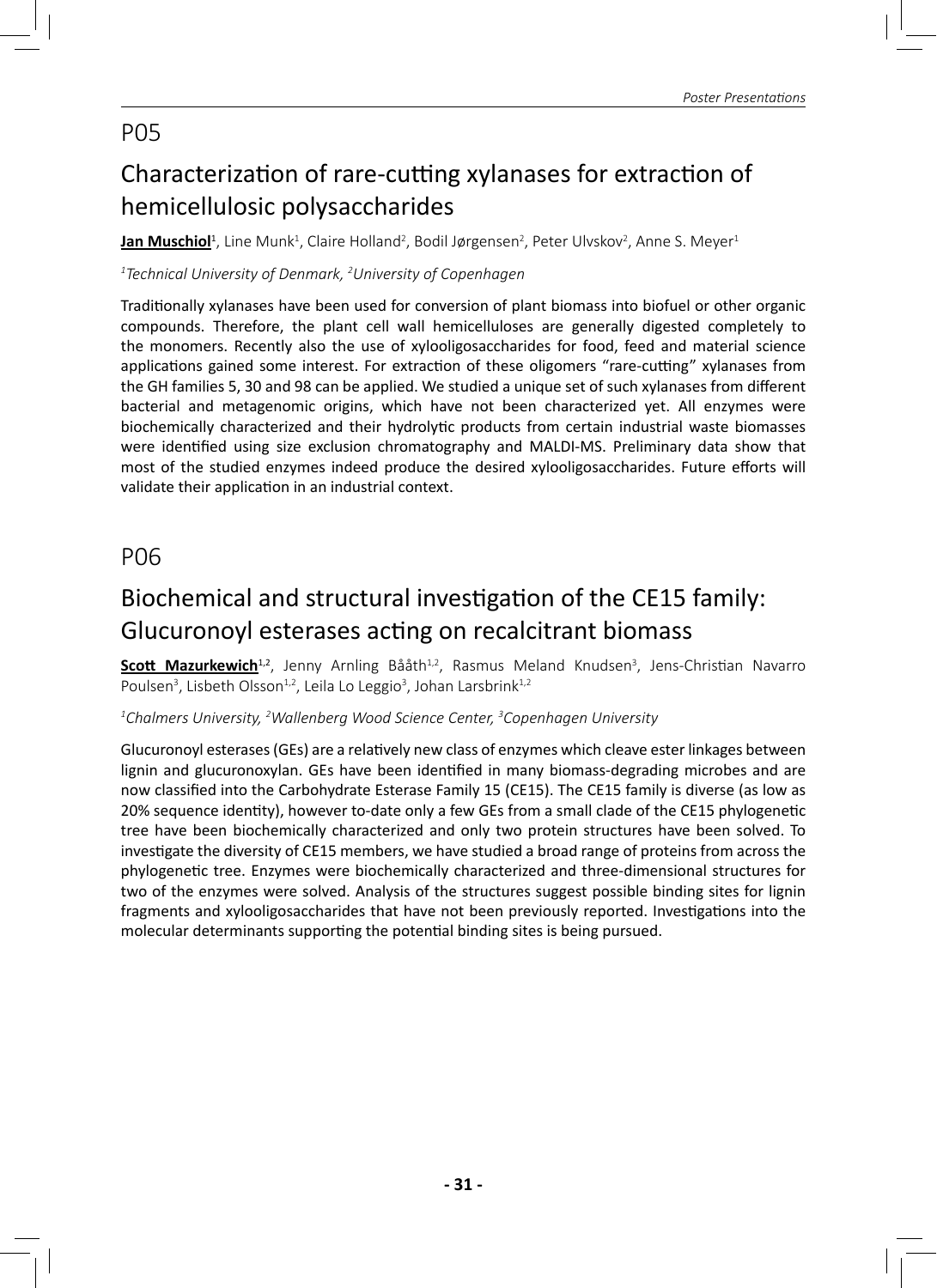# Characterization and applications of AA3\_2 family carbohydrate oxidoreductases in activation of hemicellulosic oligosaccharides

**Johanna Karppi**<sup>1</sup>, Antti Koistinen<sup>1</sup>, Minh Nguyen<sup>2</sup>, Annie Bellemare<sup>2</sup>, Adrian Tsang<sup>2</sup>, Emma Master<sup>1,3</sup>

*I* Department of Bioproducts and Biosystems, Aalto University, <sup>2</sup>Centre for Structural and Functional *Genomics, Concordia University, 3 Department of Chemical Engineering and Applied Chemistry, University of Toronto*

The carbohydrate active enzymes from the auxiliary activities (AA) family 3 are glucose-methanolcholine oxidoreductases containing a flavin-adenine-dinucleotide-binding domain. Family AA3 has been divided into four subfamilies. Subfamily 2 (AA3\_2) comprises both oxidases and dehydrogenases acting on carbohydrates or alcohols. AA3\_2 carbohydrate-acting enzymes, glucose 1-oxidases, glucose dehydrogenases and pyranose dehydrogenases, have different substrate specificities and variable regioselectivities towards the monosaccharides and oligosaccharides.<sup>1</sup>

Currently hemicellulosic oligosaccharides are underused biomass fraction in the pulp and biofuel industry. These oligosaccharides could be used as starting material in biobased coatings, films, surfactants, and cross-linkers in composite materials. Utilization of these oligosaccharides via enzymatic pathway requires activation on the termini of the oligomers, leading to building blocks for re-assembly of a new material. In this work, we present the screening of oxidoreductases targeting the non-reducing end of hemicellulolytic oligosaccharides and the characterization of the oxidized carbohydrates.

## P08

# Biochemical characterization of laccases from the white-rot fungus Obba rivulosa

**<u>Mika A. Kähkönen<del>'</del>, Paula Nousiainen<sup>2</sup>, Jussi Kontro<sup>2</sup>, Mila Marinovic<sup>1</sup>, Irshad Baig<sup>3</sup>, Paul Kamer<sup>3,4</sup>, Jussi**</u> Sipilä<sup>2</sup>, Miia R. Mäkelä<sup>1</sup>, Kristiina Hilden<sup>1</sup>

*1 Fungal GeneƟ cs And Biotechnology Research Group, Department of Microbiology, University of Helsinki, 2 Department of Chemistry, Faculty of Science, University of Helsinki, 3 School of Chemistry, University of St Andrews, 4 current address: Leibniz InsƟ tute for Catalysis*

Obba rivulosa (syn. Physisporinus rivulosus) is a selectively lignin-degrading white-rot fungus, which efficiently decomposes softwood. O. rivulosa genome encodes a full set of lignocellulose-degrading genes, making it an interesting candidate for plant biomass conversion. We have heterologously expressed two low pH laccases of O. rivulosa and their site-directed mutants in the methylotrophic yeast Pichia pastoris. The substrate specificities of these laccases as well as their thermal and solvent tolerance were determined. The oxidative efficiency of the recombinant O. rivulosa laccases towards non-phenolic lignin model compounds in presence of different types of laccase mediators will be discussed.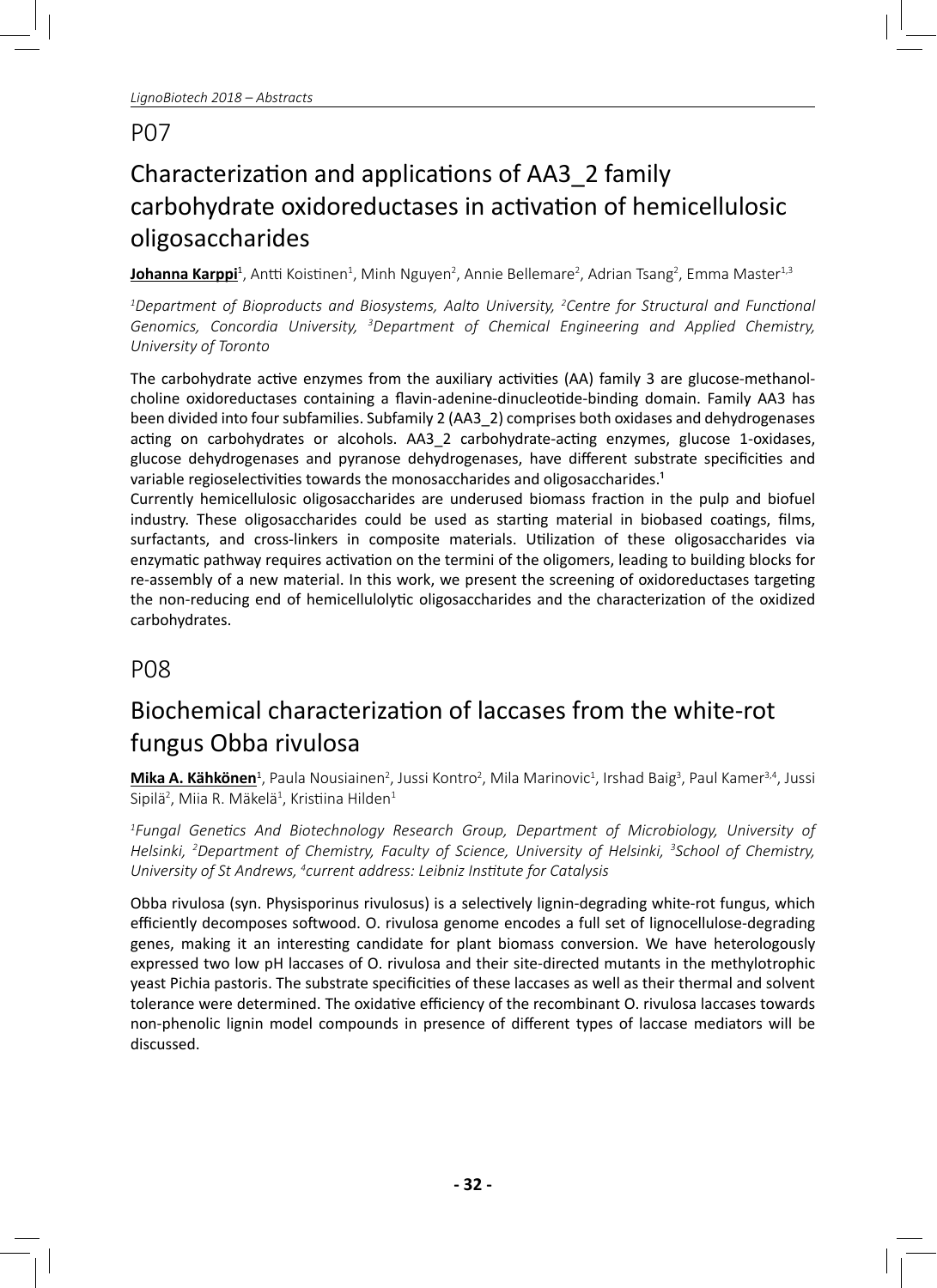## Exploring laccase mediator systems with acidic recombinant enzymes from Obba rivulosa

<mark>Jussi Kontro</mark><sup>1</sup>, Paula Nousiainen<sup>1</sup>, Mika Kähkönen<sup>2</sup>, Joona Mikkilä<sup>1,2</sup>, Miia Mäkelä<sup>2</sup>, Kristiina Hildén<sup>2</sup>, Jussi Sipilä<sup>1</sup>

*1 Department of Chemistry, Faculty of Sciences, University of Helsinki, 2 Fungal GeneƟ cs and Biotechnology research group, Department of Microbiology, Faculty of Agriculture and Forestry, University of Helsinki*

The lignin-degrading white rot fungus Obba rivulosa produces several laccases with technically interesting properties such as thermostability, thermal activation and extremely low pH optima. Heterologous expression of the O. rivulosa laccases in Pichia pastoris enables the detailed study of their properties and the evaluation of their potential as oxidative biocatalysts for conversion of wood lignin, lignin-like compounds, and soil-polluting xenobiotics. The enzymatic properties of the recombinant laccases demonstrated low pH optima (pH 3-3.5). We tested the efficiency of these recombinant enzymes in various laccase mediator systems (LMS). The results showed that LMS can be used to selectively oxidize different types of non-phenolic substrates. We further compared these results with the performance of LMS-oxidation on biorefinery-sourced poplar lignin.

### P10

## Visualising the effects of non-catalytic fungal proteins on enzyme accessibility using a 3D lignocellulose model.

**<u>Mareike Monschein</u><sup>1</sup>,** Leamon AKM AL Amin<sup>1</sup>, Edita Jurak<sup>1</sup>, Kim Kataja<sup>1</sup>, Emma R. Master<sup>1,2</sup>

*1 Department of Bioproducts and Biosystems, Aalto University, 2 Department of Chemical Engineering and Applied Chemistry, University of Toronto*

In an effort to uncover new proteins that can be used to modify plant polymers for the synthesis of high-value bio-based materials, we developed a novel 3-dimensional lignocellulose assay for enzyme accessibility. After proof of concept, this model was applied in the characterisation of non-catalytic fungal proteins. Comparative transcriptomics of the white-rot fungus Phanerochaete carnosa led to the identification of protein sequences homologous to loosenin and cerato-platanin. Similar to expansins, both protein classes have been noted for their cell wall loosening ability, making them interesting targets for the chemical and biophysical modification of plant polysaccharides. Ceratoplatanin- and loosenin-like proteins were recombinantly expressed in Pichia pastoris and functionally characterised. By tracking the action and migration of a 'reporter' enzyme through a defined polysaccharide-matrix, effects of these non-catalytic proteins on lignocellulose accessibility and enzyme activity were investigated.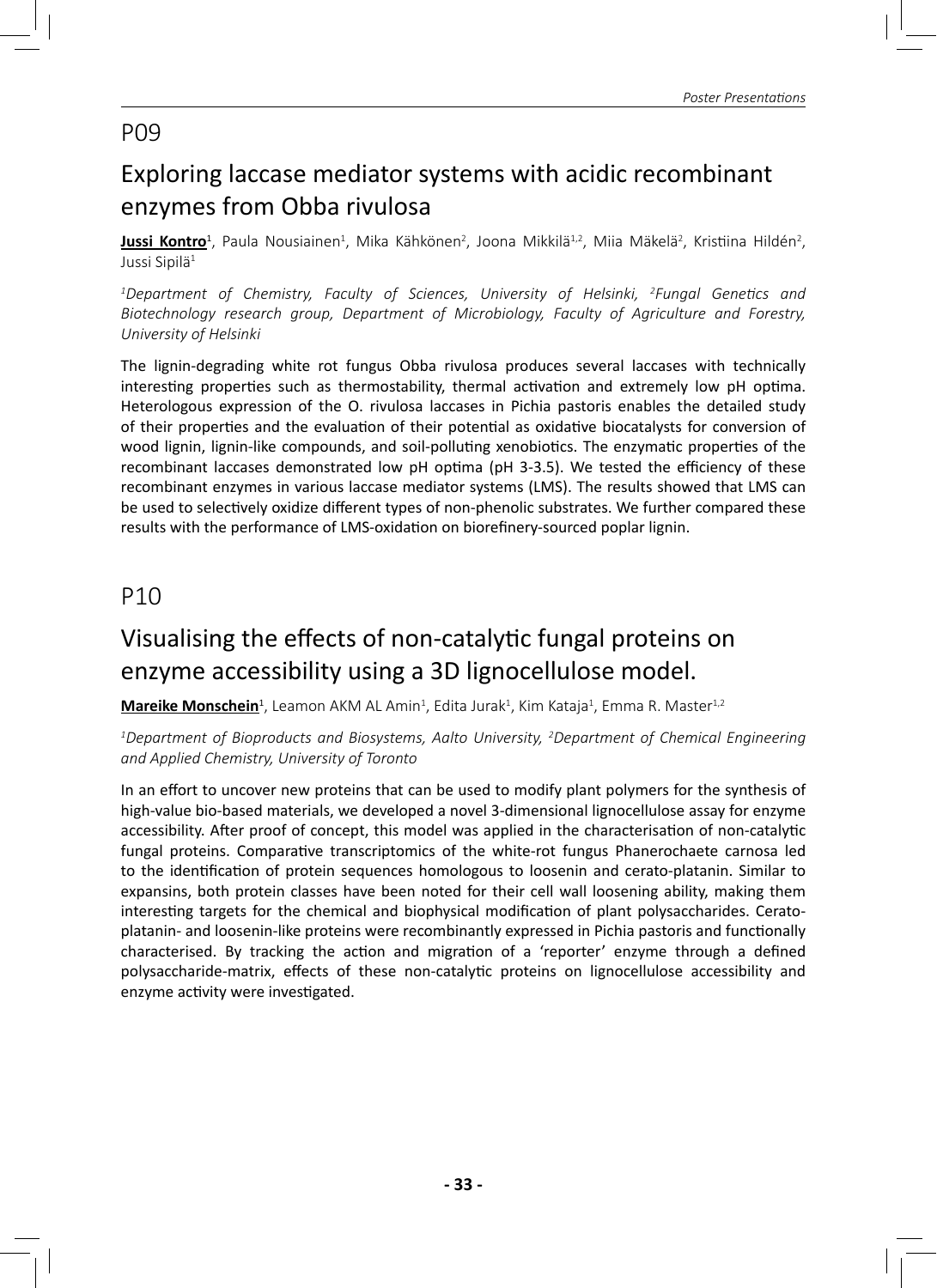# Heterologous expression of Fomitopsis pinicola lignocellulolytic enzymes in Trichoderma reesei

<mark>Florian Csarman</mark>ª, Lena Wohlschlager<sup>1</sup>, Tobias Obermann<sup>1</sup>, Roland Ludwig<sup>1</sup>

*1 InsƟ tute of Food Technology, BOKU - University of Natural Resources and Life Sciences*

Basidiomycete brown-rot fungi play an important role in the carbon-cycle of forest ecosystems as extremely efficient degraders of biomass. To this purpose brown-rots have evolved a fast and more cellulose specific set of enzymes compared to their white-rot ancestors. In addition to a rather small set of hydrolytic carbohydrate-active enzymes, this group of fungi utilize sophisticated and partially unresolved mechanisms to generate reactive low-molecular-weight oxidants for the efficient degradation of lignocellulose.

This work focusses on the oxidoreductase machinery found in Fomitopsis pinicola, a saprotrophic wood decay fungus of the order of Polyporales. Lignocellulolytic enzymes e.g. LPMOs, laccases, peroxidases, GHs, etc. were identified using a genomic approach and verified by secretome studies. To investigate the interactions between different enzymes and to elucidate the reaction mechanisms involved, selected enzymes were heterologously produced for further characterizations using Trichoderma reesei as expression system.

## P12

## Recombinant expression and characterization of lignocelluloseactive enzymes from Phanerochaete chrysosporium

**Lena Wohlschlager**<sup>1</sup>, Florian Csarman<sup>1</sup>, Tobias Obermann<sup>1</sup>, Bernhard Seiboth<sup>2</sup>, Roland Ludwig<sup>1</sup>

*1 InsƟ tute of Food Technology, BOKU - University of Natural Resources and Life Sciences, 2 Research Division Biochemical Technology, InsƟ tute of Chemical, Environmental and Bioscience Engineering, Technical University of Vienna*

The white-rot basidiomycete Phanerochaete chrysosporium secretes a diverse arsenal of biocatalysts capable of lignocellulose break-down that act in a concerted manner. In this study, we investigate the distribution and interaction of an assorted set of oxidoreductases on synthetic and natural substrates. This requires the recombinant production of cellobiose dehydrogenase, lytic polysaccharide monooxygenase, lignin peroxidase, manganese peroxidase, etc. As expression hosts we chose the yeast Pichia pastoris for steady-state kinetic measurements and the more complex fungus Trichoderma reesei to produce enzymes with a glycosylation pattern similar to the native one for further characterization. Challenges include the creation of stable transformants as well as screening for expression. The produced enzymes were modified with fluorescent tags and their localization and also interaction on lignocellulosic samples was investigated by fluorescence microscopy.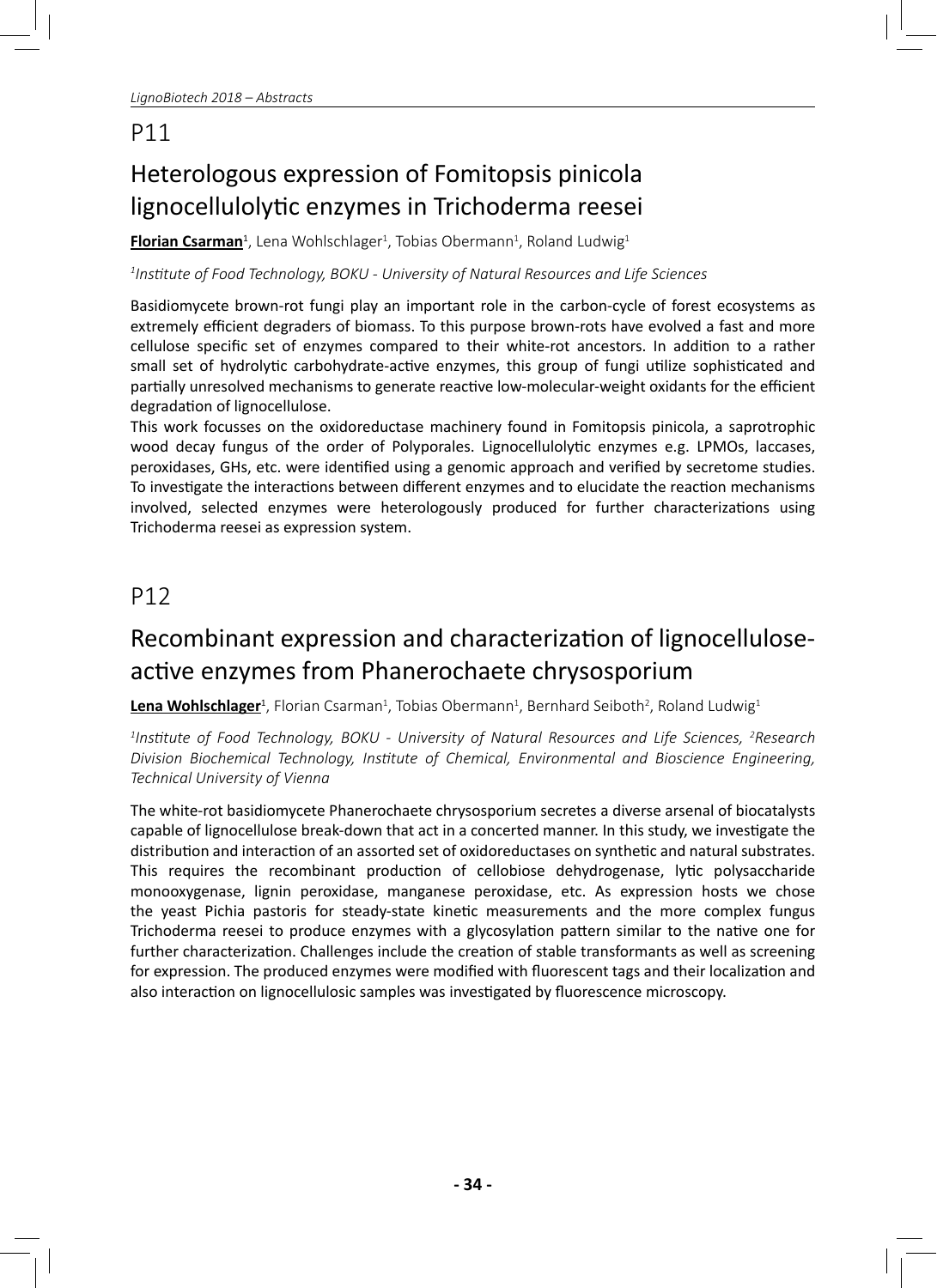# Quantitative kinetics of radicals in lignin  $-$  a real time laccase assay

#### **<u>Line Munk</u><sup>1</sup>, Mogens L. Andersen<sup>2</sup>, Anne S. Meyer<sup>1</sup>**

*1 Center for Bioprocess Engineering, Department of Chemical and Biochemical Engineering, Technical University Of Denmark, 2 Faculty of Science, Department of Food Science, University of Copenhagen*

Reflecting laccase activity on lignin is analytically time consuming. Currently laccase activities are measured by reaction with soluble low molecular weight molecules (e.g. ABTS and syringaldazine), which poorly resemble the lignin polymer. Electron paramagnetic resonance spectroscopy (EPR) was employed for real time measurement of laccase catalyzed radical formation in lignin by two different fungal laccases, derived from Trametes versicolor and Myceliophthora thermophila, respectively. Experimental data verified that direct quantitative kinetics of laccase action on solid lignin of different origin can be provided by this method. The method was employed to assess the effect of the redox potential of the T1 cupper site in laccase on the radical formation in lignin. Additionally, the effect of selected mediators on the radical formation in the lignins facilitated by the laccases was measured. EPR methodology present a new type of enzyme assay that provides insight into the interaction between laccases, lignins and mediators.

## P16

## Optimizing process conditions for industrial lignocellulose degradation using a fungal enzymatic cocktail

**Heidi Østby**<sup>1</sup>, Piotr Chylenski<sup>1</sup>, Thales H. Costa<sup>1</sup>, Raphael Gabriel<sup>2</sup>, Svein J. Horn<sup>1</sup>, Steven W. Singer<sup>2</sup>, Vincent G. H. Eijsink<sup>1</sup>

*1 Norwegian University of Life Sciences, 2 Joint BioEnergy InsƟ tute*

Enzymes secreted by fungi can be harvested and engineered for industrial conversion of lignocellulosic substrates and thus contribute to solving one of the major challenges in biorefining. We have assessed the lignocellulose-degrading potential of an enzymatic cocktail developed from the secretome of Thermoascus aurantiacus [1]. Next to modifying parameters such as reaction temperature and percentage dry matter of substrate, we put particular emphasis on parameters that potentially affect the function of lytic polysaccharide monoxygenases (LMPOs) [2], such as the availability of H<sub>2</sub>O<sub>2</sub> [3] and reducing agent. Thus, we are trying to achieve optimal processing conditions for the industrial degradation of sulfite-pulped Norway spruce, with the additional aim of understanding how to maximize the potential of a Thermoascus aurantiacus secretome enzyme cocktail.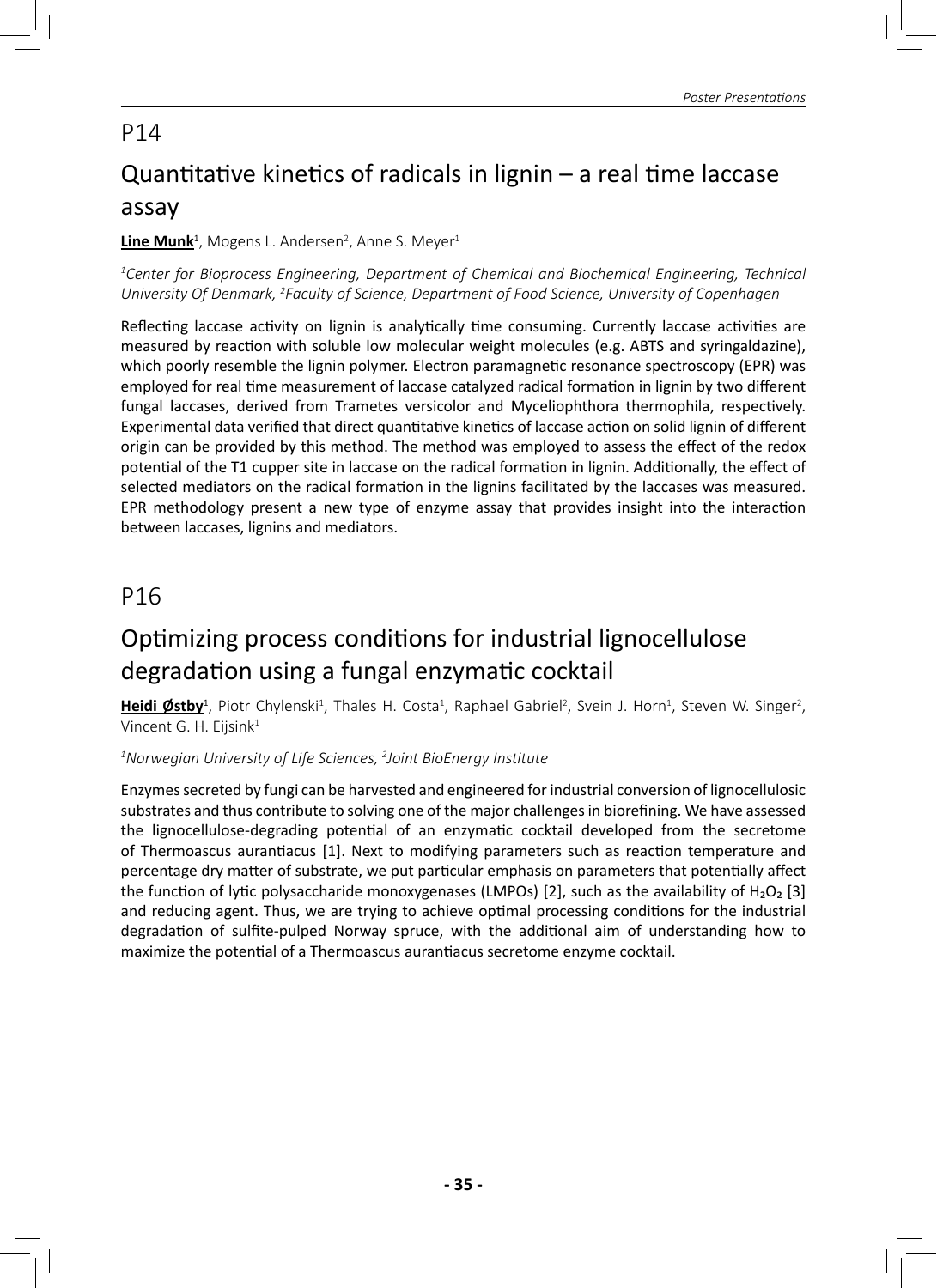# Effect of thermochemical pretreatment severity on lignin inhibition in the enzymatic hydrolysis of lignocellulosics

**Miriam Kellock**<sup>1</sup>, Jenni Rahikainen<sup>1</sup>, Heng Zhang<sup>2</sup>, Kaisa Marjamaa<sup>1</sup>, Hannu Maaheimo<sup>1</sup>, Tarja Tamminen $^1$ , Claus Felby $^2$ , Kristiina Kruus $^1$ 

#### *1 VTT Technical Research Centre of Finland Ltd, 2 University of Copenhagen*

Lignocellulosics is an abundant raw material and an alternative mean for production of energy carriers and chemicals. Thermochemical pretreatment is commonly used for lignocellulosic biomasses to open up the cell wall structure and to enable enzyme access to the structural polysaccharides. Lignin restricts the enzymatic hydrolysis by various mechanisms. Non-productive adsorption onto lignin is the major inhibitory mechanism. This study aims to elucidate how the pretreatment severity influences the inhibition by lignin during enzymatic hydrolysis. Spruce and wheat straw were hydrothermally pretreated at 180, 200 and 220 °C with or without addition of an acid catalyst. Unpretreated and pretreated lignins were isolated after ball milling and characterised chemically. This paper discusses the effect of different pretreatment conditions on the inhibitory nature of lignin during enzymatic hydrolysis and the adsorption of enzymes on the lignin fraction.

### P18

# Structural characterization of Glucoronoyl Esterases from Opitutus terrae

**Rasmus Meland Knudsen**<sup>1</sup>, Scott Mazurkewich<sup>2,3</sup>, Jens-Christian Navarro Poulsen<sup>1</sup>, Jenny Arnling Bååth<sup>2,3</sup>, Lisbeth Olsson<sup>2,3</sup>, Johan Larsbrink<sup>2,3</sup>, Leila Lo Leggio<sup>1</sup>

*1 Copenhagen University, Dept. of Chemistry, 2 Chalmers University of Technology, Division of Industrial Biotechnology, 3 Chalmers University of Technology, Wallenberg Wood Science Center*

Improvements in biomass conversion can advance renewable resources technologies. Cellulose and hemicelluloses can be used in biofuel production, but as they are trapped in a complex matrix, they require concerted action of many enzymes and/or physico-chemical treatment for full breakdown into component sugars.

Glucuronoyl esterases (GEs), microbial enzymes classified into the Carbohydrate Esterase family 15 (CE15), break an ester bond between 4-O-Me-D-glucuronic acids of glucuronoxylan and alcohols of lignin and may aid in biomass exploitation. To-date few GEs have been biochemically characterized and only 3 GE structures (2 of fungal origin) have been determined. Opitutus terrae, a soil bacterium, has 4 different CE15 genes within its genome coding for OtCE15A through D, here biochemically characterized as GEs.

The structure of OtCE15A has been solved by crystallography, showing a typical α/β hydrolase fold with conserved catalytic triad. Binding interactions with aromatic lignin substituents could be facilitated by a conserved phenylalanine residue.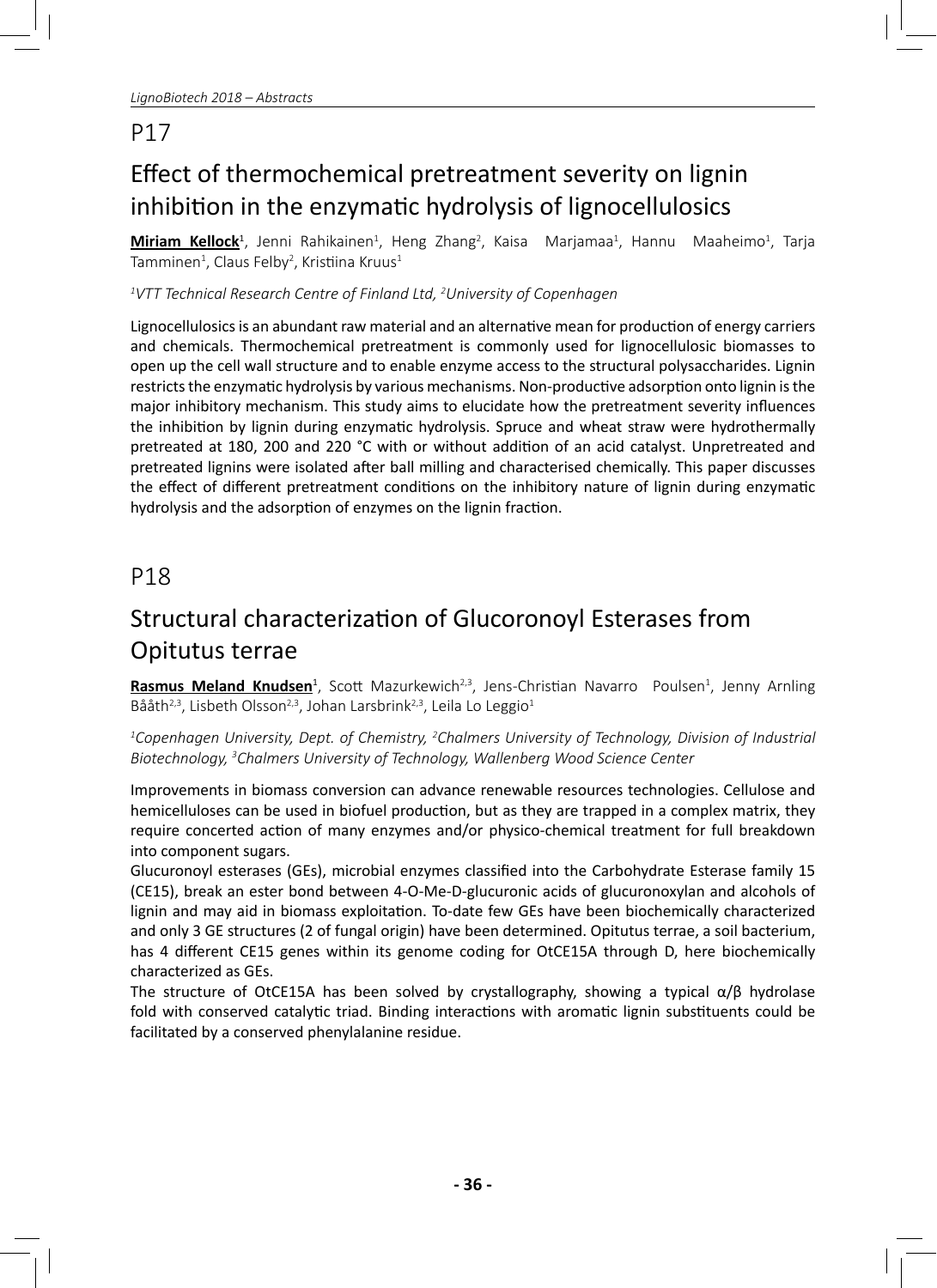## The hydrolytic activity of  $\alpha$ -expansin from peach

**Kaori Matsuyama'**, Tatsuya Kondo<sup>2</sup>, Naoki Sunagawa<sup>1</sup>, Tatsuji Sakamoto<sup>2</sup>, Megumi Ishimaru<sup>3</sup>, Kiyohiko  $lgarashi<sup>1,4</sup>$ 

*1 The University of Tokyo, 2 Osaka Prefecture University, 3 Kindai University, 4 VTT Technical Research Centre of Finland*

Almost all of plants and a part of bacteria have small protein, called Expansins, which are considered to work at the reconstruction of plant cell wall. Expansins have similarity to endo-glucanases belonging to Glycoside Hydrolase (GH) family 45, wherareas this protein family has been believed without hydrolytic activity. Here we studied the hydrolytic activity of peach's expansin (PpEXP1), which contribute to the ripening of peach fruit.

PpEXP1 was heterologously expressed in the yeast Pichia pastoris, and tested for the reactivity against cellooligosaccharides, carboxymethyl-cellulose (CMC), xyloglucan, phosphoric acid swollen cellulose (PASC), and cellulose extracted from peach cell wall. PpEXP1 did not reacted against cellotriose and cellotetraose, but it hydrolyzed cellopentaose and cellohexaose. Moreover, this protein showed hydrolytic activity not only against CMC, xyloglucan, PASC, but also against cellulose isolated from peach. Based on these results, we conclude that PpEXP1 is an endoglucanase.

## P21

# Function of an  $\alpha$ -L-arabinofuranosidase in the cellulosic biomass degradation by the white-rot basidiomycete Phanerochaete chrysosporium

**<u>Keita Kine</u><sup>1</sup>,** Naoki Sunagawa<sup>1</sup>, Kiyohiko Igarashi<sup>1</sup>, Masahiro Samejima<sup>1</sup>

#### *1 The University of Tokyo*

For efficient enzymatic saccharification of polysaccharides, enzymes degrading side chains are important in addition to the degradation of main chain.  $\alpha$ -L-Arabinofuranosidase is an enzyme that  $c$ leaves  $\alpha$ -L-arabinofuranoside residues in arabinoxylan, pectic arabinan and arabinogalactan, and the white-rot basidiomycete Phanerochaete chrysosporium produces the enzyme in cellulolytic culture, whereas the content of arabinose is quite small in hard wood, natural substrate of this fungus. In the present work, we cloned the gene encoding a glycoside hydrolase family 51 α-L-arabinofuranosidase from the fungus, designated PcAraf51A, and heterologously expressed and characterized to understand the function of this enzyme. Among arabinose-containing polysaccharides, PcAraf51A was highly active on arabinoxylan from monocots, and the gene was also highly expressed when the arabinoxylan was used as a sole carbon source. We will discuss about its function of the enzyme with the comparison of its gene distribution in the genome of filamentous fungi.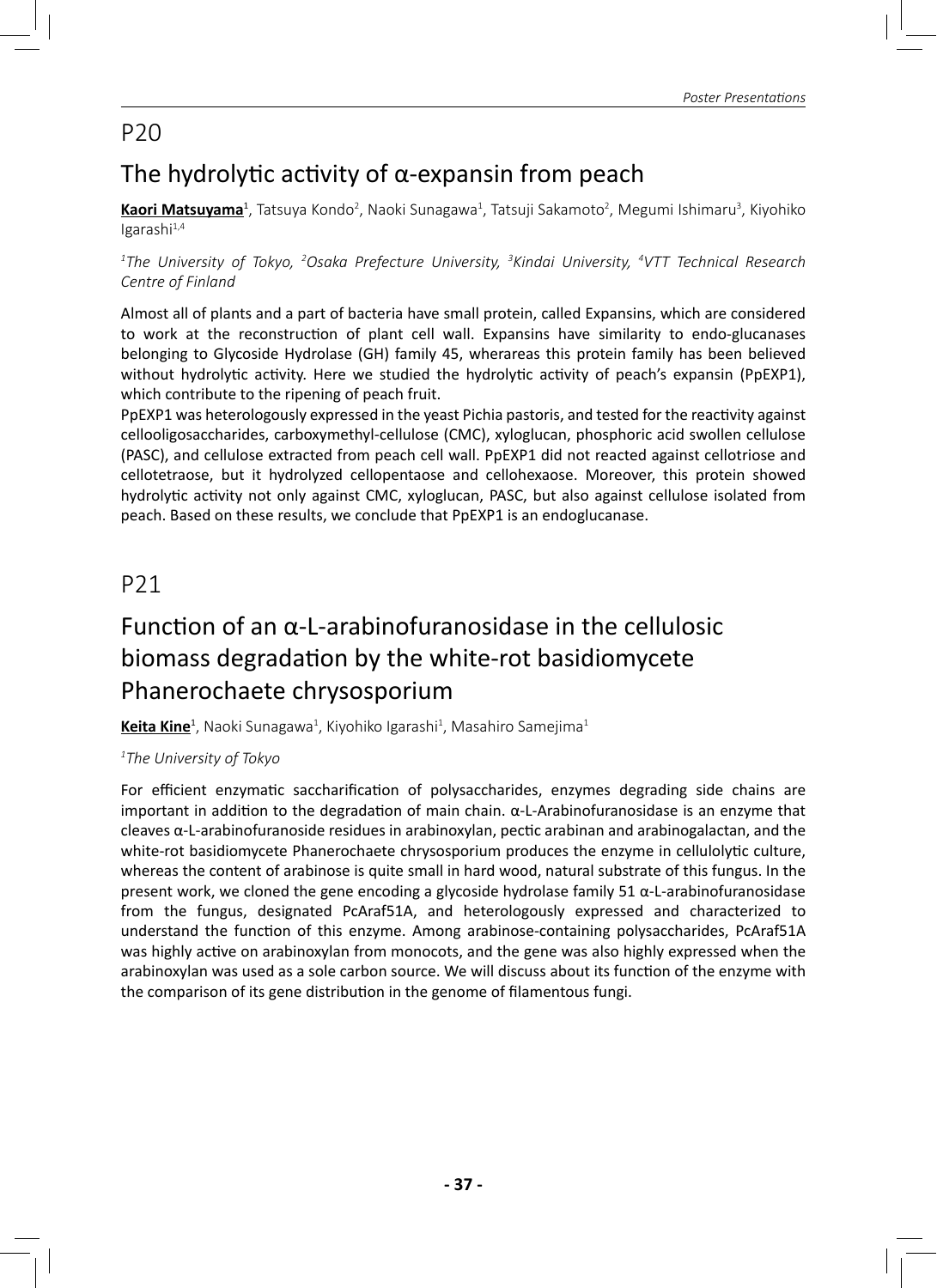# Genetics of induction of pentose catabolism in Aspergillus niger

#### **<u>Tania Chroumpi</u><sup>1</sup>, Ronald de Vries<sup>1</sup>**

#### *1 Fungal Physiology, Westerdijk Fungal Biodiversity InsƟ tute & Fungal Molecular Physiology, Utrecht University*

The filamentous ascomycete Aspergillus niger degrades plant cell wall polysaccharides to obtain monomeric sugars that can serve as a carbon source. In nature, D-xylose and L-arabinose are the most abundant monosaccharides after D-glucose, being the major components of xylan, pectin and xyloglucan. Therefore, the pentose catabolic pathway (PCP), related to these carbon sources, is highly important for A. niger. Most of the genes involved in the PCP have already been characterized, but only assumptions regarding the induction of the system have been reported. Thus, the aim of this study was to obtain a better understanding of the pentose catabolism, and the induction mechanism of the PCP genes and the arabinanolytic and xylanolytic regulatory systems of A. niger. To this end, phenotypic and transcriptomic analysis, intracellular accumulation of metabolites and enzymatic activities of single and double gene deletion mutants of PCP genes were conducted. Highlights of this study will be presented.

## P23

## Genetic engineering of the Aspergillus niger regulatory system using the CRISPR/Cas9 technology

#### **Roland Sándor Kun**<sup>1</sup>, Ronald P. de Vries<sup>1</sup>

*1 Fungal Physiology, Westerdijk Fungal Biodiversity InsƟ tute & Fungal Molecular Physiology, Utrecht University, Uppsalalaan 8*

Although CRISPR/Cas9 technology has already been applied in the industrial workhorse Aspergillus niger, little is known about the efficiency of various types of genome editing using this technology. We used the CRISPR/Cas9 system in the Aspergillus niger N593 pyrG- Δku70 strain, in which the double strand breaks were repaired through homology-directed recombination. First, we knocked-out the genes encoding the xylanolytic regulator, XlnR and arabinolytic regulator, AraR both individually and in combination. The mutant strains' had a reduced ability to grow on xylan and arabinan, respectively, confirming the successful deletions. Additionally, we made a single nucleotide mutation in the terminal region of the xlnR gene, which resulted in a mutant with a constitutively active XlnR regulator. This genome editing system has provided us with the means to study the role of these transcriptional regulators on a new level.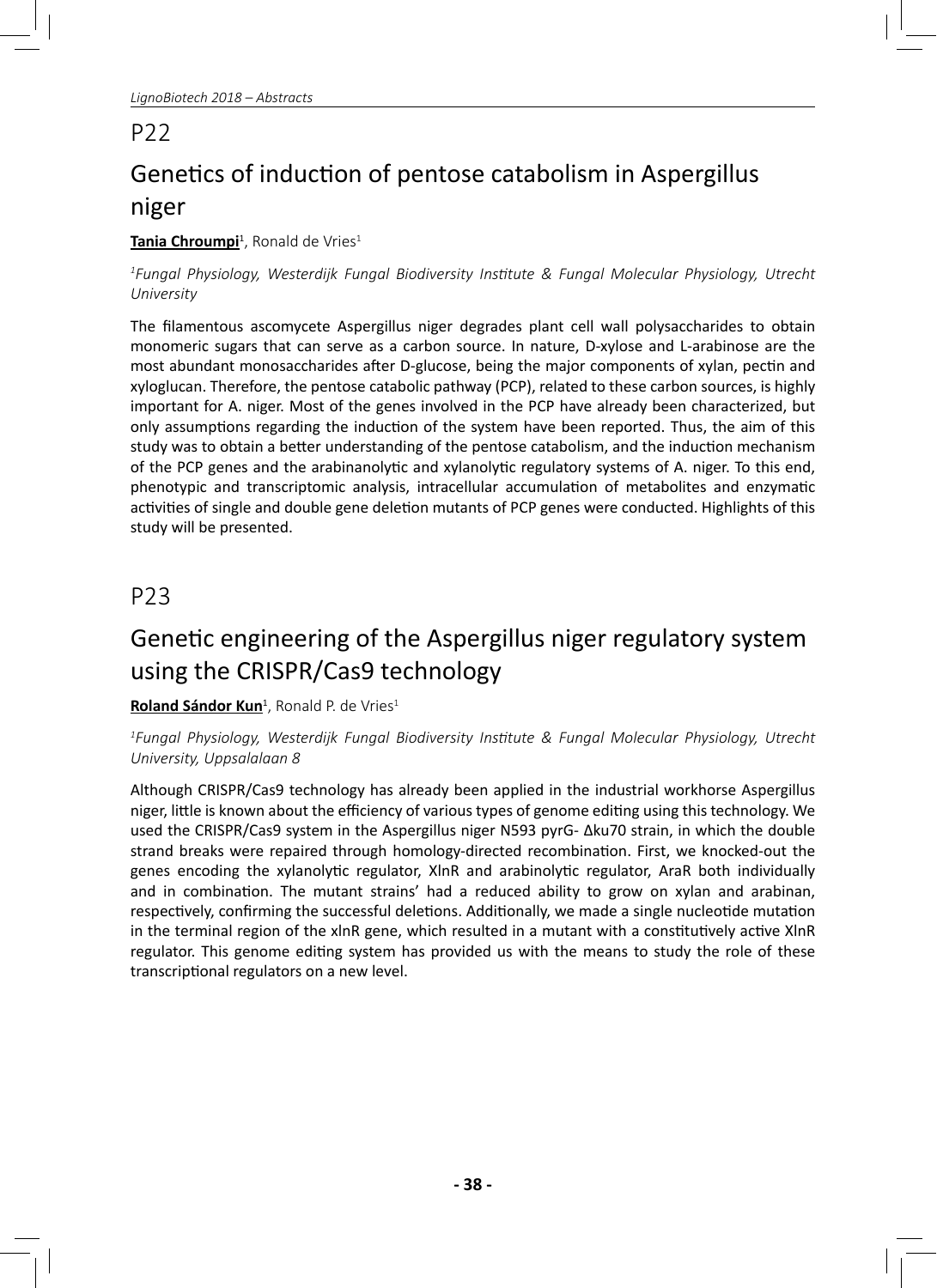# Dichomitus squalens as a model white-rot basidiomycete for plant biomass degradation

Sara Casado López<sup>1</sup>, Johanna Karppi<sup>2</sup>, Paul Daly<sup>1</sup>, Marcos Di Falco<sup>3</sup>, Maria Victoria Aguilar-Pontes<sup>1</sup>, Mao Peng<sup>1</sup>, Adrian Tsang<sup>3</sup>, Ronald P. de Vries<sup>1</sup>, Kristiina Hildén<sup>2</sup>, <u>Miia R. Mäkelä<sup>2</sup></u>

*1 Fungal Physiology, Westerdijk Fungal Biodiversity InsƟ tute-KNAW & Fungal Molecular Physiology, Utrecht University, 2 Fungal GeneƟ cs and Biotechnology research group, Department of Microbiology, University of Helsinki, 3 Centre for Structural and FuncƟ onal Genomics, Concordia University*

The white-rot fungus Dichomitus squalens is an efficient soft- and hardwood degrader with a tailored enzymatic response to various plant biomass types matching their cell wall composition. This feature together with its recently established genetic transformation system and genome sequences for four strains makes D. squalens an ideal basidiomycete to study modification and degradation of plant biomass. We have previously described differences between the ability of mono- and dikaryotic strains of D. squalens to grow on and degrade plant biomass. To study this in more detail, we grew three monokaryotic and four dikaryotic D. squalens strains on spruce wood and analysed the cultures for their transcriptome, proteome and metabolome, demonstrating differences between the strain lineages as well as between mono- and dikaryons. Highlights from this study will be presented.

## P25

## Comparative genomics of white-rot phlebioid fungal species and transcriptomics of the Polyporales fungus Phlebia radiata

**Mari Mäkinen**<sup>1</sup>, Jaana Kuuskeri<sup>1</sup>, Hans Mattila<sup>1</sup>, Pia Laine<sup>2</sup>, Olli-Pekka Smolander<sup>2</sup>, Lars Paulin<sup>2</sup>, Petri Auvinen<sup>2</sup>, Taina Lundell<sup>1</sup>

#### *1 Department of Microbiology, University of Helsinki, 2 InsƟ tute of Biotechnology, University of Helsinki*

White-rot Basidiomycota fungus Phlebia radiata is an efficient degrader of plant cell wall and presents high applicability in biotechnological processes such as production of bioethanol from lignocellulose waste materials in a single-step process. After genome sequencing, comparative genomics study of P. radiata together with six other phlebioid species was conducted with special emphasis on the CAZy gene content of the genomes. This study revealed shared and specific properties of closely related fungi with seemingly similar lifestyles. Several holistic transcriptomics studies of P. radiata grown on different substrates (solid spruce wood, liquid malt extract medium, solid lignocellulose waste materials) and atmospheric (aerobic or fermentative) conditions was conducted by RNAseg. Transcriptomics data enabled clustering of P. radiata genes according to expression profiles, identification of co-regulated genomic clusters of genes and investigating the regulatory mechanisms of especially CAZy genes.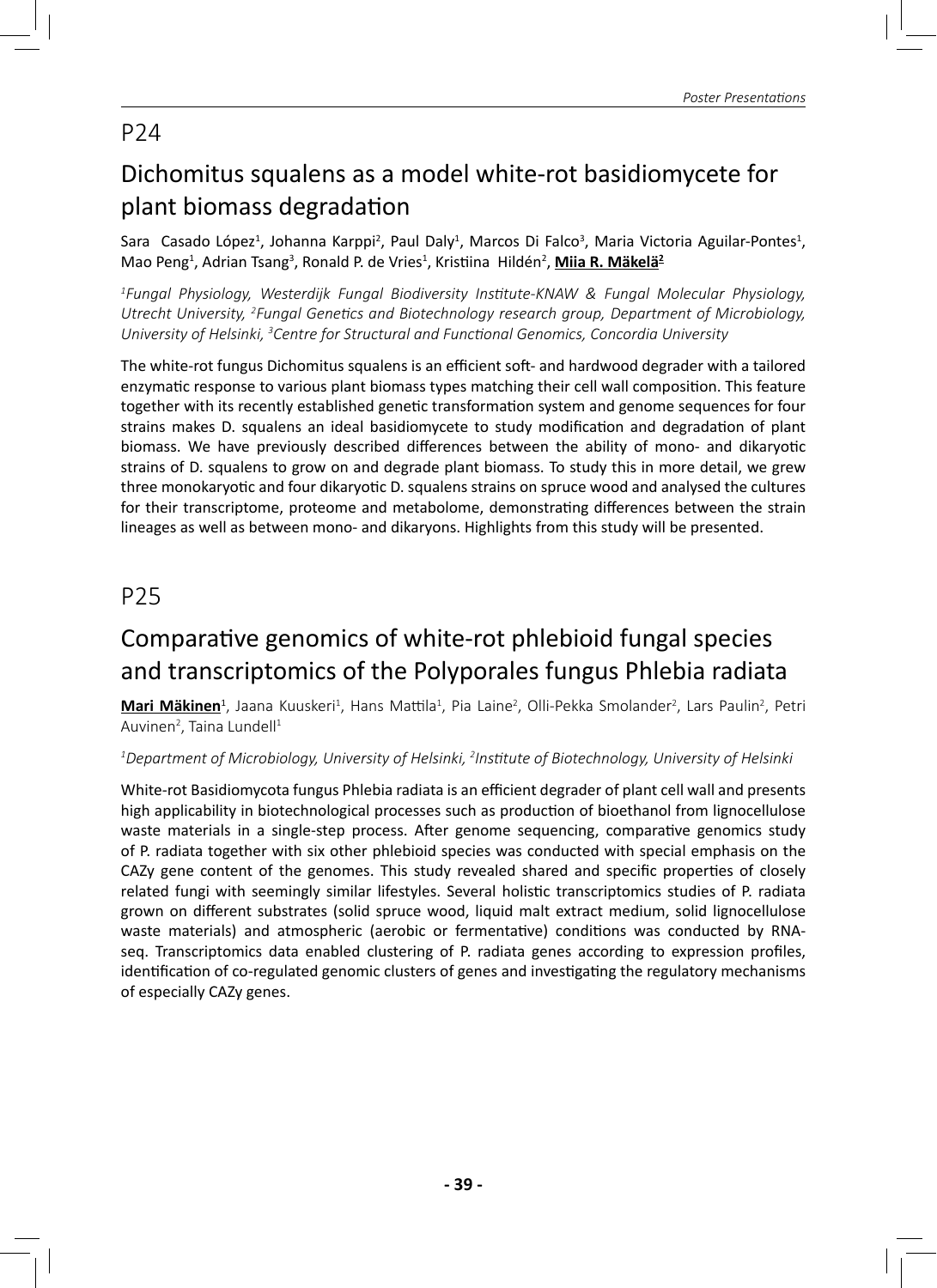# An Aspergillus niger colony locally adapts its molecular responses to spatially separated substrates

Paul Daly<sup>1</sup>, Mao Peng<sup>1</sup>, Ad Wiebenga<sup>1</sup>, Hugh D. Mitchell<sup>2</sup>, Lye Meng Markillie<sup>2</sup>, Charles Ansong<sup>2</sup>, Heather M. Brewer<sup>2</sup>, Young-Mo Kim<sup>2</sup>, Galya Orr<sup>2</sup>, Scott E. Baker<sup>2</sup>, Peter de Gijsel<sup>3</sup>, Mirjam A. Kabel<sup>3</sup>, Kristiina S. Hilden<sup>4</sup>, Miia R. Mäkelä<sup>4</sup>, Ronald P. de Vries<sup>1,4</sup>

<sup>1</sup>Westerdijk Fungal Biodiversity Institute and Utrecht University, <sup>2</sup>Pacific Northwest National Laboratory,<br><sup>3</sup>Wageningen University & Research <sup>4</sup>University of Helsinki *Wageningen University & Research, 4 University of Helsinki*

Saprotrophic fungi, such as Aspergillus niger, grow as mycelial colonies that are often considered uniform entities. To test this uniformity, we analysed pie-slice sections of a colony grown on spatially separated substrates (glucose, wheat bran, sugar beet pulp) using transcriptomics, proteomics and metabolomics. The colony tuned its response to the local carbon source composition. Plant biomass degrading CAZymes and intracellular carbon catabolic enzymes were more abundant in parts of the colony containing the corresponding sugars; e.g. a stronger pectinolytic response was observed in the part of the colony grown on the pectin-rich sugar beet pulp. Our results argue against a situation in which small molecules are transported efficiently through the colony and favour high diversity within the fungal colony in natural biotopes, where the substrate is typically heterogeneous. It also demonstrates the high level of plasticity of A. niger in response to the composition of the prevailing lignocellulose.

## P27

## Enzyme activities and transcription in Pleurotus ostreatus ligninolytic mutants on rice straw medium

**<u>Hongli Wu</u><sup>1</sup>, Takehito Nakazawa<sup>1</sup>, Atsuki Takenaka<sup>1</sup>, Ryota Morimoto<sup>1</sup>, Rina Kodera<sup>1</sup>, Masahiro** Sakamoto $^1$ , Yoichi Honda $^1$ 

#### *1 Kyoto University*

Pleurotus ostreatus is one of white-rot fungi frequently used for molecular genetics studies of lignocellulose degradation. Recently we identified some genes, pex1, wtr1, wtr2, hirA and chd1, in which mutations cause defects in the ligninolytic activity when they are grown on beech sawdust medium. However, it remains unclear whether these mutations also cause defects in the ligninolytic activity when grown on other lignocellulosic substrates. In this study, we examined the effects of these mutations on the extracellular enzyme activities and transcriptional expression of mnp and vp genes on rice straw medium. It was revealed that Mn2+-dependent peroxidase activity and vp/ mnp transcriptions were inactivated overall in these mutants, despite the pattern of transcriptional expressions of vp/mnp on rice straw medium is significantly different from that on sawdust medium in wild-type strain. Based on this finding, we are now conducting comparative transcriptome analyses.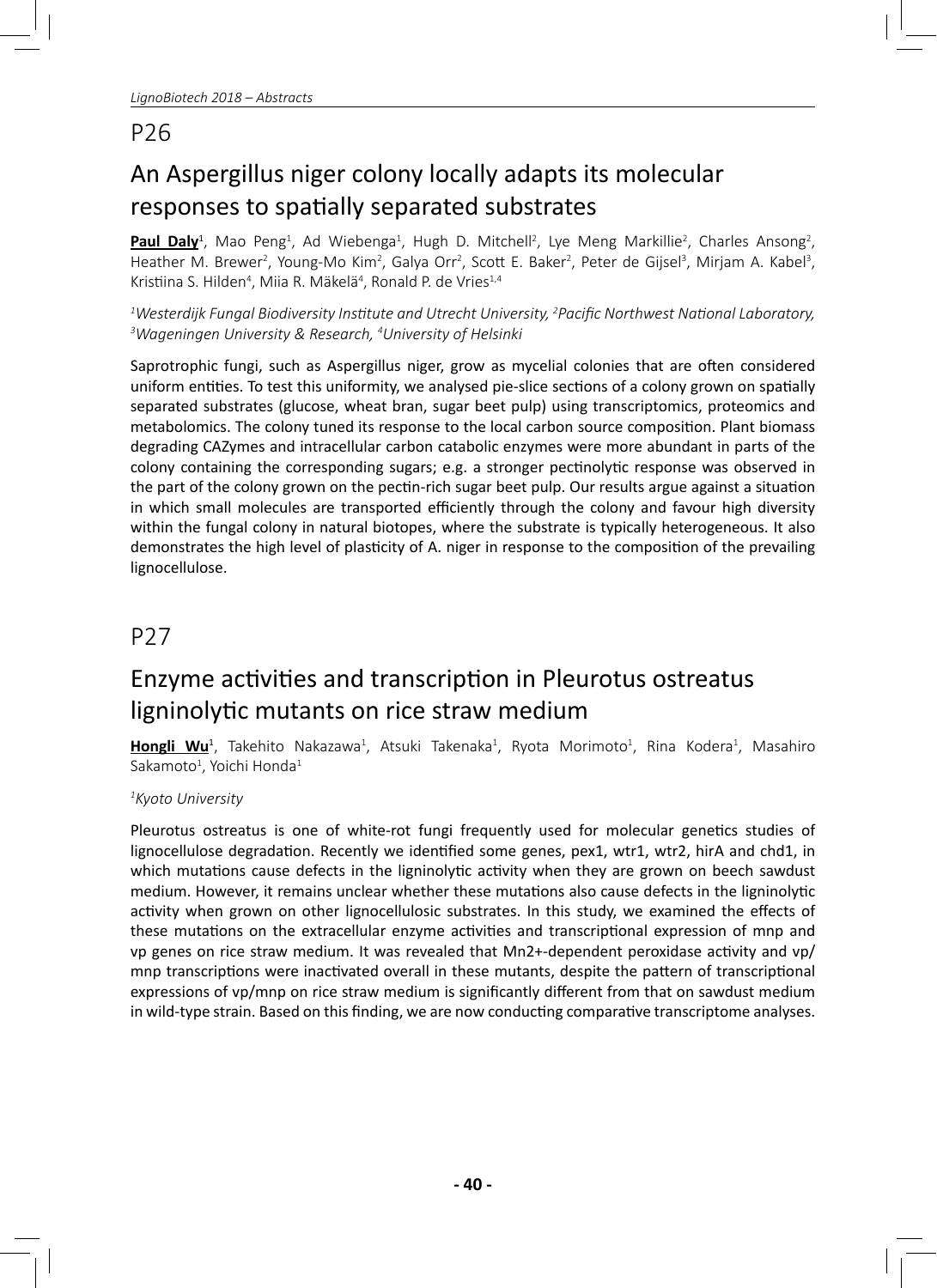## How biomass pretreatment modifies functional diversity of a lignocellulolytic microbial consortium? A metaproteomic assessment.

**<u>Emeline Flajollet</u><sup>1</sup>**, Nico Jehmlich<sup>2</sup>, Sébastien Déjean<sup>3</sup>, Bernard Henrissat<sup>4,5</sup>, Claire Dumas<sup>1</sup>, Guillermina Hernandez-Raquet $1$ 

*1 Laboratoire d'Ingénierie des Systèmes Biologiques et des Procédés - LISBP, Université de Toulouse, CNRS, INRA, INSA, 2 Department of Molecular Systems Biology, UFZ-Helmholtz-Centre for Environmental*  Research, <sup>3</sup>Institut de Mathématique de Toulouse, Université de Toulouse, CNRS, UPS, <sup>4</sup>CNRS UMR *7257, Université d'Aix-Marseille, 5 INRA, USC 1408 AFMB*

In order to optimize the carboxylate production from lignocellulosic biomass, substrate pretreatment is frequently used to improve bioconversion rates. While the impact of pretreatment on substrate features (structure, composition) and enzymatic hydrolysis has been widely studied, its impact on the functional diversity of microbial communities has been poorly described. Here, the dynamic of the functional diversity (Carbohydrate-Active enZymes - CAZymes) of a lignocellulolytic microbial consortium was studied by metaproteomics. Raw and dry-chemically pretreated wheat straw were used as substrate for carboxylate production. Proteins-based taxonomy was similar between raw and pretreated substrates, dominated by Bacteroidetes and Firmicutes members. A faster carboxylate production rate and an increase of xylanase activity for chemo-mechanical pretreatments were correlated to the abundance increase of Bacteroidetes related proteins belonging to GH43 family at the early steps of bioconversion. Moreover, metaproteomics suggest a functional interplay between Bacteroidetes and Firmicutes phyla, which produced enzymes belonging to different CAZymes families.

P29

## Interactions of wood-decay fungi: enzyme activities, geneexpression and spruce wood decomposition

**<u>Tuulia Mali</u>'**, Firoz Shah<sup>1</sup>, Mari Mäki<sup>2,3</sup>, Hans Mattila<sup>1</sup>, Mari Mäkinen<sup>1</sup>, Jussi Heinonsalo<sup>2,4</sup>, Heidi Hellén<sup>4</sup>, Jaana Bäck<sup>2,3</sup>, Taina Lundell<sup>1</sup>

*1 Department of Microbiology, University of Helsinki, 2 Department of Forest Sciences, University of Helsinki, 3 InsƟ tute for Atmospheric and Earth System Research, University of Helsinki, 4 Finnish Meteorological InsƟ tute*

Fungal communities in decaying wood are dynamic. The influence of Fomitopsis pinicola, a common brown-rot Polyporales species encountered in boreal forests, on the white-rot species Phlebia radiata and Trichaptum abietinum, was studied in co-cultures on spruce wood. Activities of lignocellulosedecomposing enzymes were followed together with gene expression studies. Fungal growth and colonization was followed by ergosterol analysis and electron microscopy. In the presence of F. pinicola, wood carbohydrate consumption and significant wood-mass loss occurred within three months in the co-cultures. Sugars from the wood substrate were accumulating with cellulolytic activities, oxalic acid, released volatile organic compounds and promotion of Fenton reaction, pointing to aggressive and mainly non-enzymatic decomposition of wood polysaccharides by F. pinicola. T. abietinum and P. radiata secreted an array of enzyme activities including lignin-modifying oxidoreductases. Our results point to the significance of fungal species-species interactions for wooddecomposition processes and carbon cycling in the forest ecosystems.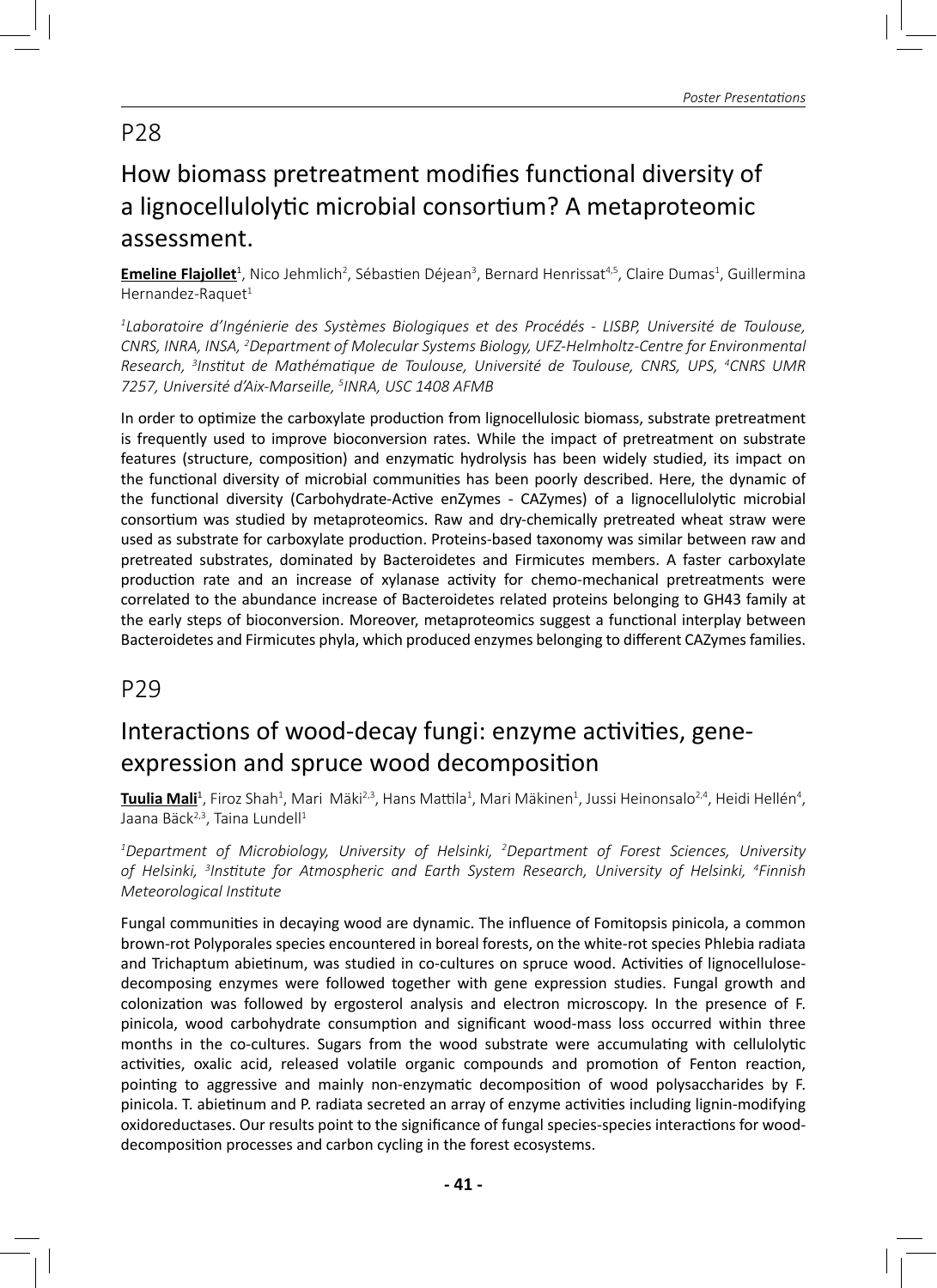# Proteomic Insight into the Cellulose Degradation Systems of Cytophaga hutchinsonii and Sporocytophaga myxococcoides

**<u>Marcel Taillefer<sup>1</sup>, Magnus Ø. Arntzen<sup>2</sup>, Phillip Pope<sup>2</sup>, Johan Larsbrink<sup>1</sup>**</u>

*1 Wallenberg Wood Science Center, Department of Biology and Biotechnology, Chalmers University of Technology, 2 Faculty of Chemistry, Biotechnology and Food Science, Norwegian University of Life Sciences*

Cytophaga hutchinsonii and Sporocytophaga myxococcoides are both Gram-negative, aerobic, mesophilic, cellulose degrading bacteria belonging to the phylum Bacteroidetes. Despite both of these organisms having been isolated almost a century ago, they remain poorly studied with the proteins responsible for cellulose degradation largely unknown. Both organisms utilize cell associated enzyme machineries to degrade crystalline cellulose but do not contain any expected scaffoldin or dockerin proteins as in the well-known complexed cellulosome system. Therefore, we have employed proteomic analysis in order to identify which proteins are present and abundant during growth on crystalline cellulose, and to assess their putative roles in cellulose hydrolysis. Further, we have been able to infer the localization of these proteins based on their abundance in specific cellular fractions. Taken together, the abundance and localization of proteins putatively involved in cellulose degradation gives important insights into the cellulose degradation mechanisms in both C. hutchinsonii and S. myxococcoides.

### P31

# Lignin degrading enzymes from the ascomycete fungus Phoma herbarum

#### **<u>Topi Haataja</u><sup>1</sup>, Jerry Ståhlberg<sup>1</sup>**

#### *1 Department of Molecular Sciences, Swedish University Of Agricultural Sciences*

While extensive research has been conducted on the lignin degrading mechanisms utilized by basidiomycete white-rot fungi, much less attention has been given to ascomycete fungi in this regard. However, it has been demonstrated that there are also ascomycete species capable of depolymerizing lignin to some extent. One ascomycete species studied regarding lignin degradation is Phoma herbarum, a strain of which was previously shown to depolymerize lignin. Through whole genome sequencing and gene annotation we have gained some insight into the mechanisms this fungus potentially uses for lignin degradation, this serving as a starting point for further functional studies of the enzyme activities produced by this fungus. Since many enzyme production and consolidated bioprocessing platforms are based on ascomycete strains, sourcing relevant enzymes from ascomycete species can provide useful targets for biotechnical applications while potentially bypassing some of the problems involved in heterologous expression of basidiomycete enzymes.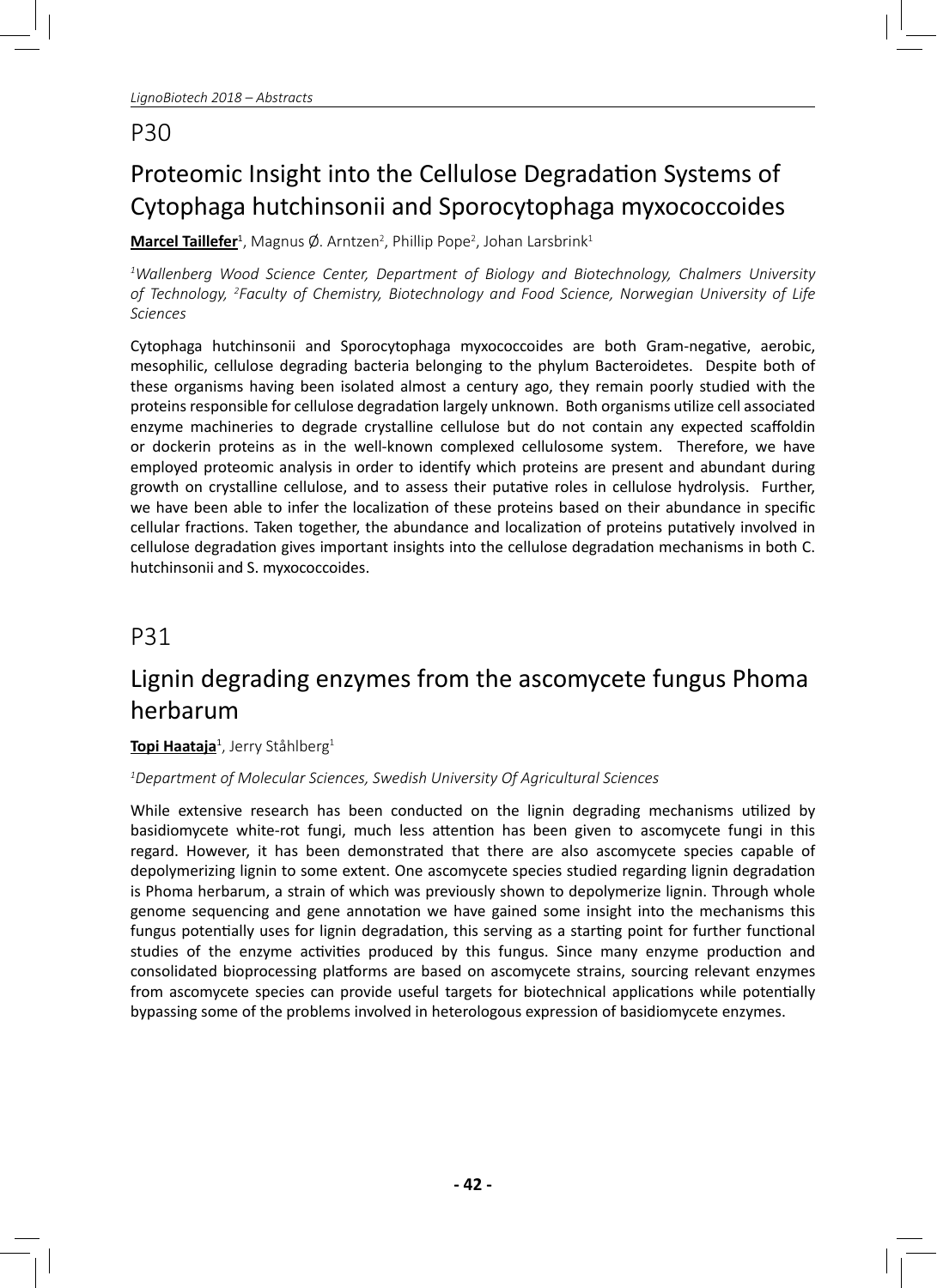# Strain improvement for lignocellulolytic enzyme production in Trichoderma reesei

 ${\rm Nina~Aro^1}$ , Mari Valkonen<sup>1</sup>, Kaisa Marjamaa<sup>1</sup>, Simo Ellilä<sup>1</sup>, Markku Saloheimo<sup>1</sup>, Christopher Landowski<sup>1</sup>

#### *1 VTT Technical Research Centre of Finland Ltd.*

Lignocellulosic biomass is the most abundant renewable resource and has enormous potential for sustainable production of biofuels, biomolecules and biomaterials. Several enzymatic activities are required to hydrolyse plant biomass into fermentable sugars. The efficiency of the cellulolytic enzyme system in the hydrolysis of plant material depends not only on properties of individual enzymes but also on the composition of the enzyme cocktail. This work describes strategies to improve T. reesei as the production host for plant biomass hydrolysis.

We optimized T. reesei strains by expression of heterologous β-glucosidase and overexpressing lytic polysaccharide monooxygenase (LPMO). The strains produce a very potent lignocellulose hydrolysis enzyme cocktail comparable to commercially available mixtures. The strains were improved for total protein production by overexpression of the regulatory gene xyr1, allowing more than 100 g/l total protein to be secreted. We introduced modified XYR1 regulatory factor and generated a strain that produces up to 50 g/l enzyme mixture on glucose media.

## P33

## Search for production of high-quality lignin from technical lignins by enzymatic catalysis

**Joona Mikkilä**<sup>1</sup>, Jaana Kuuskeri<sup>1</sup>, Miia R. Mäkelä<sup>1</sup>, Zane Dekere<sup>1</sup>, Jussi Kontro<sup>1</sup>, Paula Nousiainen<sup>1</sup>, Jussi Sipilä $^1$ , Kristiina Hildén $^1$ 

#### *1 University of Helsinki*

It is challenging to develop commercially viable methods for turning lignins into valuable products in biorefineries. A prominent method for biorefining is to apply biotechnological approaches. In the case of biotransformation, the limiting factors are low solubility and slow transformation rates. Basidiomyceteous white rot fungi are naturally occurring lignin degraders and therefore we have studied the ability of O. rivulosa and P. radiata fungal species to incubate with technical lignins. We examined how the pH of culturing conditions and the presence or absence of different nutrients affect the expression of enzymes and modification of the lignin's chemical structure. The changes in the chemical structures were analyzed by SEC, Py–GC–MS, NMR, and elemental analysis. The results can be utilized for the development of more efficient, controlled and faster methods to modify low value technical lignins into high value bio-based products.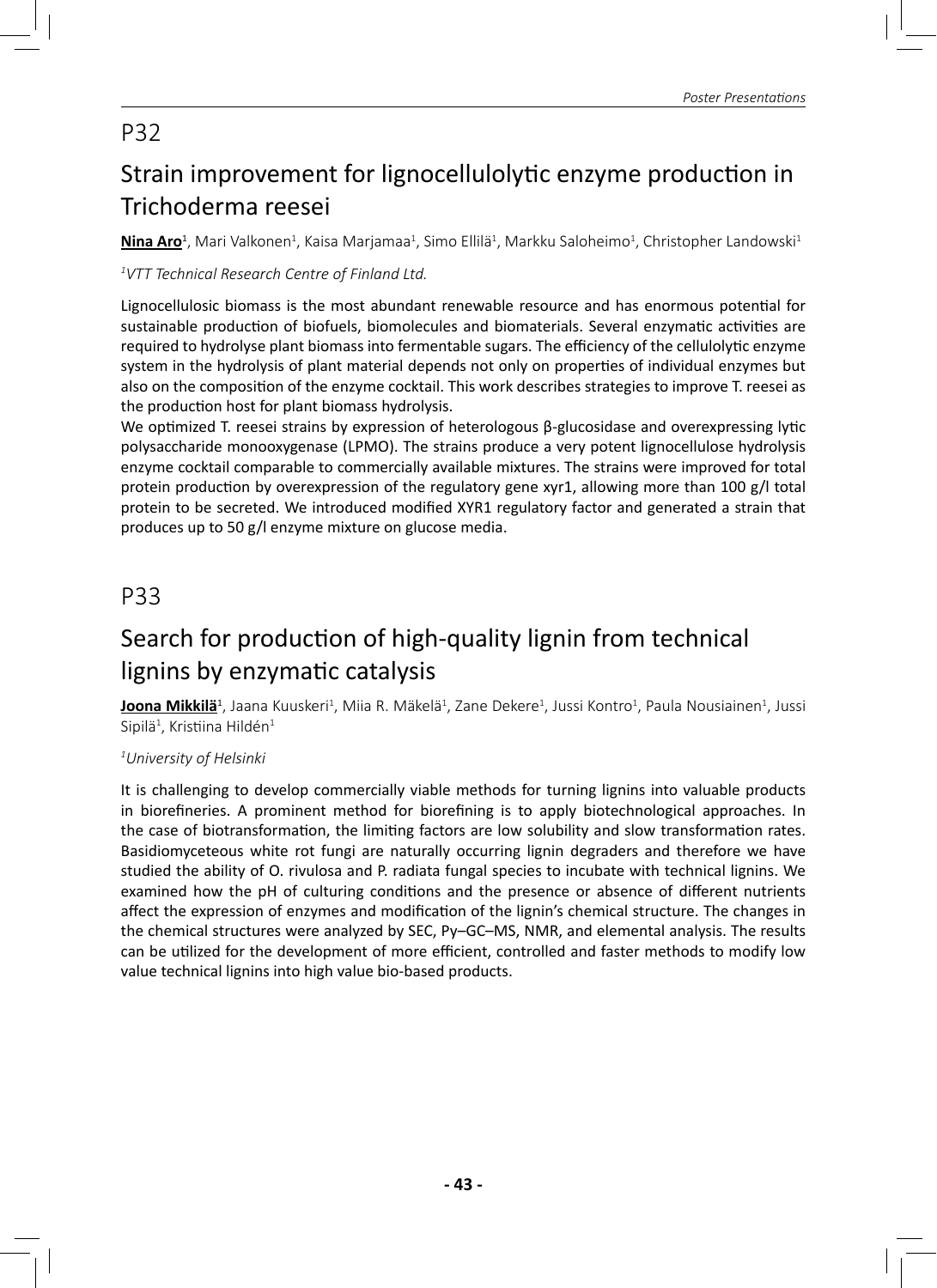# Changes in Eucalyptus cellulose structure after different alkalization conditions

#### <mark>Isabel Carrillo</mark><sup>1</sup>, Regis Teixeira Mendonça<sup>1</sup>, Miguel Pereira<sup>1</sup>

#### *1 Universidad de Concepción*

Holocellulose samples isolated from Eucalyptus benthamii, E. nitens and E. smithii were treated with NaOH at different concentrations (up to 35%) and temperatures (25ºC and 80ºC), with the aim to determine their structural variations. X-ray diffraction analysis was used to determine crystallinity index (CrI), cellulose II (Cell-II) conversion, and crystallite size. Results showed an increase of CrI after 0.5% NaOH treatments and it was observed that Cell-II conversion started after 10% NaOH treatments at both temperatures, being lower the Cell-II content in E. benthamii and higher in E. nitens. Depending on the NaOH concentration, crystallite size varied, being observed an increase for cellulose I (Cell-I) crystal size from 3.5 to 5.0 nm, while Cell-II crystals were more homogeneous (4.7- 5.1 nm). Significant cellulose structural differences were observed, which depended of the reaction conditions and cellulose source. This may be relevant in the processing and quality of cellulose derivatives.

## P36

# The contribution of CWPO-C to primary stage of plant growth and organogenesis

Diego Yoshikay<sup>1</sup>, Jun Shigeto<sup>2</sup>, Yusuke Yokoyama<sup>1</sup>, <mark>Yuji Tsutsumi</mark>1

#### *1 Faculty of Agriculture, Kyushu University, 2 IncubaƟ on Center for Advanced Medical Science, Kyushu University*

Cationic cell-wall-bound peroxidase (CWPO-C) from poplar has been believed as a lignificationspecific peroxidase, but direct evidence demonstrates the role of CWPO-C remains unachieved. To promote better understanding about CWPO-C functions, transcriptional analysis of CWPO-C using laser microdissection, gene expression quantification and reporter gene techniques were performed. The results showed that CWPO-C was expressed in most of young tissues including xylem of upper stem, but scarcely expressed in interfascicular fibers and undifferentiated tissues such as cambium. Heterologous overexpression of CWPO-C in Arabidopsis inhibited plant growth and caused stem curvature. In addition, CWPO-C was expressed in the outer side of the curved stem that was subjected to gravity stress. These results indicate that CWPO-C plays a role in cell elongation and differentiation; suggesting a new aspect to the role of CWPO-C. CWPO-C may contribute to catabolism of plant hormones such as auxin, involved in cell elongation, differentiation and geotropism.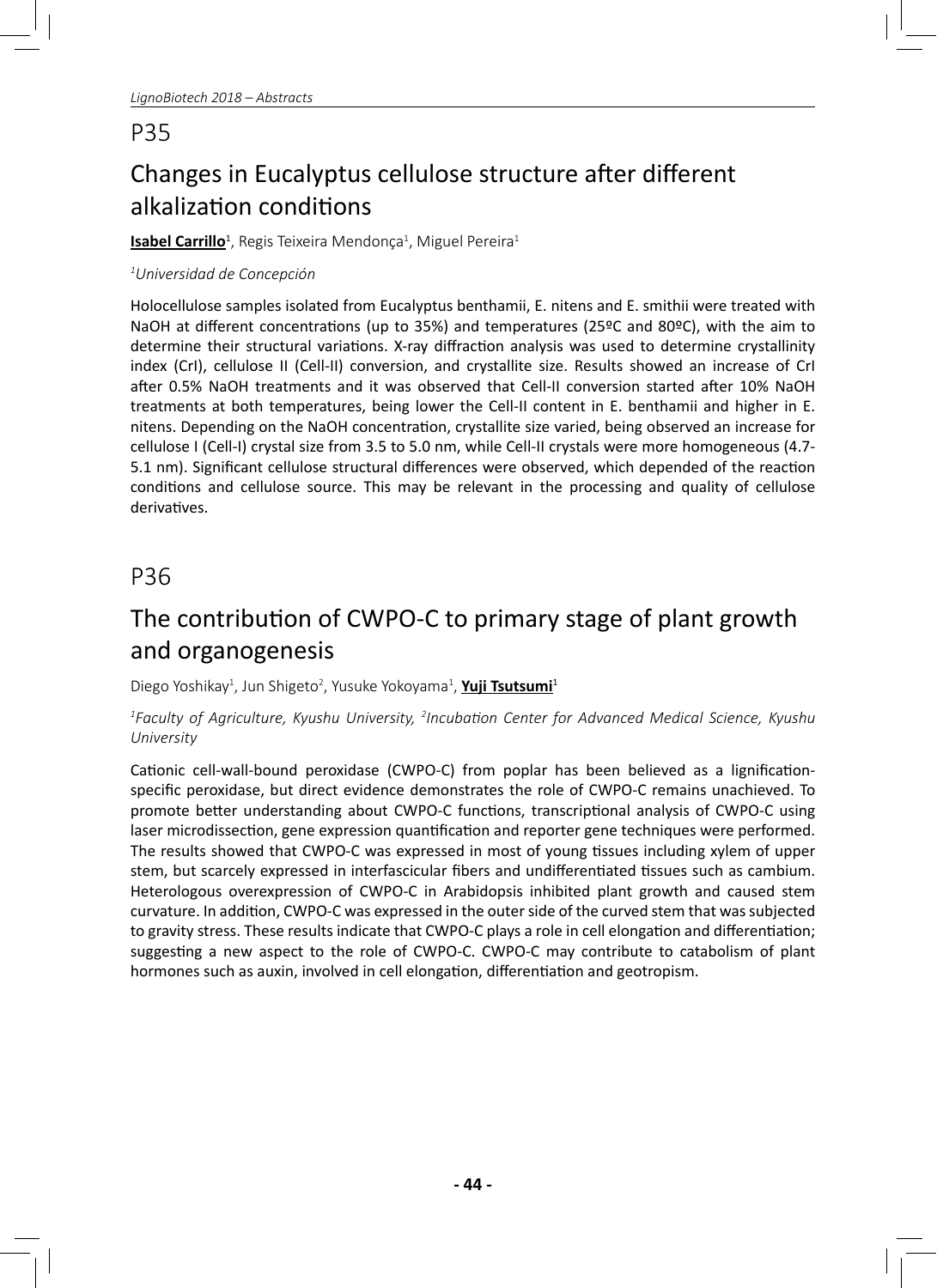## Engineering laccase activity for polymerization of lignins as renewable binders in paper coatings

**<u>Karina Stadler</u><sup>1</sup>,** Verena Braunschmid<sup>1,2</sup>, Andreas Ortner<sup>1</sup>, Sabrina Bischof<sup>1</sup>, Antonino Biundo<sup>1</sup>, Sarah Fürst<sup>1</sup>, Doris Ribitsch<sup>1,2</sup>, Karin Hofer<sup>3</sup>, Hedda Weber<sup>3</sup>, Wolfgang Bauer<sup>4</sup>, Gibson Nyanhongo<sup>2</sup>, Georg  $G$ übitz $1,2$ 

*1 InsƟ tute of Environmental Biotechnology, University of Natural Resources and Life Sciences (BOKU),*  Konrad Lorenz Straße 22, <sup>2</sup>Austrian Centre for Industrial Biotechnology (ACIB), Konrad Lorenz Straße 22,<br><sup>3</sup>Sanni Panier Holding GmbH, Brucker Straße 21, <sup>4</sup>Graz University of Technology, Institute of Paner, Puln *Sappi Papier Holding GmbH, Brucker Straße 21, 4 Graz University of Technology, InsƟ tute of Paper, Pulp*  and Fibre Technology, Inffeldgasse 23

To replace fossil-based styrene-butadiene (SB) latex as binders in conventional paper coating formulations, we developed a novel lignosulfonate (LS) pre-treatment and polymerization process. Laccases from Trametes hirsuta and engineered laccase from Aspergillus flavus were used for enzymatic polymerization of LS. We demonstrated that continuous supply of oxygen is sufficient for polymerization of LS, thus making mediators redundant. Both enzymes were able to extensively polymerize lignosulfonates resulting in a 13-fold increase in MW up to 170 kDa. The application as binders in paper coating formulations resulted in improved printing properties (reduced picking) by fractionating LS before polymerization. Water retention properties of the paper coatings were comparable to those obtained with reference latex. Cross sectional fluorescence microscopy images showed that ultrafiltration prior to laccase polymerization reduced penetration of the polymerized lignosulfonates into the base paper to 33 % and additionally reduced polymerization time from 6 to 2 h.

### P38

# Unique aspects of TEMPO-oxidized cellulose nanofibril/mixedlinkage β-glucan bionanocomposite gels

**<u>Suvi Arola</u><sup>1</sup>, Mahmoud Ansari<sup>2</sup>, Antti Oksanen<sup>3</sup>, Savvas G. Hatzikiriakos<sup>2</sup>, Harry Brumer<sup>4</sup>** 

*1 Aalto University, Espoo, Finland, 2 Department of Chemical and Biological Engineering, University of*  British Columbia, Vancouver, Canada, <sup>3</sup>VTT Technical Research Centre of Finland, Jyväskylä, Finland,<br><sup>4</sup>Michael Smith Laboratories Thiversity of British Columbia, Vancouver, Canada *Michael Smith Laboratories, University of BriƟ sh Columbia, Vancouver, Canada*

Bio-based gels are widely used in food, pharma, and medical applications as rheology modifiers, drug carriers, and filler materials due to biodegradability and non-toxicity. Cellulose, can be processed to nano-fibrils and -crystals with unique mechanical properties, holds significant promise for these applications. In this work, we present the preparation, rheological characterization, and nanoscale morphology of ultralow solid content TEMPO-CNF gels by introduction of a soluble plant polysaccharide, MLG as a physical cross-linking agent. Rheology of these gels revealed that the cg of MLG/TEMPO-CNF followed a power-law function. In light of these observations, it is proposed that non-covalent cellulose-MLG interactions, analogous to those occurring within plant cell walls, drive gel formation. Furthermore, gel formation is dependent on fulfilling steric requirements relating interfibril distance and number of MLG chains in the system. The ability to tune gel physical properties by controlling the amounts of CNF and MLG opens new avenues for applications.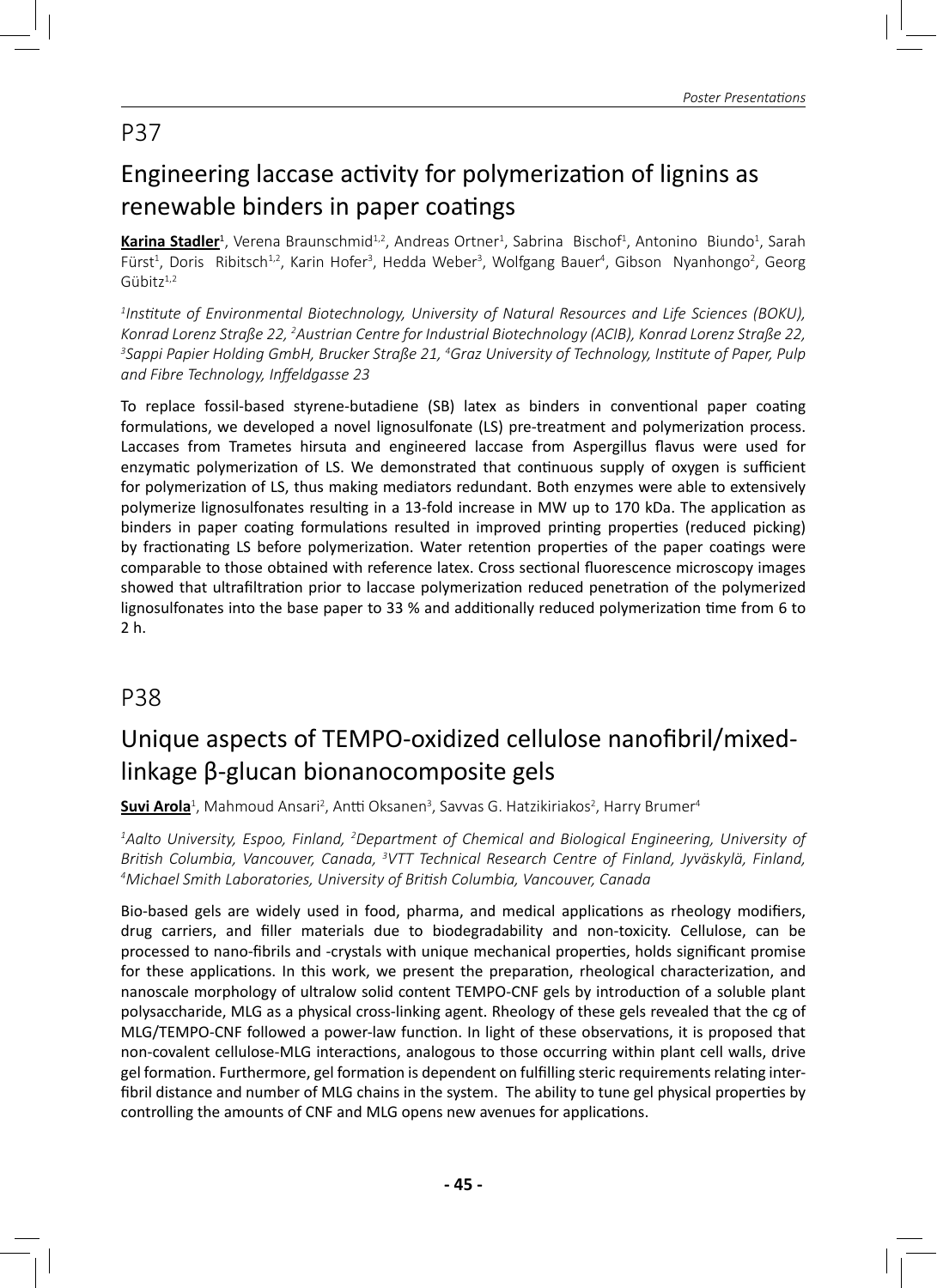# Improving retting management to expand the industrial use of plant fibers

**<u>Laurent Bleuze</u><sup>1</sup>,** Sylvie Recous<sup>1</sup>, Gwenaelle Lashermes<sup>1</sup>, Brigitte Chabbert<sup>1</sup>

#### *1 FARE Laboratory, INRA, University of Reims Champagne-Ardenne*

The use of plant fibers as hemp (Cannabis sativa L.) has spread to high-value applications as natural fiber use to replace synthetic fibers in composites materials. However fiber quality is still a critical issue for industrial uses and one major challenge concerns the retting process achieved in the field in Europe (dew-retting). This process is a selective biodegradation facilitating fibers extraction while preserving quality. Retting is highly weather-determined and relies on empirical knowledge.

To deeper understand this natural and weather-dependant process, we have designed a new experimental set-up to perform dew-retting under controlled environmental conditions. This system enabled to carry-out hemp dew-retting with different climatic scenarii and biomass quality. The experimental design allows to quantify the induced effects of changes in environmental and biomass quality on the duration and the dynamics of retting. These data will allow improvement of retting management options for high quality fibers.

### P40

## Unravelling the Aspergillus niger aromatic metabolic pathways

**Ronnie Lubbers**<sup>1</sup>, Adiphol Dilokpimol<sup>1</sup>, Isabell Benoit<sup>1</sup>, Ronald de Vries<sup>1</sup>

#### *1 Westerdijk Fungal Biodiversity InsƟ tute & Fungal Molecular Physiology*

Aromatic compounds derived from lignin are of great interest for biorefineries. These compounds have applications in many industries, such as biochemical building blocks for bioplastics or (bio) chemicals, or as antioxidants, flavor agents or preservatives in the food industry. For most microorganisms, aromatic compounds have a toxic effect already at low concentrations, and hence these compounds are quickly degraded to non- or less toxic compounds. Many possible pathways have been described for fungi, but these observations are scattered over different species and only a few fungal aromatic metabolic enzymes are characterized. In order to explore aromatic metabolic pathways and to identify the novel fungal aromatic metabolic enzymes, we created an Aspergillus niger ferulic acid adaptive evolution mutant (FA6) by growing A. niger N402 on incrementally increasing concentrations of ferulic acid. Using this mutant, we were able to identify the genes of several aromatic pathways, some of which will be presented.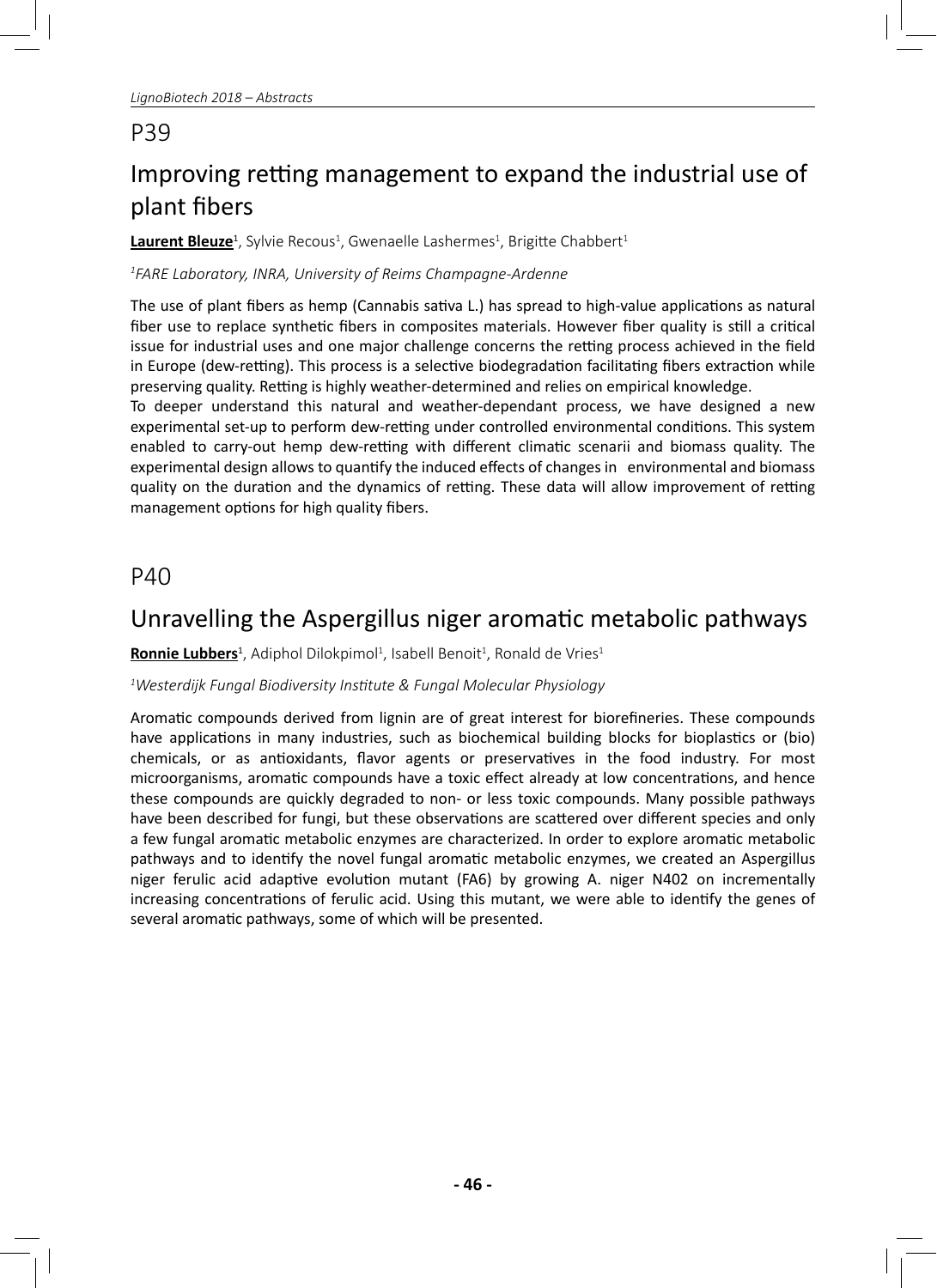## Biomethane production from lignin-rich materials

#### **Thales Costa**<sup>1</sup>, Daniel Mulat, Svein Horn<sup>1</sup>

#### *1 Norwegian University of Life Sciences (NMBU)*

Lignin valorization has been considered the key to improve the economy of modern biorefineries focused on cellulose. Anaerobic digestion could be used for the conversion of lignin-rich materials to biomethane in order to valorize lignin-rich residues. However, lignin is very recalcitrant and its depolymerization under anaerobic conditions is very slow, which would need to be enhanced for efficient conversion of lignin into biogas. It has been shown that the direct addition of oxidative enzymes, such as lignin and manganese peroxidase, to anaerobic digesters could enhance the biogas production from wastes rich in lignin. Nevertheless, these enzymes require hydrogen peroxide as a co-substrate in order to break down lignin. In this work, we evaluate the anaerobic digestion and biomethane potential of different lignin-rich materials from birch and spruce in the presence of cow manure and the effect of hydrogen-peroxide and lignin-active enzymes addition.

### P43

## Biopigments production from Pichia kudriavzevii grown on sugarcane bagasse hydrolysate

#### **Silvio Silvério da Silva**

#### *University of Sao Paulo*

Biopigments are environmentally friendly molecules associated with several health benefits. Pichia kudriavzevii, a versatile yeast, was used in the present study for biopigments production, growing on sugarcane bagasse hydrolysate (SBH), obtained by enzymatic hydrolysis of bagasse pretreated by sodium hydroxide. P. kudriavzevii cells were cultured in semi-synthetic media (based on glucose and xylose in different concentrations) and in SBH. Samples were periodically taken to assess cell growth and sugars consumption. The experiments were conducted at 30°C, in Erlenmeyer flasks. In semi-synthetic media, maximum xylose and glucose consumption values were 64.35% and 91.68% respectively. When SBH was the carbon source, 100% of glucose and 77.77% of xylose consumption were observed, proving the hydrolysate as an amenable source of biopigments production. Thus, SBH has shown as a promising renewable carbon source for biopigments production by P. kudriavzevii, with potential for process development for biorefineries. Acknowledgements: FAPESP (process 2016/103636-8).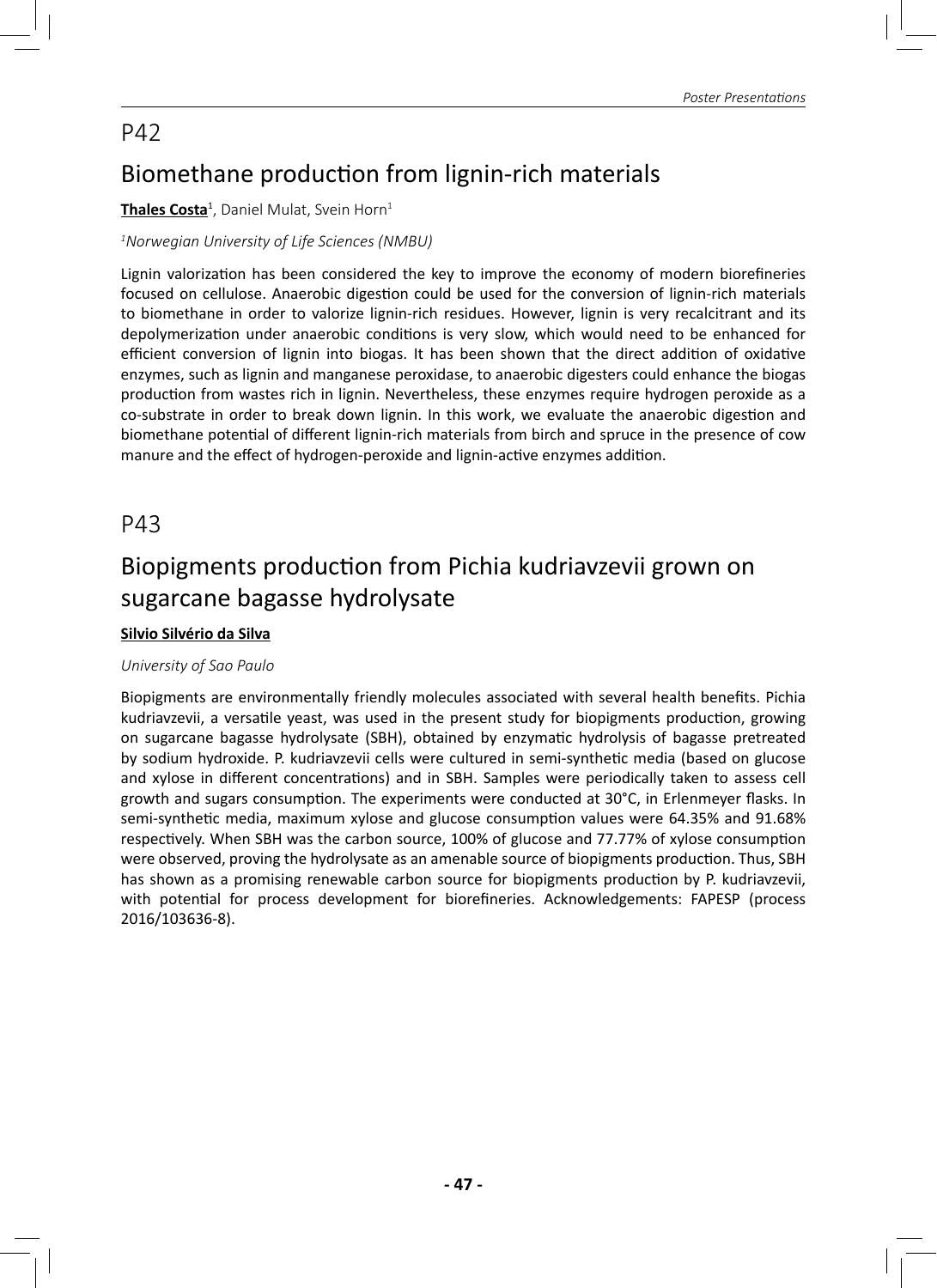# Aureobasidium pullulans LB83 as a potential cellulase producer for applications in solid state fermentations

Bruna Curry Carneiro<sup>1</sup>, Matheus Vieira Maitan<sup>1</sup>, Paulo Ricardo Franco Marcelino<sup>1</sup>, <mark>Silvio Silvério da</mark> **Silva**<sup>1</sup>

#### *1 University of São Paulo*

The lignocellulosic by-products generated in the processing of agricultural products are rich in carbohydrates, such as cellulose and hemicellulose, and due of this can be used as raw materials for various biorefinary processes. Among the microorganisms cellulase producers Aureobasidium pullulans, a black yeast, has been highlighted as a possible cellulolytic enzymes producer, enabling the direct conversion of cellulose to bioproducts of economic interest. In present study, cellulase production by A. pullulans LB83 strain was evaluated in Petri dish tests with carboxymethylcellulose as carbon source. After 24 h of incubation at 30 °C, the growth of the yeast and a halo (2.05 cm in diameter) were observed and indicated the cellulase production by this strain. These results shows the potencial this yeast strain in the bioprocess for direct conversion of cellulose in bioproducts, for application mainly in solid state fermentations.

## P45

# Unaltered lignin production through the optimized organosolv fractionation of Miscanthus sacchariflorus with various precipitation methods

**Won Il Choi**<sup>1</sup> , Tae Hoon Kim1,2, Hyun Jin Ryu1 , Kyeong Keun Oh1

#### *1 R&D Center, SugarEn Co., Ltd, 2 2Department of Materials Science and Chemical Engineering, Hanyang University*

Lignocellulosic biomass is the most abundant organic materials in nature, which accounting for about half of the global biomass, and an efficient fractionation of lignocellulosic biomass into its main constituents (cellulose, hemicellulose, lignin) is a prerequisite for used as a feedstock in a biorefinery. Organic solvent pretreatment is a promising method for the fractionation of lignocellulosic biomass because of its inherent advantages, like high purity lignin production and solvent recycling. In this study, the process variables of organosolv fractionation of lignocellulosic biomass including reaction temperature (170 °C), reaction times (2.5 – 60 min), ethanol concentrations (50 - 70%(v/v)) and sulfuric acid concentrations (0.025 - 0.4%(w/v)) was optimized. Also, the recovery yield, purity and structural characteristics of lignin generated by various precipitation methods including dilution, evaporation and spray drying were evaluated.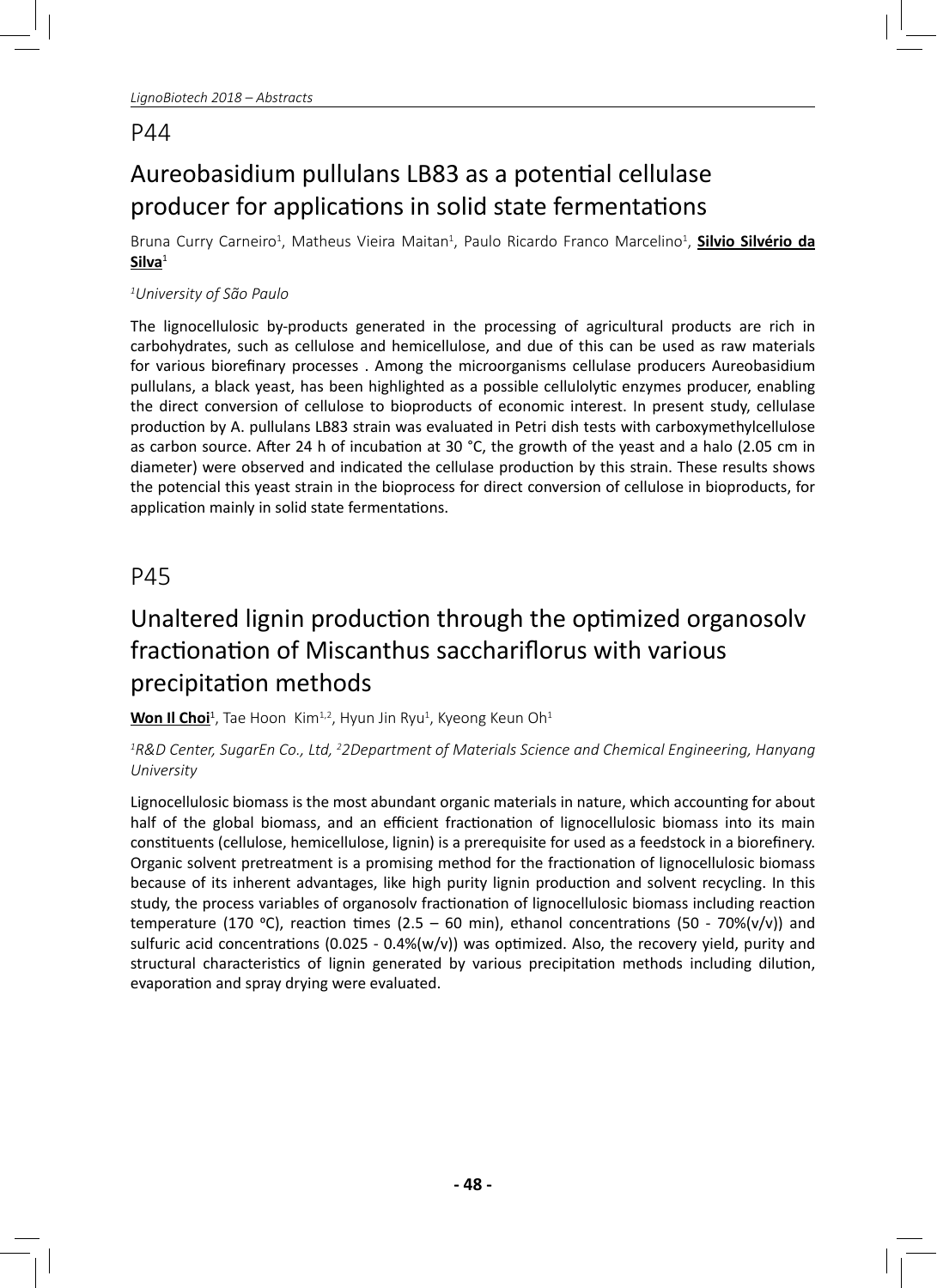# Optimization of organosoly process for the effective fractionation and utilization of rice husk

**<u>Taehoon Kim</u>1,2, Wonil Choi<sup>1</sup>, Hyunjin Ryu<sup>1</sup>, Kyeongkeun Oh<sup>1</sup>** 

*1 R&D Center, SugarEn Co., Ltd., 2 Department of Materials Science and Chemical Engineering, Hanyang University*

Rice husk is one of the most generated agricultural byproducts in the world and is being studied as a source in the field of biorefinery. The purpose of this study is to improve the utilization of rice husk by separating the main components (glucan, xylan, lignin and silica) of rice husk minimizing the decomposed products. The ethanol organosolv process was carried out at various temperatures, times, ethanol concentrations and sulfuric acid concentrations. At the optimized condition (180 °C, 60 min, EtOH conc. of 60% (w/v), and sulfuric acid conc. of 0.2% (w/v)), extraction yields of xylan and lignin were > 70% and > 50%, respectively, and enzymatic digestibility of fractionated rice husk was > 80% (at 15 FPU/g-glucan enzyme loading). The silica content of remaining solid was about 50%, which was about 5 times higher than the raw sample (11%), and the purity of silica was > 99.0%.

#### P47

## Cellulase production by Aureobasidium pullulans

Matheus Maitan Vieira<sup>1</sup>, Bruna Curry Carneiro<sup>1</sup>, Anuj Kumar Chandel<sup>1</sup>, Jose Daniel Gonçalves Vieira<sup>2</sup>, **Silvio Silvério da Silva**<sup>1</sup>

#### *1 University Of Sao Paulo, 2 Universidade Federal de Goiás*

Production of efficient cellulase titers followed by their application in lignocellulose biomass hydrolysis have a crucial role in the overall success of biorefineries. In-house enzyme production saves the production cost of bioethanol and biochemical considerably. Considering this point, we have studied the cellulase production potential of one of the most versatile microorganism-Aureobasidium pullulans, which is considered as yeast like fungi microorganism. A. pullulans was grown in Mandels medium supplemented with 40 g/l of carboxymethyl cellulose (carbon source) for 96 h under submerged fermentation conditions (temperature 30 OC, 150 rpm, inoculum size 1.6 x108 CFU/ml). Maximum CMCase activity of 7.42 U/ml (μmol / min. mL substrate) was observed after 60 h of incubation. Preliminary results of this study show the cellulase production by A. pullulans under submerged fermentation conditions.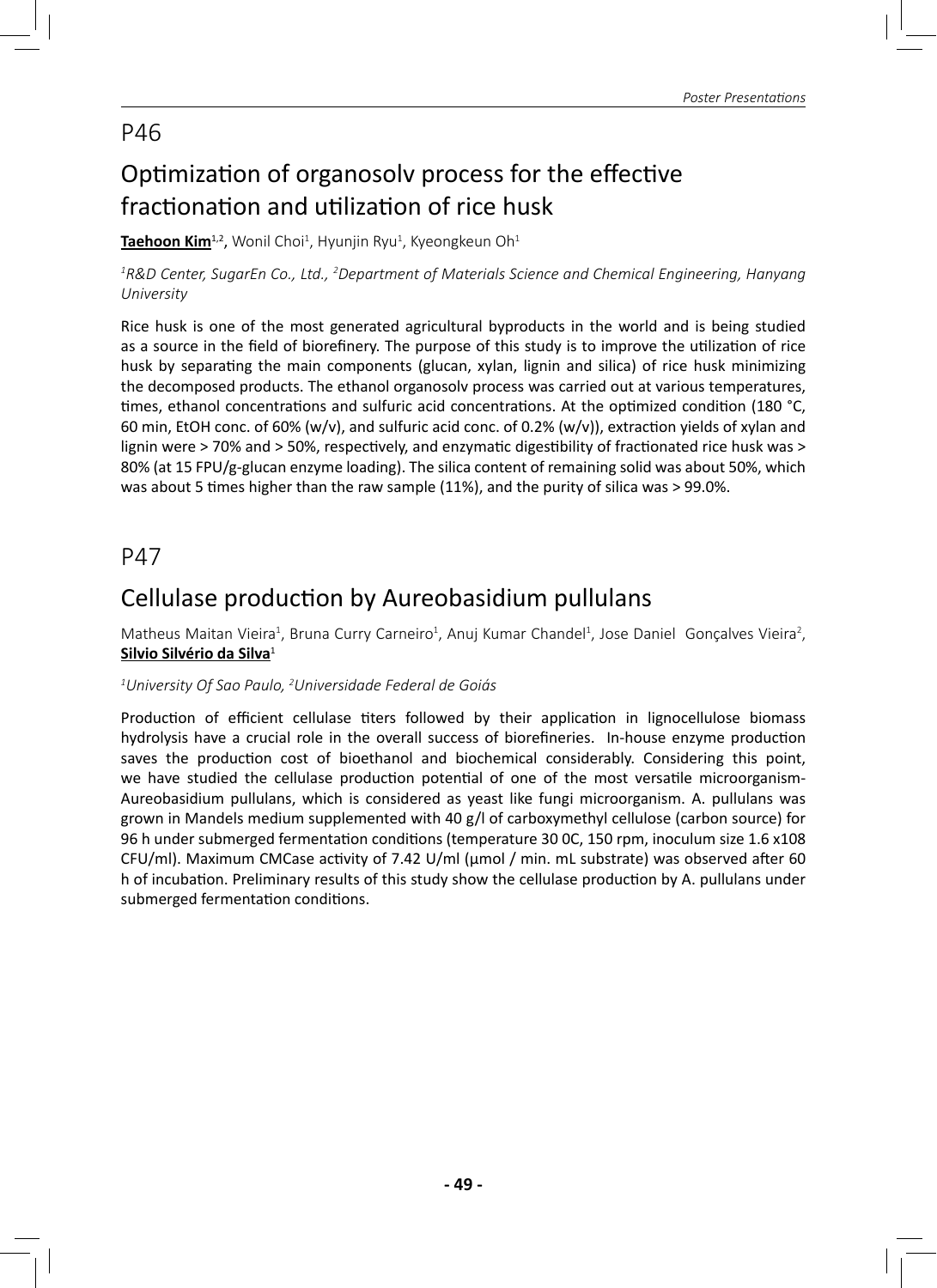# Effect of different pretreatments on the composition and sugar recovery from spent coffee waste

#### **<u>Rajeev Ravindran</u><sup>1</sup>,** Swarna Jaiswal<sup>2</sup>, Amit Jaiswal<sup>1</sup>

*1 School of Food Science and Environmental Health, College of Sciences and Health, Dublin InsƟ tute of Technology, 2 FOCAS, College of Sciences and Health, Dublin InsƟ tute of Technology*

Spent coffee ground (SCG) is the by-product of coffee brewing. It is rich in oil and polysaccharides and can be a potential raw material for biobased chemicals. Pretreatments are prerequisite for efficient extraction of sugars from SCG. The present investigation draws light to the effect of various pretreatments such as AFEX, microwave, plasma, dilute acid, ferric chloride, potassium permanganate, microwave, organosolv, steam explosion and ultrasonication on the composition and subsequent sugar recovery from SCG. The pre-treated samples were subjected to enzymatic hydrolysis. The hydrolysates obtained were subjected to reducing sugar estimation along with analysis of any inhibitory compounds (furfural, hydroxymethyl furfural). Comparative analysis indicated that acid-acetone pretreatment proved to be the best pre-treatment method resulting in a reducing sugar content of 321.2 mg/g of SCG which 1.5-fold was higher than control (203.4 mg/g of SCG). It was concluded that acid-acetone pretreatment was the best strategy for sugar recovery from SCG.

#### P49

# Optimisation of thermostable α-amylase production from B. stearothermophilus using Brewer's spent grain as carbon source

#### **Rajeev Ravindran**<sup>1</sup>, Amit Jaiswal<sup>1</sup>

#### *1 School of Food Science and Environmental Health, Dublin InsƟ tute of Technology*

α-amylases are enzymes that hydrolyse α-1, 4 glycosideic linkages in starch into glucose, maltose or oligomeric mixtures and has been widely used in industrial production. Brewer's spent grain (BSG) is an important by-product of the brewery industry. It is highly rich lipids, proteins and polysaccharides. The polysaccharide fraction of BSG can be processed to formulate media for bacterial enzyme production. In the present study, a thermophilic amylase was produced using pretreated BSG and hydrolysate employing Bacillus stearothermophilus as the fermentative microbe. A Taguchi L-9 array was designed to optimise the parameters for enzyme production. Three parameters with three levels viz. solid-to-liquid ratio, pH and time were chosen: it was found that a high S/L ratio (0.8g/10), alkaline pH (8) and a reaction time of 36h resulted in maximum enzyme activity (173.99 U/ml) which was 2.13 fold higher than the enzyme activity recorded using synthetic media (81.60 U/ml).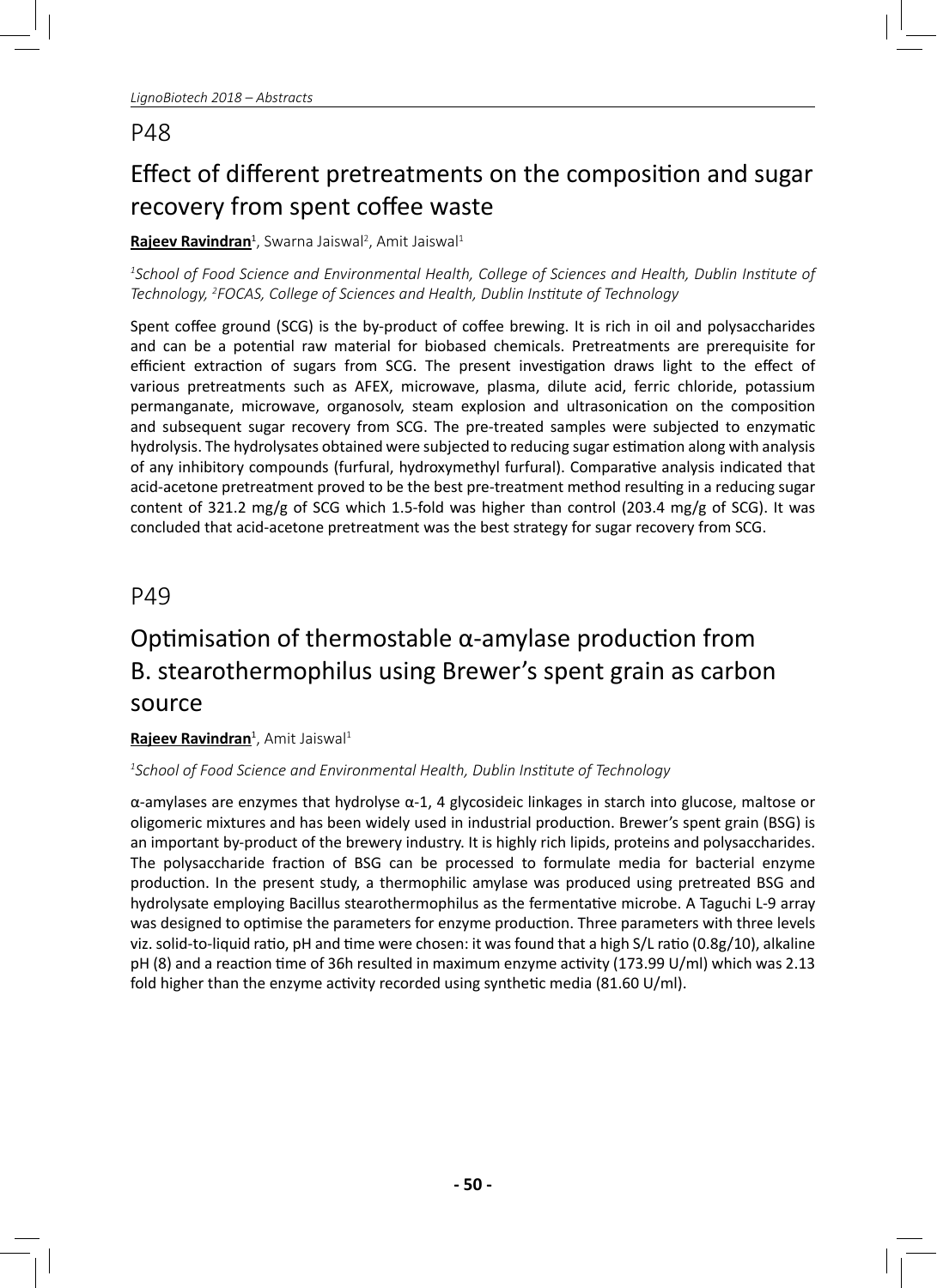# Probiotic fermentation of brewer's spent grain for the potential application as animal feed

#### **Rajeev Ravindran**<sup>1</sup>, James Caroll<sup>1</sup>, Amit Jaiswal<sup>1</sup>

*1 School of Food Science and Environmental Health, Dublin InsƟ tute of Technology*

Brewer's spent grain is an important by-product of the brewing industry. High in proteins, carbohydrates and fats, BSG finds wide applications in animal feed. Fermented products have unique functional properties imparting some health benefits to consumers. Microbial fermentation using probiotic may improve the nutritional value of BSG by altering the composition. In the present study, dried BSG along with hydrolysate was subjected to submerged fermentation process to produce lactic acid using Lactobacillus plantarum. Fermentation was conducted at 50°C maintaining a reaction volume of 50 ml. The process was optimised using a Box-Behnken design involving solid to liquid ratio, pH and time as parameters. The obtained optimum conditions for lactic acid production were 2.88g of BSG/L of reaction volume, a fermentation time of three days maintaining a pH of 7.0. Proximate analysis conducted before and after fermentation determined the potential of fermented BSG as animal feed.

## P51

## Sequential procedure for xylan extraction from sugarcane bagasse: impact on enzymatic xylan and cellulose hydrolysis

#### Patricia Quintero<sup>1</sup>, Andre Ferraz<sup>1</sup>, <mark>Adriane Milagres</mark><sup>1</sup>

#### *1 Escola de Engenharia de Lorena - USP*

Many processes have been suggested for xylan extraction from sugarcane bagasse. Uses of xylanases in alkaline sulfite preteated bagasse offers the possibility of extracting xylans relatively free of lignin. To extract xylan fractions with varied DP, a sequential process was exploited. The first fraction of xylan was obtained by cold alkaline extraction (10% m/m NaOH). These conditions allowed for complete deacetylation of the bagasse and 14% of xylan solubilization, which was precipitated with 30% (v/v) ethanol. To the supernatant, sodium sulphite (5% m/m) was added to pre-treat the residual sugarcane bagasse (2 h/120°C). The sequential process allowed the removal of 85% of lignin, producing a carbohydrate enriched solid, which was treated with commercial xilanase for 6 and 24 hours, releasing 25% and 43% of the residual xylan, respectively. The final solids presented low recalcitrance being suitable for complete enzymatic hydrolysis of the cellulose fraction.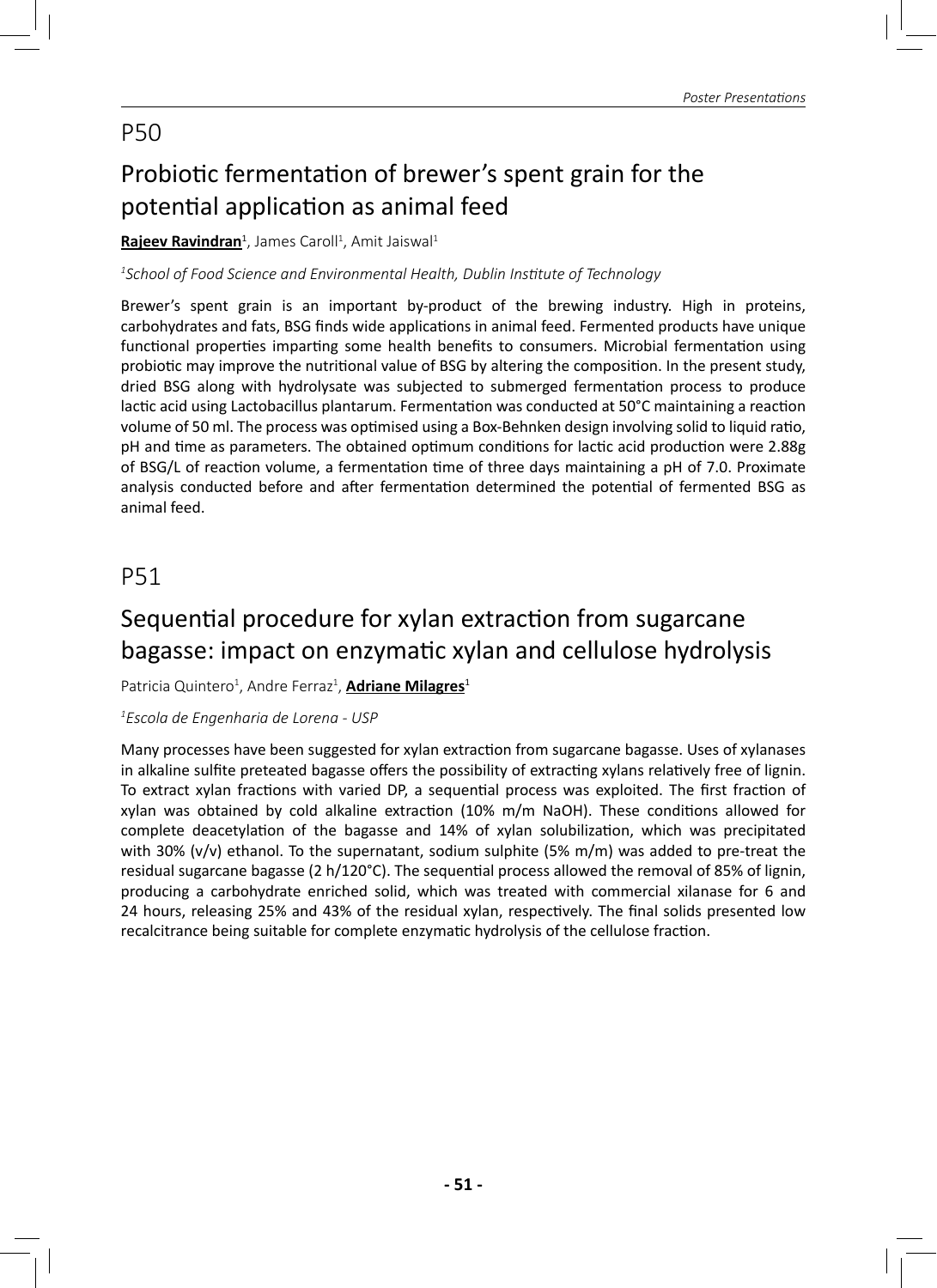# Separate hydrolysis and fermentation of rice straw with thermotolerant Kluyveromyces marxianus strain

#### **<u>Ines C. Roberto</u><sup>1</sup>, Isabela S. Ferreira<sup>1</sup>**

#### *1 Escola de Engenharia de Lorena - Universidade de São Paulo (EEL-USP)*

In the present work, the potential of rice straw (RS) for ethanol cellulosic production by separate hydrolysis and fermentation (SHF) was evaluated. RS was processed in three steps: 1) alkaline treatment, for acetyl removal (deacetylation); 2) acid treatment, for hemicellulose separation and 3) enzymatic hydrolysis to convert cellulose in glucose. The saccharification process, which was carried out in fed-batch mode (solid content of 24% w/v and enzyme load of 29.5 FPU/g of cellulose) resulted in high cellulose conversion (78%) being obtained a maximum glucose concentration of 109  $\pm$  8 g/L, after 48 h. In the fermentation step, Kluyveromyces marxianus produced 32 g/L ethanol (efficiency of 67% and volumetric productivity of 3.1  $g/L$ .h). Considering the ethanol production from various types of lignocellulosic biomass at high-solids content, these results are very attractive, especially the values of ethanol productivity. However, further studies are still necessary to improvement of enzymatic and fermentative process.

### P53

## Novel molecular tools for recovering valuable aromatic compounds from lignin streams

**<u>Milla Salmela</u><sup>1</sup>,** Urpo Lamminmäki<sup>2</sup>, Elena Efimova<sup>1</sup>, Suvi Santala<sup>1</sup>, Ville Santala<sup>1</sup>

*1 Tampere University Of Technology, 2 University of Turku*

Industrial lignin side-streams provide a potential source of multi-purpose aromatic compounds. Currently, these complex technical lignins remain underutilized, partially due to the lack of convenient methods and tools. In our study, a novel approach for the recovery of aromatic compounds was developed by utilizing single-chain variable fragment (scFv) antibodies. Three hydroxycinnamates (coumarate, ferulate and caffeate) were studied because of their abundance in lignin-based materials as well as their similar chemical structures. Specific and selective binders towards these molecules were isolated from a synthetic scFv-library by phage display technique and characterised. As a proof of concept study, a caffeate binder was employed to recover caffeic acid from spiked samples, including a simulated solution of the aromatic compounds, Kraft lignin and rice straw hydrolysate. As a result, high recovery and purity ratings for the targeted molecule were achieved indicating scFvs as a potential toolset for lignin valorisation.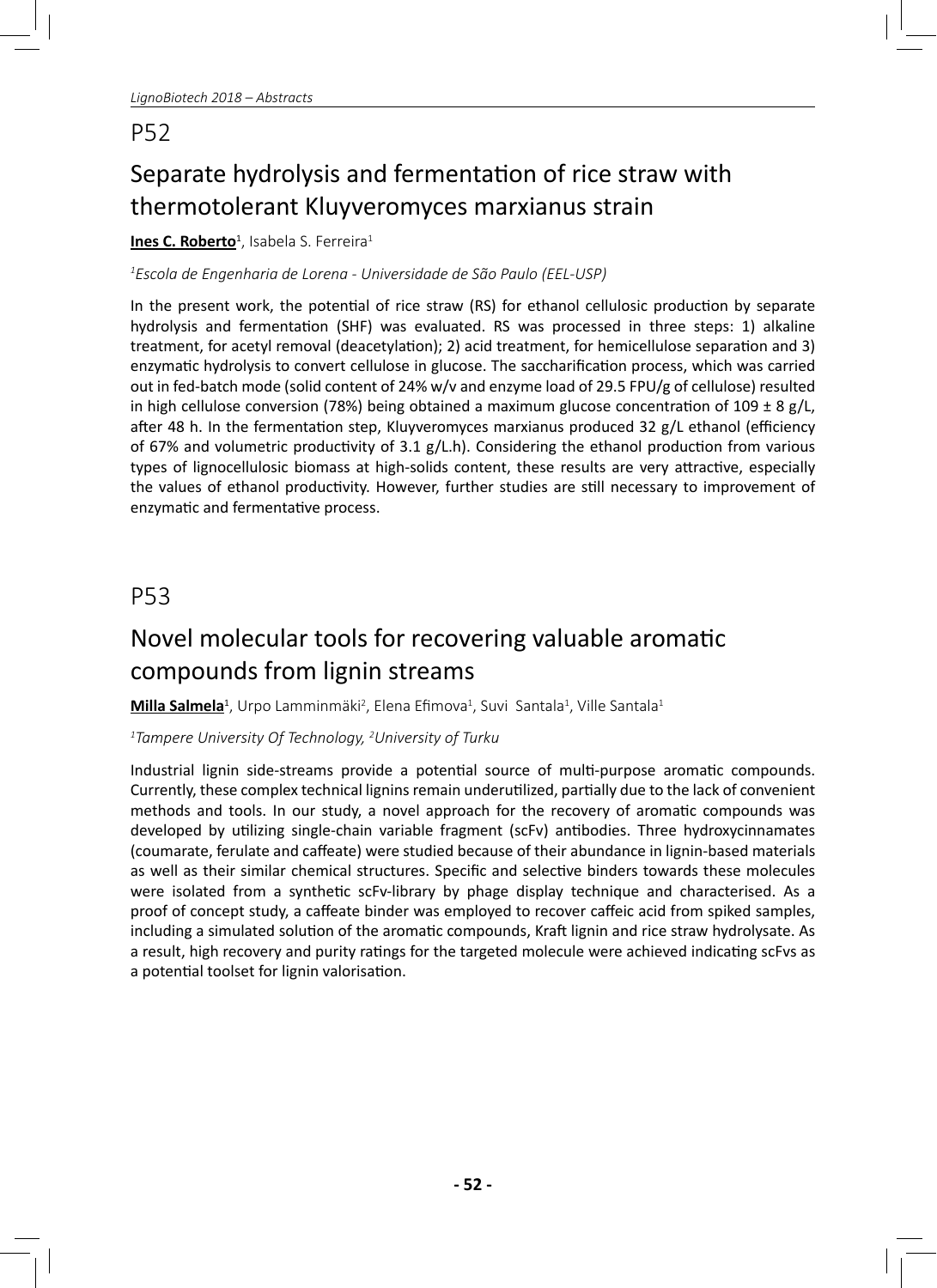## Lignin-derived molecules as substrate for novel cell factories

**<u>Jin Luo</u><sup>1</sup>, Milla Salmela<sup>1</sup>, Tapio Lehtinen<sup>1</sup>, Suvi Santala<sup>1</sup>, Ville Santala<sup>1</sup>** 

#### *1 Tampere University of Technology*

Lignocellulose biorefinery is an integral part in bio- and circular economy. However, efficient use of lignocellulose is hindered as lignin, a major component of lignocellulose, is underexploited due to its recalcitrance and inherent heterogeneity. Although some strategies for lignin depolymerization have been studied, the depolymerization of lignin gives rise to various heterogeneous aromatic compounds, making it challenging for lignin valorization. This study aims to build novel cell factories that utilize these lignin-derived molecules (LDMs) as substrate to produce high value products, wax ester and alkane. As an excellent organism for metabolic engineering, Acinetobacter baylyi ADP1 serves as the platform for the cell factory construction. A. baylyi ADP1 can funnel various LDMs into central metabolite, acetyl-CoA, through β-ketoadipate pathway and naturally synthesize wax ester as storage compound. The strain is also engineered for alkane synthesis. Metabolic engineering is employed to optimize substrate consumption and the production of wax ester and alkane.

### P55

## Product diversification helps to add value in the chemithermomechanical processing of sugarcane bagasse

**<u>André Ferraz</u><sup>1</sup>,** Otto L. Heiz<sup>1</sup>, Daniele Sporck<sup>1</sup>, Felipe A.M. Reinoso<sup>1</sup>, Adriane M.F. Milagres<sup>1</sup>

#### *1 University of São Paulo*

Alkaline-sulfite chemothermomechanical (CTMP) processing of sugarcane bagasse proved an efficient way to decrease biomass recalcitrance. However, economic evaluation of this process, integrated to a first generation autonomous ethanol mill, indicates internal return rates highly dependent on the chemical costs. In this scenario, product diversification was exploited to overcome economical limitations of the integrated process. Despite pretreated solids can be efficiently converted to a glucose and xylose rich syrup, xylan extraction prior to enzymatic hydrolysis showed a suitable step to produced diverse xylan molecules depending on the extraction procedure. Pretreatment liquor was also used to re-sulfonate residual lignin, increasing lignosulfonate production in the process. Hydroxycinnamates were also mapped along the process indicating some alternative routes to recover these antioxidants in the biorefinery concept. Mass balance for entire process and structural characteristics of each fraction suggests that product diversification is feasible in CTMP-based biorefinery.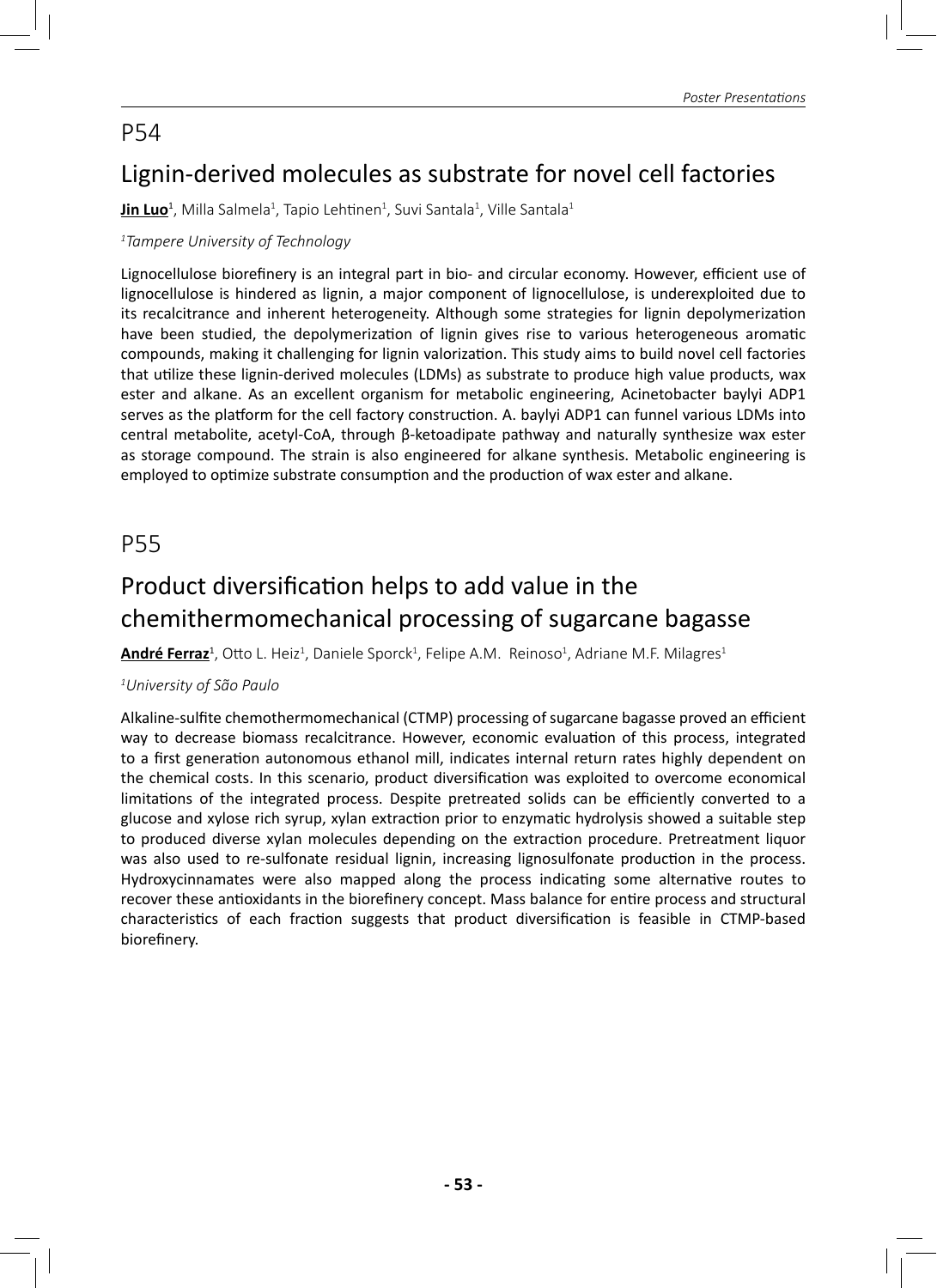# Use of agroindustrial residues as raw material for production of selenium-enriched Kluyveromyces marxianus biomass

Sabrina Evelin Martiniano<sup>1</sup>, Rafael Rodrigues Philippini<sup>1</sup>, Júlio César Santos<sup>1</sup>, <mark>Silvio Silverio da Silva</mark>ª

#### *1 University Of Sao Paulo*

Se-enriched biomass produced from lignocellulosic residues is an interesting and inexpensive alternative for animal feed. Selenium has an important role in animal's health, growth and fertility. The present work deals with the production of Kluyveromyces marxianus biomass enriched with selenium for animal feed, using sugarcane bagasse hemicellulosic hydrolysate (SBHH) as raw material. SBHH was prepared by acid hydrolysis and the fermentation was performed in Erlenmeyer flasks with non-detoxified hydrolysate, supplemented with 15 mg/L Na2SeO3. After 72 hours of fermentation, a concentration of 1.4 g/L of biomass was obtained, with 87 % viability and enriched with 8298 ppm of selenium. Only 28 % of sugars consumption was observed, probably due to toxic compounds in hydrolysate, indicating future studies of hydrolysate detoxification. Potential of use of SBHH for Se-enriched biomass production was demonstrated, this proposal representing an alternative for integration in a biorefinery context.

## P57

# A novel activity of the Chromobacterium violaceum  $\omega$ -transaminase yielding aminated galactose-substituted carbohydrates

**<u>Ville Aumala</u><sup>1</sup>, Edita Jurak<sup>1</sup>, Filip Mollerup<sup>1</sup>, Emma Master<sup>1,2</sup>** 

#### *1 Department of Bioproducts and Biosystems, Aalto University, 2 BioZone - A Centre for Applied Bioscience and Bioengineering Research, University of Toronto*

Oligosaccharide amines have potential as monomers in the synthesis of novel biopolymers. We used a Chromobacterium violaceum ω-transaminase, known for its broad substrate range, to utilize sugar aldehydes as amine acceptors: galactose, raffinose and galactose-containing xyloglucan oligosaccharides, with the galactose residues in each substrate containing an aldehyde group on carbon C-6 instead of a hydroxyl. These amine acceptors were produced by regioselective oxidation of the C-6 hydroxyl by a Fusarium graminearum galactose oxidase. Successful amination of (mono) galactose by the  $\omega$ -transaminase with two different amine donors ((S)-(-)- $\alpha$ -methylbenzylamine and isopropylamine) was confirmed by LC-Q-TOF MS and HPAEC-PAD. Amination of the galactose residue of raffinose was confirmed by MALDI-TOF. Moreover, results from a spectrophotometric transaminase activity assay show activity towards galactoxyloglucan oligosaccharides. This was the first demonstration of transaminase activity towards oligosaccharides.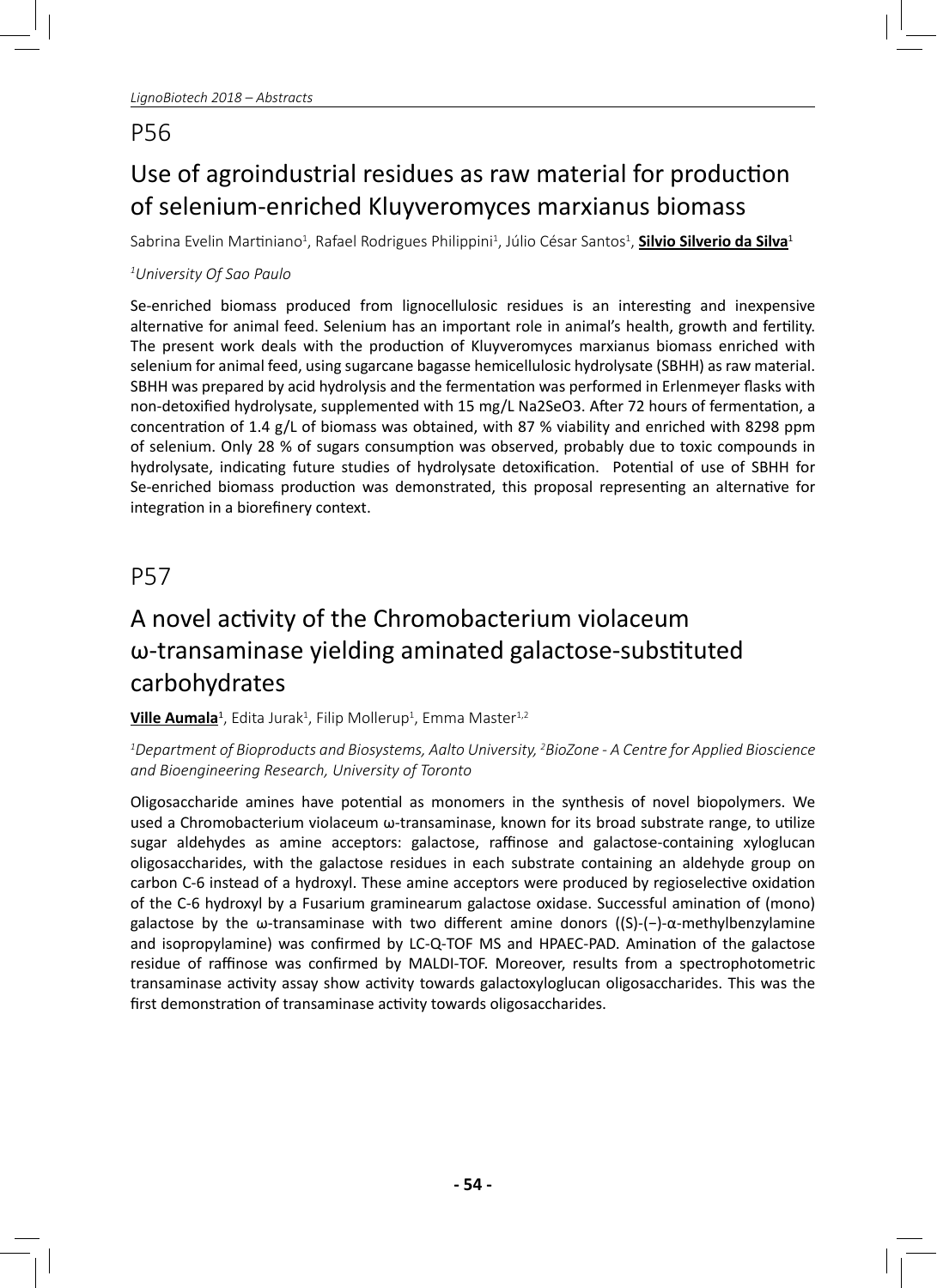# Functional Polymeric Materials with very High Levels of Four Unmethylated Lignins

#### **<u>Simo Sarkanen</u>1, Yi-ru Chen1**

#### *1 University of Minnesota*

For 60 years, the hydrodynamic compactness of macromolecular lignin species was incorrectly ascribed to crosslinking between lignin chain segments. As a result, functional polymeric materials with very high lignin contents emerged only recently. Thus, 2–5 wt% proportions of compatible blend components can lead to softwood ball-milled lignin-based materials that exceed polystyrene in tensile strength. Softwood ligninsulfonates are more challenging in as far as 15 wt% blend-component levels are required in materials that surpass the tensile behavior of polystyrene. Otherwise, materials containing 95 wt% industrial kraft lignin are capable of exceeding the tensile strength of polyethylene, and similar behavior is encountered with materials composed solely of maple γ-valerolactone lignin. In some cases, the properties of lignin-lignin blends embody dramatic improvements over materials produced from the predominant lignin preparation alone. The foregoing observations are consistent with a single working hypothesis that describes how material continuity in these new lignin-based plastics is achieved.

### P59

## Production of lipids from glucose, xylose and mannose by oleaginous yeasts

#### **<u>Gabriela Valdes</u>'**, Carolina Parra<sup>1</sup>, Regis Teixeira<sup>1</sup>

#### *1 University of Concepción*

The yeast lipids are a resource with potential applications in nutritional food, biofuel and oleochemical industry. Recent studies have focused on the search of substrates and yeasts for a viable production of lipids. In this study, it was proposed the lipids production through Scheffersomyces coipomensis, Sugiyamaella paludigena y Meyerozyma guilliermondii, using glucose, xylose and mannose as substrates. The yeasts were cultured using 40 g/L monosaccharides. Biomass and lipids were determined in dry cells. Further the lipid coefficients in culture medium and by consumed substrates were calculated. The results showed that the three yeasts grew in the monosaccharides and a percentage of them were converted into lipids. S. coipomensis had the highest biomass yield and lipid production with 14.6 g/L and 39% w/w on mannose respectively with productivities were 0.05  $g/L/h$  and 15.4  $g/100g$ . Information not previously reported. This investigation proposes a potential application of the forest biomass for lipid production.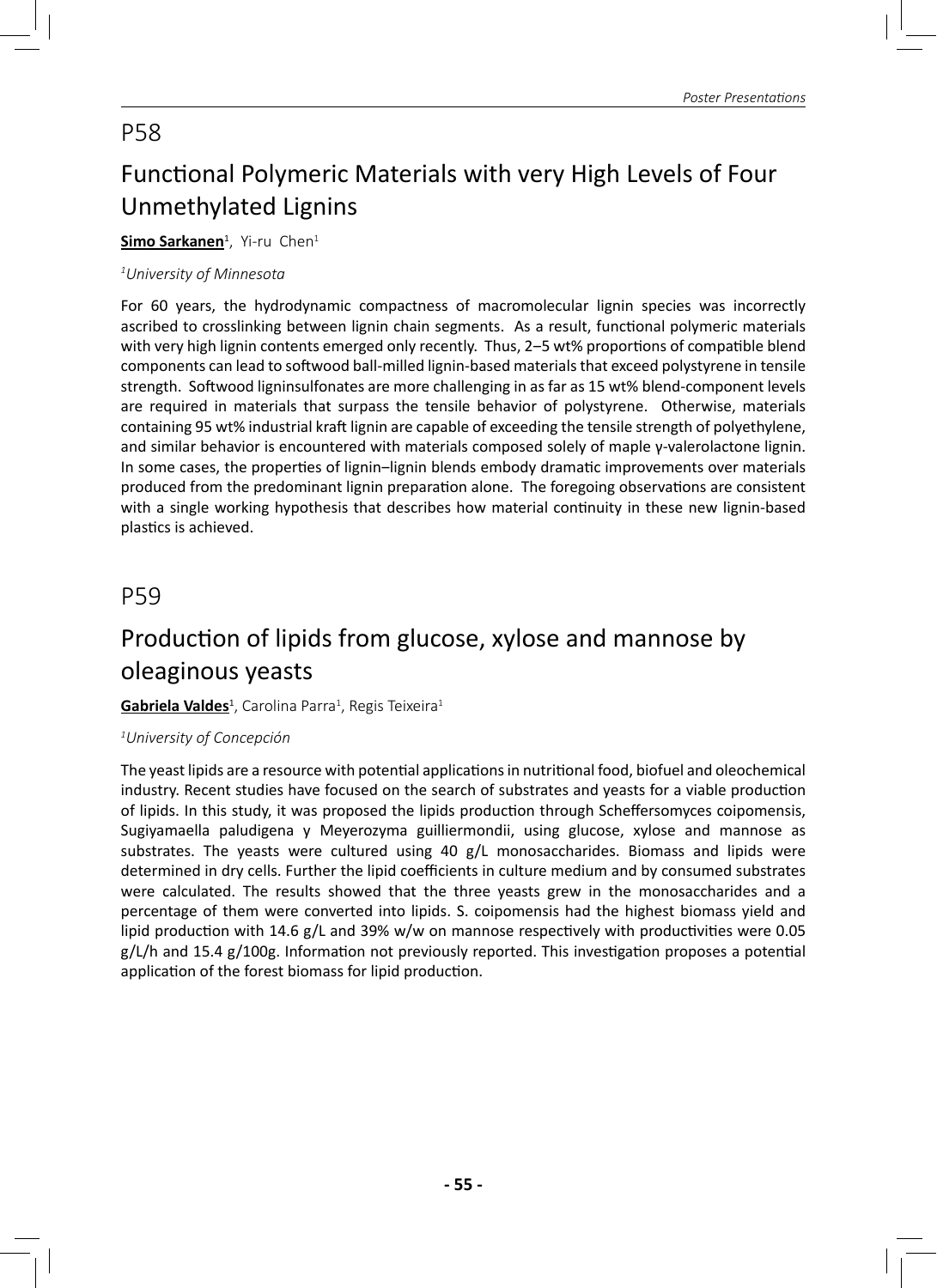# Novel applications for traditional lignocellulose pretreatments

 $\bf{Ville Pihlajaniemi^1}$ , Simo Ellilä<sup>1</sup>, Taru Koitto<sup>1</sup>, Outi Mattila<sup>1</sup>, Jussi Taskinen<sup>1</sup>, Matti Siika-aho<sup>1</sup>, Marketta  $R$ inne<sup>2</sup>, Raija Lantto<sup>1</sup>, Emilia Nordlund<sup>1</sup>

*1 VTT Technical Research Centre Of Finland Ltd, 2 LUKE Natural Resources InsƟ tute Finland*

The application field for biorefinery technologies developed for 2nd generation biofuels is expanding towards higher value products and novel raw materials. Grasses and bran both comprise a lignocellulosic fibre fraction, combined with protein and free sugars or starch. Grasses are highyield high-protein feed crops with surplus production capacity, while bran is a side stream of cereal industry with limited food applications. In the present work, the aim was to process grass silage fibre and wheat bran using steam explosion and alkaline treatment, which are among the wellstudied pretreatments facilitating enzymatic hydrolysability of lignocellulosic carbohydrates. Grass silage was processed into protein extract and lignocellulosic sugars, which were fermented into single cell protein for feed applications. Wheat bran was processed into functionalized sugar syrup as a novel food industry ingredient, high in prebiotic arabinoxylo-oligomers and antioxidants. This research illustrates the potential of biorefinery technologies for production of valuable food and feed components.

## P62

## Evaluation of chemical modified kraft lignin as depressant of molybdenite

**<u>Claudia Vidal</u><sup>1</sup>,** Regis Teixeira Mendonca<sup>1</sup>, Pablo Reyes<sup>2</sup>, Leopoldo Gutierrez<sup>1</sup>

#### *1 Universidad De Concepción, 2 Fundación Leitat-Chile*

Molybdenite is a co-product obtained from copper mining and kraft lignin recovered from Pinus radiata black liquor was modified by sulfomethylatikon reaction with the aim to increase its sulfonation degree for use as molybdenite depressing agent. An experimental design of the sulfomethylation process was performed by using temperature, time and sodium sulfite as factors followed by characterization of the lignin products. Results showed that the interaction of time, temperature and sodium sulfite concentration had an effect on the depression of molybdenite by modified lignin (p-value=0.001, R2=0.92). After lignin sulfomethylation, an increase in SO3 groups (2.2 mmol/g) and in OH amount was observed. The ability of sulfomethylated lignin to depress molybdenite was significantly higher (93.2%) than commercial calciuym lignosulfonate (59.2%) Therefore, the sulfomethylation of kraft lignin could have a potential application in the mining industry as a mineral depressant.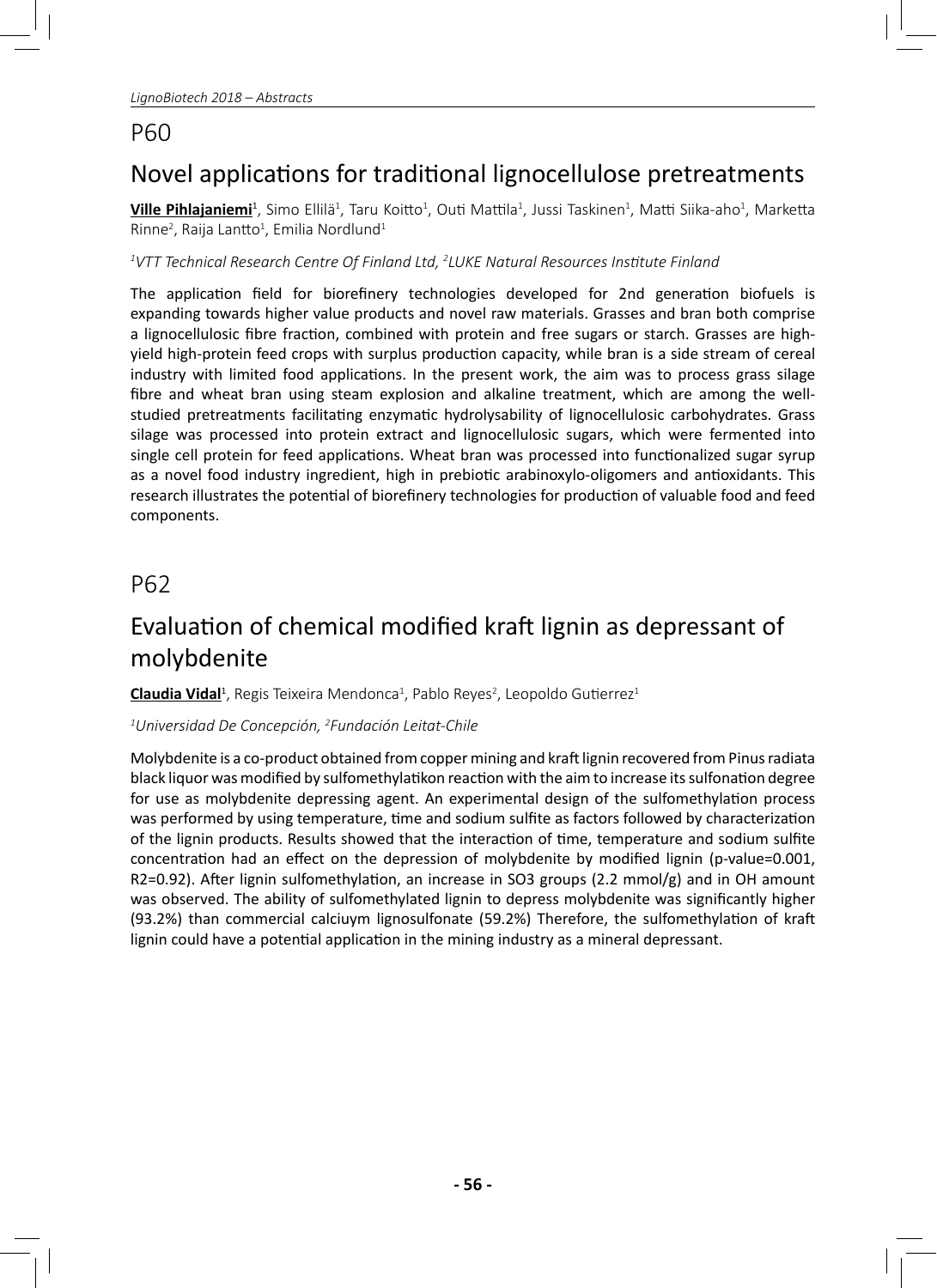## Biosurfactant production by yeast from lignocellulosic biomass

Olivia Guiotti<sup>1</sup>, Paulo Marcelino<sup>1</sup>, Júlio Santos<sup>1</sup>, **Maria das Graças Felipe**<sup>1</sup>, Silvio da Silva<sup>1</sup>

#### *1 Department of Biotechnology, Engineering School of Lorena, University of São Paulo*

Biosurfactants are microbial metabolites with surfactants, emulsifiers, low toxicity and high biodegradability properties, that have the possibility of wide application in different industries. The present work shows biosurfactants production from sugar cane bagasse hemicellulosic hydrolyate as an option of bioproduct in future lignocellulosic biorefineries. The experiments were conducted with Cutaneotrichosporon mucoides according to a  $2<sup>2</sup>$  full factorial design, in 500 mL Erlenmeyer flasks containing different medium volumes (50 mL, 150 mL and 250 mL) based on detoxified sugarcane bagasse hydrolysate with approximately 40 g/L of xylose and supplemented with nutrients. Different combination of agitation (100, 175 and 250 rpm) and ratio medium volume of 0.1, 0.3 and 0.5 were used. The best results (68.8 % of EI and 52.5 mN.m<sup>-1</sup> of ST) were obtained in the fermentation with the highest agitation level (250 rpm) and the highest medium volume (250 mL).

### P64

## Cellulose Defibrillation into Cellulose Microfibrillated and Cellulose Nanofibrillated by Ultra-Refining: A Kinetic Study

Gabriela L. Berto<sup>1</sup>, <mark>Valdeir Arantes</mark><sup>1</sup>

#### *1 University of São Paulo, Lorena-SP, Brazil*

Cellulose microfibrillated (CMF) and nanofibrillated (CNF) can be applied in a broad range of products. Their potential applications arise primarily from their intrinsic properties enhanced and/or gained during defibrillation of cellulose fibers into micro and nanofibrils. To understand how the fiber properties changes during the isolation of CMF and CNF, the kinetic of the ultrarefining of cellulose in a disc ultra-refiner was performed and the properties of the materials characterized. Most changes in properties (i.e. crystallinity, viscosity, transparency) during defibrillation were observed up to isolation of CMF, a heterogeneous suspension with microfibrils and fragments of fibers. Further processing enhanced defibrillation, yielding CNF with different diameters, and therefore different aspect ratios, but with similar physical properties and also with better uniformity of the particles diameters. Detailed kinetic study allowed for more precise evaluation and selection of the degree of defibrillation suitable to obtain materials for specific application while minimizing energy consumption.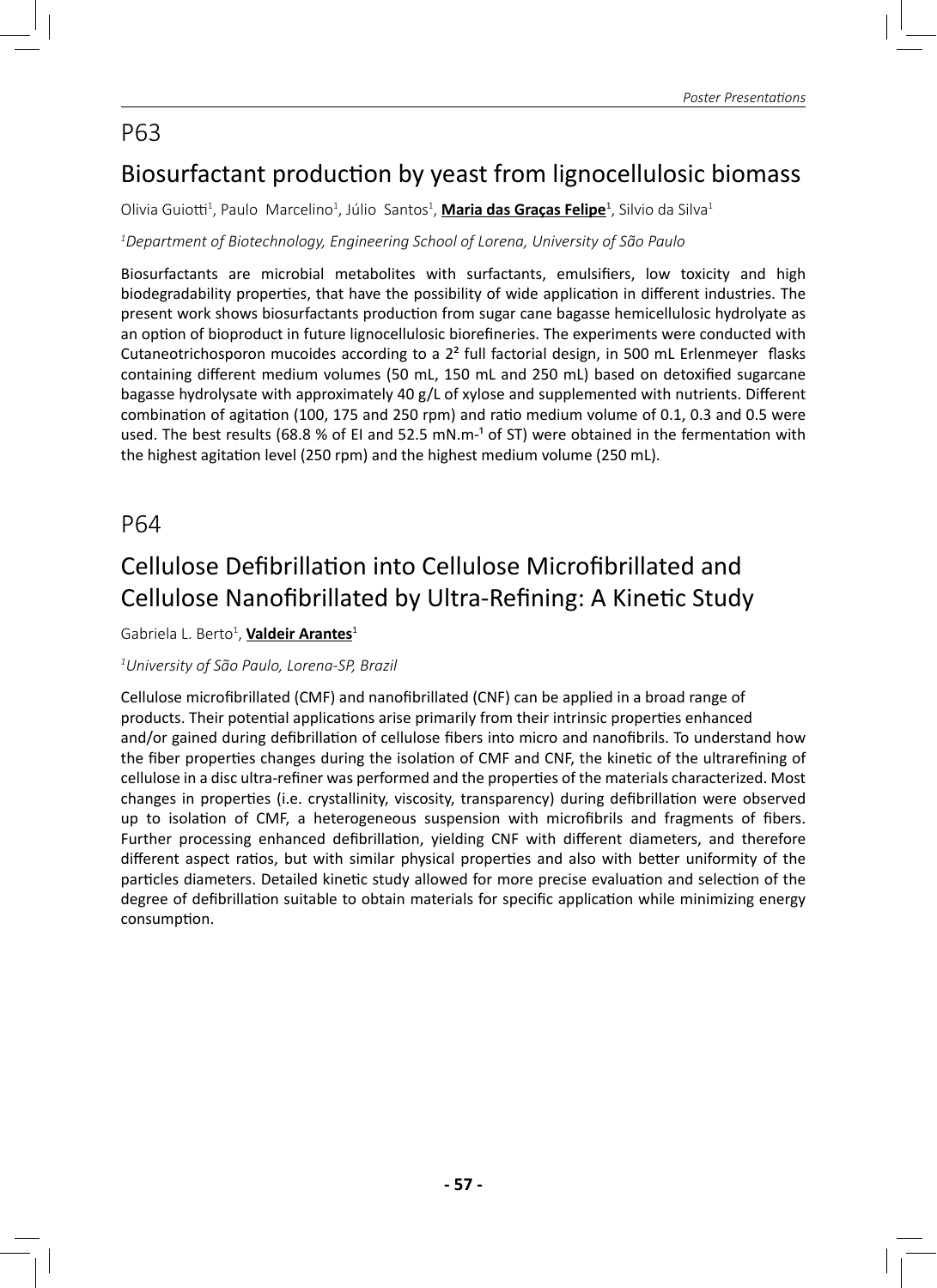# Intensification approach for biomolecules production from lignocellulosic materials

**Antunes, F.A.F**<sup>1</sup>; Chandel A. K. <sup>1</sup>; Ingle, A. P. <sup>1</sup>; Santos, J.R. <sup>1</sup>; Silva, G. M. <sup>1</sup>; Thome, L. C. <sup>1</sup>; Nogueira, M. C. <sup>1</sup>; Machado, P.E.<sup>1</sup>; Freitas, J. B. F<sup>1</sup>.; Terán-Hilares, R.<sup>1</sup>; Santos, J.C.<sup>1</sup>; Silva, S.S<sup>1</sup>.

*1 -Engineering School of Lorena, University of São Paulo, Estrada Municipal do Campinho, s/nº - Zip Code: 12.602-810 – Lorena – São Paulo, Brazil. (\*felipeantunes22@gmail.com)*

In this work, we present a promising Intensification approach for bioethanol production by using sugarcane bagasse (SB) as a carbon source, by using reduced numbers of equipments. Initially, SB was submitted to alkaline hydrolysis in 250 ml Erleymeyer flask (0.5M NaOH; 90°C; 4h; 0.04  $w/v$ , to reduce lignin content and hence, increasing enzymatic digestibility. After this process, solubilized lignin was removed and remaining portion of holocellulose was kept and washed in the same flask. Thus, in a process of simultaneous sacharification and fermentation (citrate buffer+ 20 FPU of cellulase/g of biomass for 48h at 50ºC, and, addition of 0.5 g/L of cells of *Sheffersomyces* shehatae UFMG-HM 52.2 + nutritional media for 72h at 30°C) was performed. Ethanol yield of 0.42  $g/g$  of sugars (xylose+glucose) and productivity of 0.40  $g/L$ .h were verified. Results highlighted the feasibility of the research proposal, indicating further studies in different bioreactors aimed to scaleup the bio-process.

## P66

# Direct evidence for the contribution of ray cells to tracheid lignification in developing Norway spruce xylem

Yuto Hatakeyama<sup>1</sup>, Olga Blokhin<sup>2</sup>, Kurt Fagerstedt<sup>2</sup>, <mark>Anna Kärkönen</mark><sup>3,4</sup>, Hiroshi Wada<sup>1</sup>

*1 Kyushu Okinawa Agricultural Research Center, NaƟ onal Agriculture and Food Research OrganizaƟ on, Chikugo, Fukuoka, Japan, 2 Viikki Plant Science Centre, Organismal and EvoluƟ onary Biology Research Programme, Faculty of Biological and Environmental Sciences, University of Helsinki, Finland, 3 Natural Resources InsƟ tute Finland (Luke), ProducƟ on Systems, Plant GeneƟ cs, Helsinki, Finland, 4 Viikki Plant Science Centre, Department of Agricultural Sciences, University of Helsinki, Finland* 

In the lignifying xylem of Norway spruce, a comparative transcriptomic study has suggested that parenchymal ray cells contribute to monolignol biosynthesis used for cell wall lignification of tracheids; however, no metabolic information has been obtained at the single cell level. In this work, a newly developed in-situ single cell metabolomics, picolitre pressure-probe-electrosprayionization mass spectrometry (picoPPESI-MS), was performed to directly determine the metabolites in the cellular fluids individually collected from both upright tracheids and parenchymal ray cells in developing xylem of semi-intact young plants. The picoPPESI-MS results showed that monolignols and their glycoconjugates were present in both cell types, with some cell-to-cell variations in the composition, indicating that the biosynthetic route for monolignols was active in each cell type. Hence, our data strongly support the hypothesis that adjacent parenchymal ray cells produce monolignols and participate in lignification of tracheid cell walls.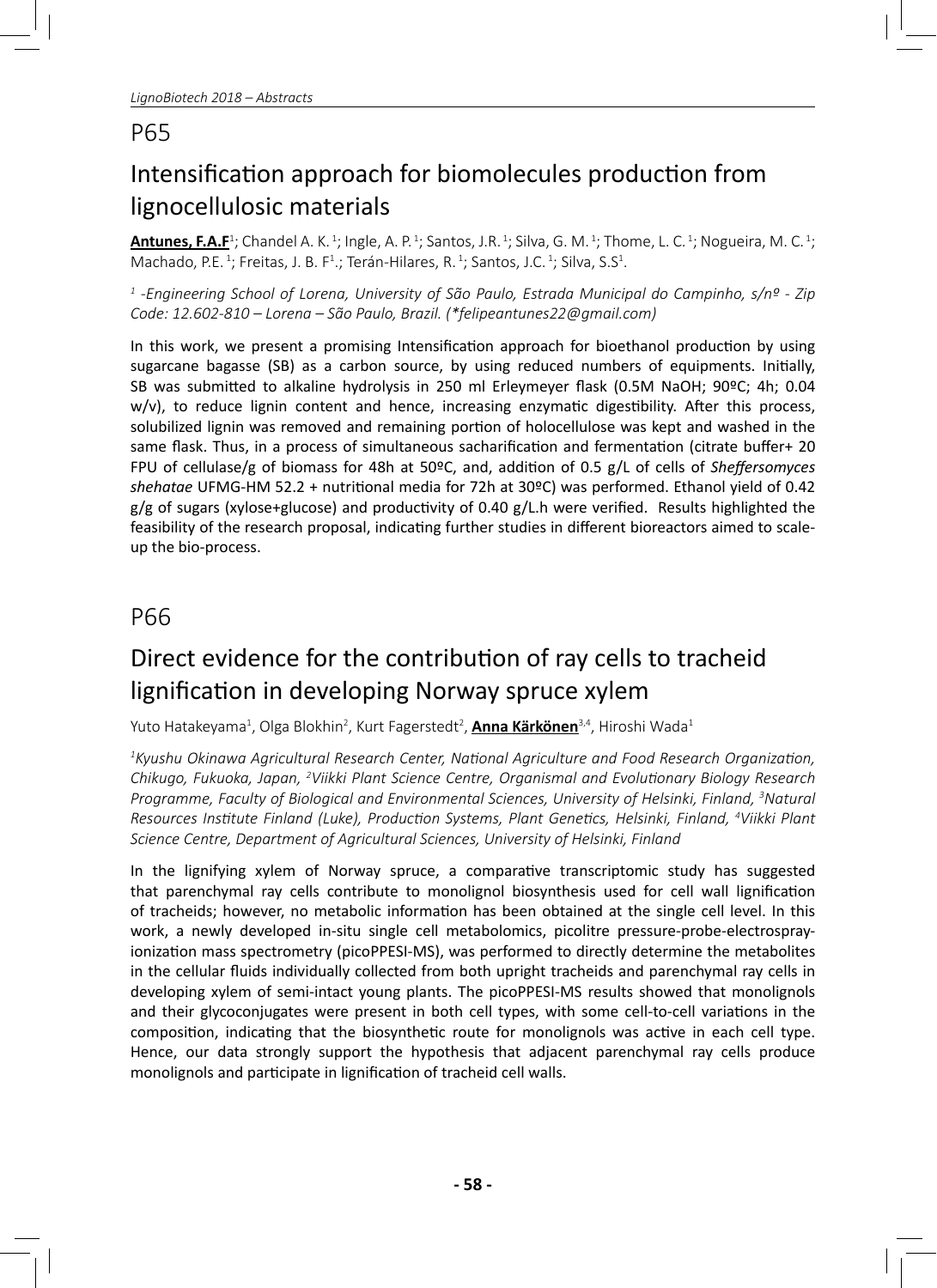# **A**

| Aguié-Béghin, Véronique 05.6       |  |
|------------------------------------|--|
| Aguilar-Pontes, Maria Victoria P24 |  |
| AL Amin, Leamon  P10               |  |
|                                    |  |
| Alvareli, Lisa G.  05.7            |  |
| Andersen, Mogens L P14             |  |
| Ansong, Charles P26                |  |
|                                    |  |
| Arnling Bååth, Jenny 01.3, P06     |  |
| Arntzen, Magnus Ø P30              |  |
|                                    |  |
|                                    |  |
| Auvinen, Petri 07.5, P25           |  |
| Auxenfans, Thomas  03.1            |  |
|                                    |  |

# **B**

| Baidoo, Edward  06.2        |  |
|-----------------------------|--|
|                             |  |
|                             |  |
| Bauer, Wolfgang  P37        |  |
| Baumberger, Stéphanie  05.6 |  |
| Bellemare, Annie  P07       |  |
|                             |  |
| Berthomieu, Roland  06.2    |  |
| Berto, Gabriela L P64       |  |
| Bertrand, Emmanuel  05.6    |  |
| Bichot, Aurélie  07.2       |  |
|                             |  |
| Bissaro, Bastien  01.1      |  |
| Biundo, Antonino  P37       |  |
| Blenner, Mark 07.1          |  |
| Bleuze, Laurent 03.5, P39   |  |
| Blokhina, Olga 05.1         |  |
| Boerjan, Wout  PT4          |  |
| Braunschmid, Verena  P37    |  |
| Brewer, Heather M.  P26     |  |
|                             |  |
|                             |  |
| Bååth, Jenny Arnling P18    |  |
|                             |  |

# **C**

| Camarero, Susana 01.6 |  |
|-----------------------|--|
| Cannella, David 03.4  |  |
|                       |  |

| Chabbert, Brigitte  03.1, 03.5, P39 |
|-------------------------------------|
|                                     |
|                                     |
|                                     |
|                                     |
|                                     |
| Costa, Maria Angélica Martins  P38  |
|                                     |
| Costa, Thales H.  P16               |
|                                     |
|                                     |
| Csarman, Florian  P11, P12          |
| Curry Carneiro, Bruna P44, P47      |
|                                     |

# **D**

| da Silva, Silvio Silvério  P43, P44, |          |
|--------------------------------------|----------|
|                                      | P56, P63 |
|                                      |          |
| de Gijsel, Peter  P26                |          |
| de Salas, Felipe  01.6               |          |
|                                      |          |
|                                      | P22, P40 |
| de Vries, Ronald P.  P01, P23,       |          |
|                                      | P24, P26 |
| del Rio, José Carlos  PT4            |          |
| Déjean, Sébastien P28                |          |
|                                      |          |
| Delgenes, Jean-Philippe 07.2         |          |
| Delhomme, Nicolas  05.1              |          |
| Di Falco, Marcos  P24                |          |
| Dias, Isabella K. R 05.7             |          |
| Díaz, Eduardo  07.4                  |          |
| Díez Antolínez, Rebeca  06.4         |          |
| Dilokpimol, Adiphol 01.7, P01, P40   |          |
| Duarte, Zuleica  01.5                |          |
| Ducrot, Paul Henri  05.6             |          |
| Dumas, Claire  P28                   |          |
| Dussán, Kelly Johana  P38            |          |
|                                      |          |

# **E**

| Efimova, Elena  P53   |
|-----------------------|
|                       |
| P16                   |
|                       |
| Eudes, Aymerick  06.2 |
|                       |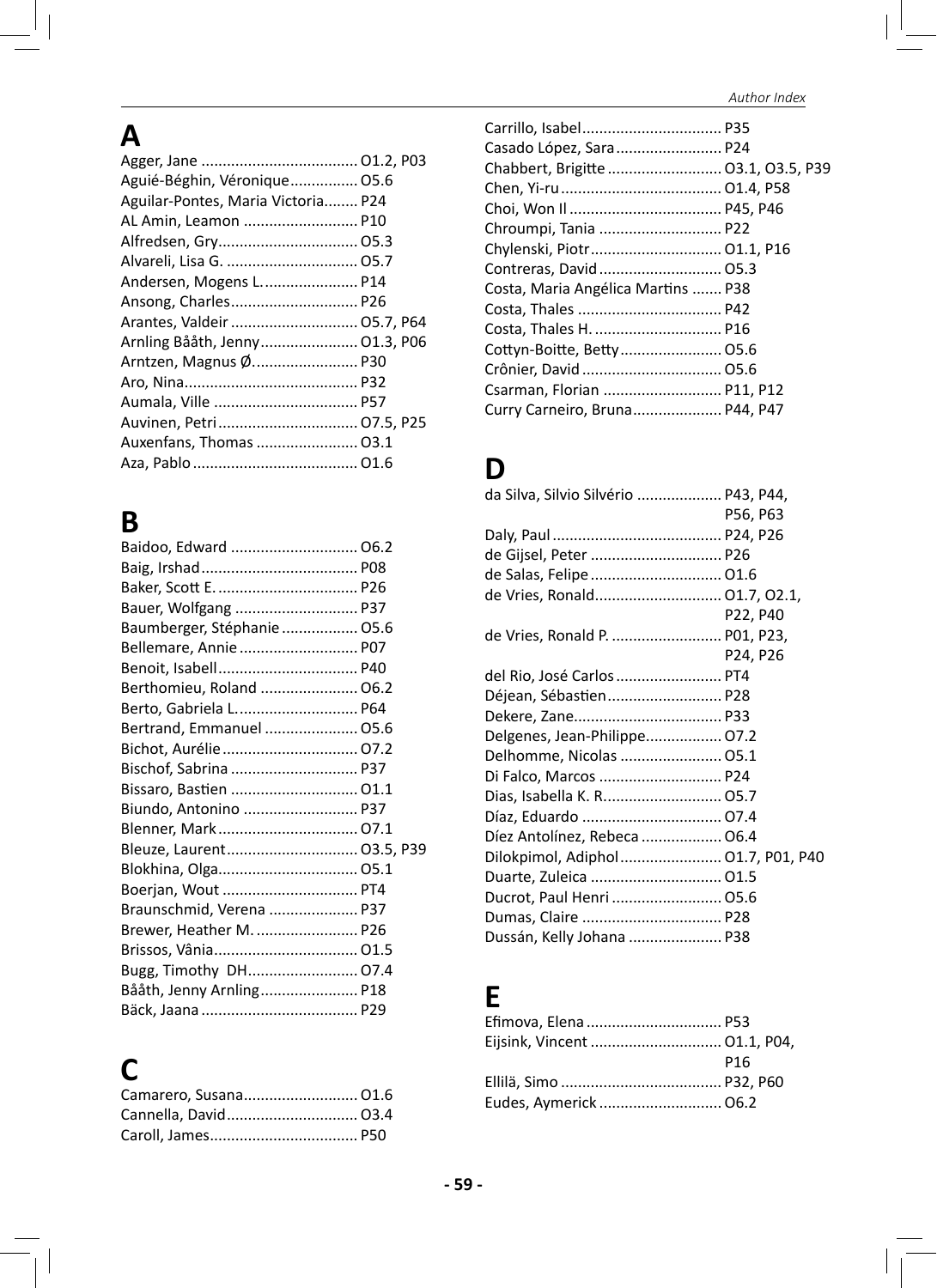# **F**

| Farooq, Muhammad 05.5               |  |
|-------------------------------------|--|
|                                     |  |
| Felipe, Maria das Graças  P63       |  |
|                                     |  |
| Ferreira, Isabela S.  P52           |  |
|                                     |  |
| Flajollet, Emeline  P28             |  |
| Floriam, Bruna Gava  P38            |  |
| Franaszek, Nicole 07.1              |  |
| Franco Marcelino, Paulo Ricardo P44 |  |
|                                     |  |
|                                     |  |
|                                     |  |

# **G**

| Garcia-Bernet, Diana  07.2         |  |
|------------------------------------|--|
| García-Hidalgo, Javier  06.1       |  |
| Garita Cambronero, Jerson O6.4     |  |
|                                    |  |
| Gómez-Álvarez, Helena  07.4        |  |
| Goncalves Vieira, Jose Daniel  P47 |  |
| Goodell, Barry  05.3               |  |
| Gorwa-Grauslund, Marie 06.1        |  |
| Grabber, John  PT4                 |  |
| Granström, Tom PT6                 |  |
| Grigoriev, Igor  PT3               |  |
|                                    |  |
| Gutierrez, Leopoldo P62            |  |
| Gübitz, Georg  P37                 |  |

# **H**

| Hartikainen, Anna 06.3            |           |
|-----------------------------------|-----------|
| Heikkilä, Matti  PT7              |           |
| Heinonsalo, Jussi  P29            |           |
|                                   |           |
|                                   |           |
| Henrissat, Bernard P28            |           |
| Herbaut, Mickaël 03.1             |           |
| Hernandez-Raquet, Guillermina P28 |           |
| Hijosa Valsero, María 06.4        |           |
| Hilden, Kristiina S 01.7, P01,    |           |
|                                   | P08. P09. |
|                                   | P24. P26. |
|                                   | P33       |

| Holland, Claire P05         |          |
|-----------------------------|----------|
| Honda, Yoichi 02.2, P27     |          |
| Horn, Svein Jarle 01.1, P04 |          |
|                             | P16. P42 |

## **I**

| Igarashi, Kiyohiko P20, P21, PT1 |  |
|----------------------------------|--|
|                                  |  |
| Ishimaru, Megumi  P20            |  |
| Isozaki, Katsuhiro 05.2          |  |
|                                  |  |

# **J**

| Jaiswal, Swarna P48   |
|-----------------------|
| Jehmlich, Nico  P28   |
|                       |
|                       |
| Jørgensen, Bodil  P05 |
|                       |

# **K**

| Kabel, Mirjam A P26               |          |
|-----------------------------------|----------|
| Kajita, Shinya  PT4               |          |
|                                   |          |
|                                   |          |
| Karlen, Steven PT4                |          |
| Karppi, Johanna  P07, P24         |          |
| Kashimura, Keiichiro  05.2        |          |
| Katahira, Masato  03.2, 05.2      |          |
|                                   |          |
| Kellock, Miriam P17               |          |
|                                   |          |
| Kim, Taehoon P45, P46             |          |
| Kim, Young-Mo  P26                |          |
|                                   |          |
| Knudsen, Rasmus Meland  P18       |          |
|                                   |          |
| Koistinen, Antti  P07             |          |
|                                   |          |
|                                   |          |
| Kondo, Tatsuya  P20               |          |
|                                   |          |
|                                   | P09. P33 |
| Kovacs-Schreiner, Krisztina  07.4 |          |
| Kruus, Kristiina P17              |          |
| Kumar Chandel, Anuj P47           |          |
|                                   |          |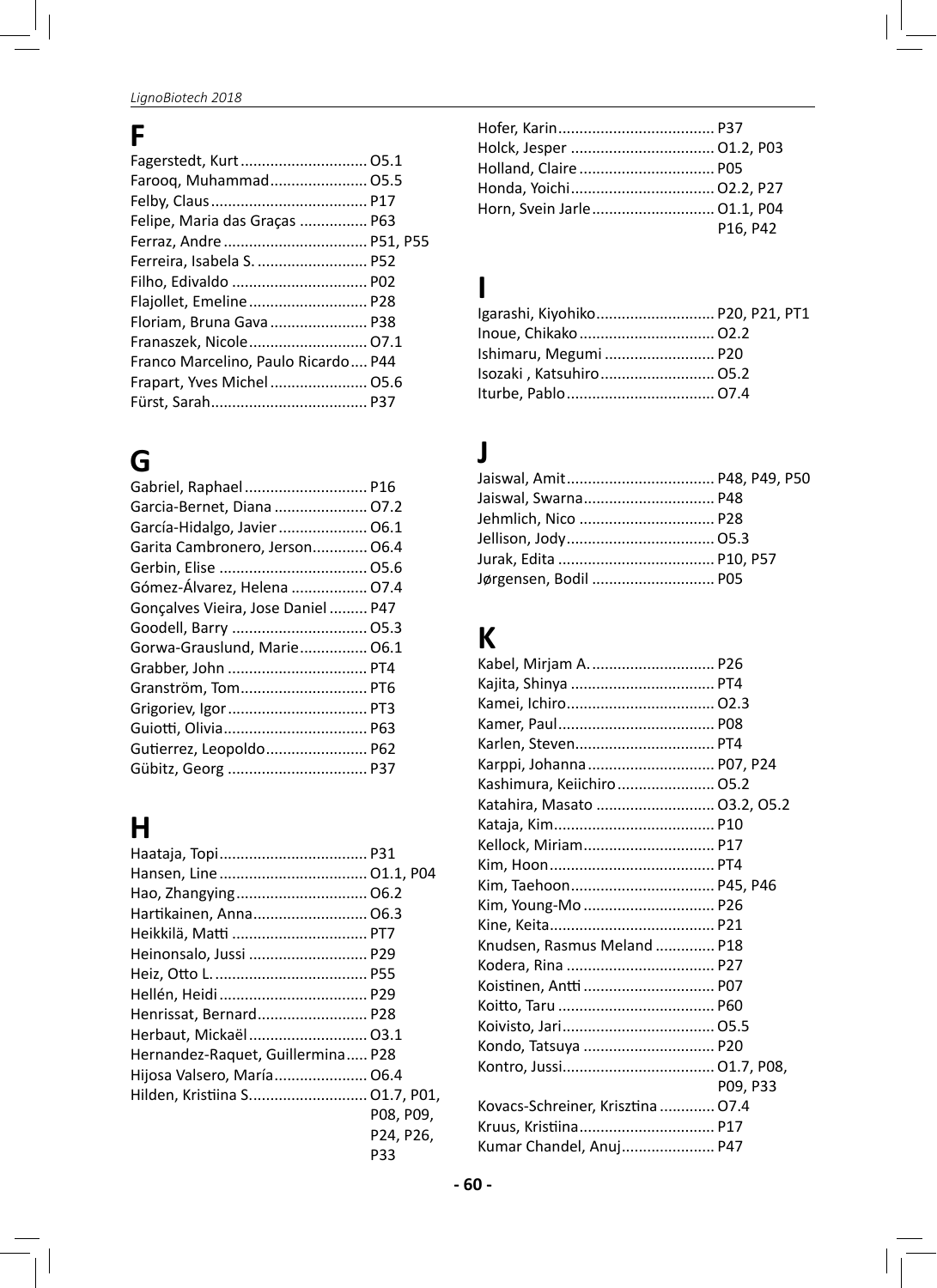| Kun, Roland Sándor  P23 |            |
|-------------------------|------------|
| Kurek, Bernard 05.6     |            |
|                         |            |
|                         | <b>P33</b> |
| Kähkönen, Mika P08, P09 |            |
| Kärkönen, Anna  05.1    |            |

# **L**

| Labbe, Nicole (Niki)  05.3      |            |
|---------------------------------|------------|
|                                 |            |
| Laitinen, Teresa 05.1           |            |
| Lamminmäki, Urpo  P53           |            |
| Landowski, Christopher P32      |            |
|                                 |            |
| Larsbrink, Johan 01.3, P06,     |            |
|                                 | P18, P30   |
| Lashermes, Gwenaelle  03.5, P39 |            |
| Lehtinen, Tapio  P54            |            |
| Leskinen, Timo PT6              |            |
|                                 |            |
| Lidén, Gunnar  06.1             |            |
| Lo Leggio, Leila  01.3, P06,    |            |
|                                 | <b>P18</b> |
| Loqué, Dominique  06.2          |            |
|                                 |            |
| Lubbers, Ronnie P40             |            |
| Ludwig, Roland  P11, P12        |            |
| Lundell, Taina 06.3, 07.5,      |            |
|                                 | P25, P29   |
|                                 |            |

# **M**

| Maaheimo, Hannu P17             |          |
|---------------------------------|----------|
| Maitan Vieira, Matheus P47      |          |
|                                 |          |
| Mansfield, Shawn PT4            |          |
| Marcelino, Paulo P63            |          |
| Marinovíc, Mila  01.7, P08      |          |
| Marjamaa, Kaisa  P17, P32       |          |
| Markillie, Lye Meng  P26        |          |
| Martiniano, Sabrina Evelin  P56 |          |
|                                 |          |
|                                 |          |
|                                 |          |
| Matsuyama, Kaori  P20           |          |
|                                 |          |
|                                 | P25. P29 |

| Mazurkewich, Scott  01.3, P06,    |                 |
|-----------------------------------|-----------------|
|                                   | P <sub>18</sub> |
|                                   |                 |
| Meland Knudsen, Rasmus  01.3, P06 |                 |
| Mello, Giuliano Formaggio  P38    |                 |
|                                   |                 |
|                                   | P05. P14        |
| Mihealsick, Erin  07.1            |                 |
| Mikkilä, Joona P09, P33           |                 |
| Milagres, Adriane  P51, P55       |                 |
| Mitchell, Hugh D P26              |                 |
|                                   |                 |
| Monschein, Mareike P10            |                 |
|                                   |                 |
| Morimoto, Ryota  02.2, P27        |                 |
| Mosbech, Caroline 01.2            |                 |
|                                   |                 |
| Mottiar, Yaseen PT4               |                 |
|                                   |                 |
|                                   |                 |
|                                   |                 |
|                                   |                 |
|                                   |                 |
| Mäkelä, Miia 01.7, P01, P08,      |                 |
|                                   | P09, P24, P26,  |
|                                   | P33             |
|                                   |                 |
| Mäkinen, Mari 06.3, 07.5,         |                 |
|                                   | P25, P29        |

# **N**

| Nagata, Kazuma 03.2                        |          |
|--------------------------------------------|----------|
| Nagata, Takashi 03.2, 05.2                 |          |
| Nakamura, Masaharu  05.2                   |          |
| Nakazawa, Takehito  P27, O2.2              |          |
| Navarro Poulsen, Jens-Christian  01.3, P06 |          |
| Nguyen, Dong Xuan 02.2                     |          |
| Nguyen, Minh P07                           |          |
| Nishimura, Hiroshi 03.2, 05.2              |          |
|                                            |          |
| Nordlund, Emilia P60                       |          |
| Nousiainen, Paula 01.7, P08,               |          |
|                                            | P09. P33 |
|                                            |          |
| Nöbel, Matthias 06.1                       |          |
|                                            |          |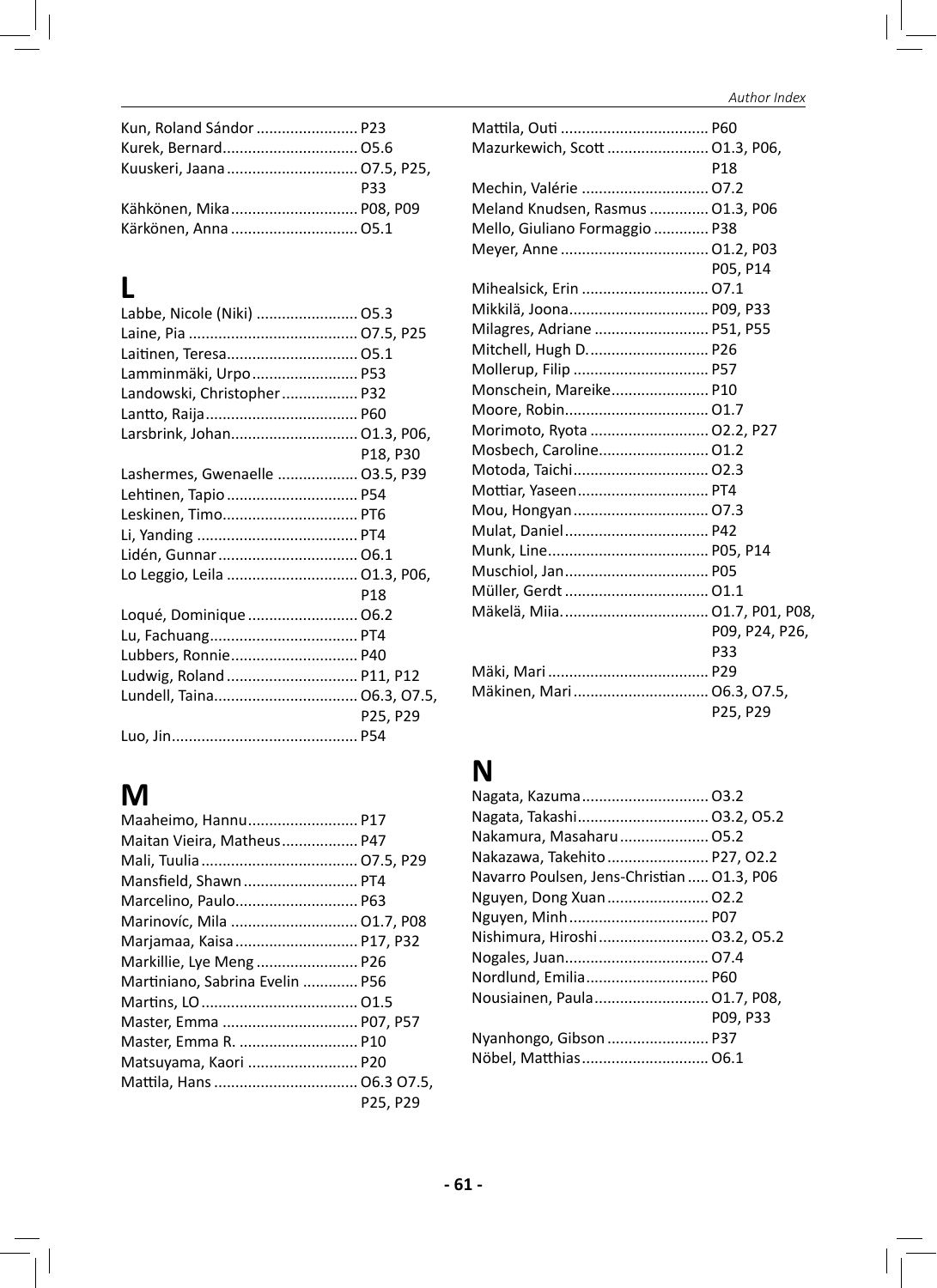# **O**

| Obermann, Tobias  P11, P12  |            |
|-----------------------------|------------|
| Oh, Kyeong Keun  P45, P46   |            |
|                             |            |
| Olsson, Lisbeth  01.3, P06, |            |
|                             | <b>P18</b> |
|                             |            |
|                             |            |
|                             |            |
| Osakabe, Keishi  02.2       |            |
| Oshiro, Satoshi 05.2        |            |
|                             |            |

# **P**

| Paniagua García, Ana Isabel  06.4   |  |
|-------------------------------------|--|
|                                     |  |
| Parra, Carolina  P59                |  |
|                                     |  |
|                                     |  |
|                                     |  |
| Pereira, Miguel  P35                |  |
| Perna, Valentina  P03               |  |
| Philippini, Rafael Rodrigues P56    |  |
| Pihlajaniemi, Ville P60             |  |
|                                     |  |
| Poulsen, Jens-Christian Navarro P18 |  |

# **Q**

| Quintero, Patricia  P51 |  |
|-------------------------|--|

# **R**

| Rahikainen, Jenni P17           | Suu          |
|---------------------------------|--------------|
|                                 | Szei         |
|                                 |              |
| Ravindran, Rajeev P48, P49, P50 |              |
| Recous, Sylvie  03.5, P39       | $\mathbf{L}$ |
|                                 | Tab          |
| Reinoso, Felipe A.M P55         | Tail         |
|                                 | Tak          |
| Renneckar, Scott  05.3          | Takı         |
|                                 | Tam          |
|                                 | Tasl         |
|                                 | Teix         |
|                                 | Teix         |
|                                 | Teix         |
| Robinson, Alana 07.1            | Teri         |

| Rodrigues-Escribano, David 01.6 |  |
|---------------------------------|--|
|                                 |  |
|                                 |  |

# **S**

| Sakamoto, Tatsuji  P20              |          |
|-------------------------------------|----------|
| Sakamoto, Masahiro P27              |          |
| Sakon, Shizuka  03.2                |          |
| Salmela, Milla  P53, P54            |          |
| Saloheimo, Markku  P32              |          |
| Samejima, Masahiro P21              |          |
| Santala, Suvi  P53, P54             |          |
| Santala, Ville  P53, P54            |          |
|                                     |          |
| Sarkanen, Simo 01.4, P58            |          |
| Seiboth, Bernhard  P12              |          |
| Seitsonen, Jani 05.5                |          |
|                                     |          |
|                                     |          |
| Siika-aho, Matti P60                |          |
| Silva, Débora Daniele Virginio  P38 |          |
|                                     |          |
| Singer, Steven W.  P16              |          |
|                                     |          |
|                                     | P09. P33 |
| Sipponen, Mika 05.5                 |          |
| Smith, Rebecca  PT4                 |          |
| Smolander, Olli-Pekka 07.5, P25     |          |
|                                     |          |
| Spagnuolo, Michael 07.1             |          |
| Sporck, Daniele P55                 |          |
| Stadler, Karina  P37                |          |
| Street, Nathaniel  05.1             |          |
| Ståhlberg, Jerry P31                |          |
| Sunagawa, Naoki  P20, P21           |          |
| Suurnäkki, Anna  PT5                |          |
| Szegvari, Dora P01                  |          |

| Taillefer, Marcel  P30             |  |
|------------------------------------|--|
| Takaya, Hikaru  05.2               |  |
| Takenaka, Atsuki P27               |  |
| Tamminen, Tarja P17                |  |
| Taskinen, Jussi  P60               |  |
| Teixeira, Regis  P59               |  |
| Teixeira Benites, Veronica 06.2    |  |
| Teixeira Mendonça, Regis  P35, P62 |  |
| Terryn, Christine  03.1, 03.3      |  |